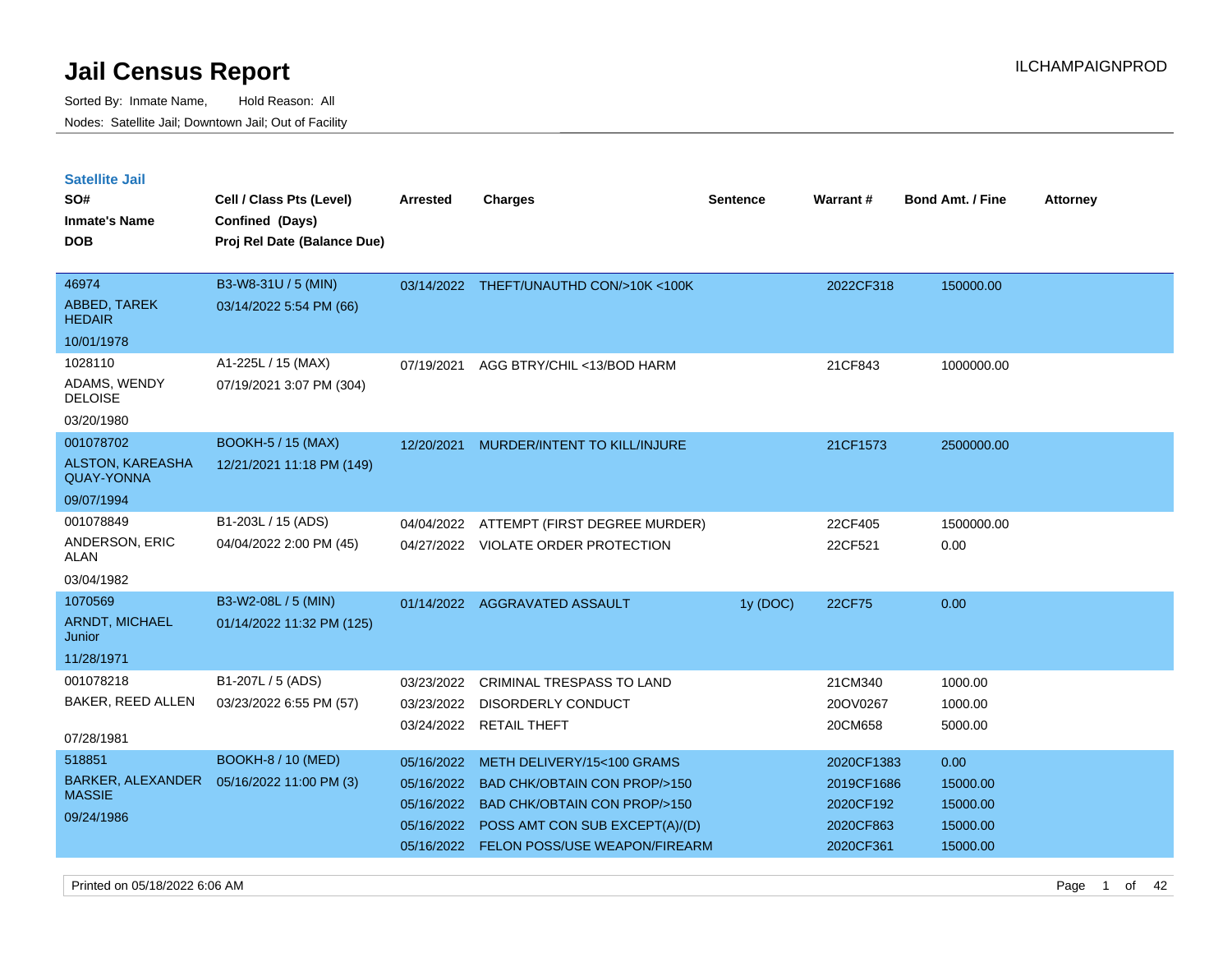| SO#<br><b>Inmate's Name</b><br><b>DOB</b>                          | Cell / Class Pts (Level)<br>Confined (Days)<br>Proj Rel Date (Balance Due) | <b>Arrested</b>                                      | <b>Charges</b>                                                                                                                      | <b>Sentence</b> | <b>Warrant#</b>                           | <b>Bond Amt. / Fine</b>                      | <b>Attorney</b> |
|--------------------------------------------------------------------|----------------------------------------------------------------------------|------------------------------------------------------|-------------------------------------------------------------------------------------------------------------------------------------|-----------------|-------------------------------------------|----------------------------------------------|-----------------|
| 64848<br><b>BLISSIT, ANTHONY</b><br><b>LATHEN</b><br>02/16/1985    | B3-W6-22L / 10 (ADS)<br>04/23/2022 1:31 AM (26)                            | 04/23/2022<br>04/23/2022<br>04/23/2022<br>05/03/2022 | DOM BTRY/BOD HARM/4+ PRECONV<br><b>ESCAPE/VIOLATE ELEC MONITORING</b><br>HRSMT/THREATEN PERSON/KILL<br>DOMESTIC BATTERY/OTHER PRIOR |                 | 20CF1099<br>21CF372<br>21CF339<br>22CF539 | 25000.00<br>25000.00<br>25000.00<br>10000.00 |                 |
| 517915<br>BOXLEY, CHARLES<br>OMAR<br>01/10/1985                    | B3-W4-15U / 5 (MIN)<br>08/03/2021 2:18 PM (289)                            | 08/03/2021<br>08/03/2021<br>08/03/2021               | <b>BURGLARY</b><br><b>BURGLARY</b><br>FORGERY/ISSUE/DELIVER DOCUMENT                                                                |                 | 21CF289<br>21CF679                        | 20000.00<br>20000.00<br>0.00                 |                 |
| 776095<br><b>BRADDOCK, MICHAEL</b><br>LEE.<br>04/16/1982           | B4-127L / 10 (MED)<br>05/12/2022 10:06 PM (7)                              | 05/12/2022                                           | <b>DOMESTIC BATTERY</b>                                                                                                             |                 | 2020CM446                                 | 3000.00                                      |                 |
| 47897<br>BRANAMAN,<br><b>CLIFFORD EARL</b><br>03/09/1975           | B1-104L / 15 (ADS)<br>01/19/2022 9:21 PM (120)                             | 01/19/2022<br>01/19/2022                             | <b>VIOLATE ORDER PROTECTION</b><br>DRVG REVOKED/2+/PERS INJ/DEATH<br>01/19/2022 PAROLE REVOCATION                                   |                 | 22CF85<br>22CF84<br>VA2201139             | 50000.00<br>150000.00<br>0.00                |                 |
| 923208<br><b>BREADY, ANDREW</b><br><b>NICHOLAS</b><br>06/08/1988   | B3-W8-30L / 10 (MED)<br>01/22/2022 7:43 PM (117)                           |                                                      | 01/22/2022 CRIM TRES TO RES/PERS PRESENT                                                                                            |                 | 22CF92                                    | 4020.00                                      |                 |
| 25694<br>BROADWAY, ELLIS<br>Junior<br>10/02/1960                   | A3-111L / 5 (ADS)<br>04/25/2022 3:23 PM (24)                               | 04/25/2022 BURGLARY                                  |                                                                                                                                     |                 | 22CF506                                   | 15000.00                                     |                 |
| 001079180<br><b>BROWDER, JANKI</b><br><b>DARRIEN</b><br>04/04/2000 | BOOKH-3<br>05/18/2022 12:29 AM (1)                                         | 05/17/2022                                           | <b>DOMESTIC BATTERY</b><br>05/17/2022 UNLAWFUL RESTRAINT                                                                            |                 | 2022CFAWOW<br>2022CFAWOW                  | 0.00<br>0.00                                 |                 |
| 61675<br>BROWN, ANTONIO<br><b>BURNETT</b><br>03/04/1983            | A4-104U / 10 (MED)<br>02/10/2022 3:28 PM (98)                              |                                                      | 02/10/2022 AGG DISCHARGE FIREARM/OCC BLDG                                                                                           |                 | 20CF374                                   | 100000.00                                    |                 |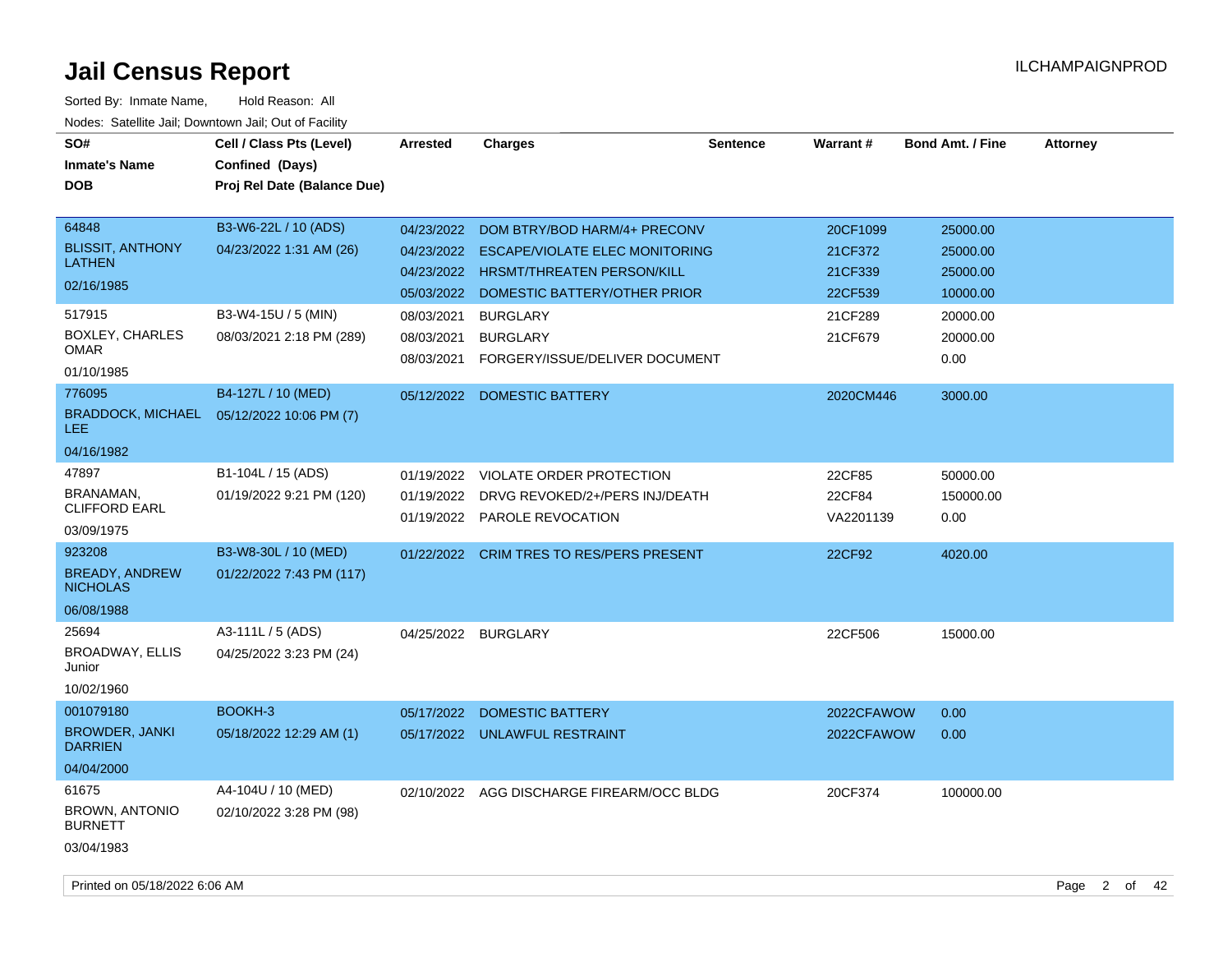| ivouss. Saleline Jali, Downtown Jali, Out of Facility |                 |                                   |                                                                                                                                     |                                                                           |                  |                 |
|-------------------------------------------------------|-----------------|-----------------------------------|-------------------------------------------------------------------------------------------------------------------------------------|---------------------------------------------------------------------------|------------------|-----------------|
| Cell / Class Pts (Level)                              | <b>Arrested</b> | <b>Charges</b>                    | <b>Sentence</b>                                                                                                                     |                                                                           | Bond Amt. / Fine | <b>Attorney</b> |
| Confined (Days)                                       |                 |                                   |                                                                                                                                     |                                                                           |                  |                 |
| Proj Rel Date (Balance Due)                           |                 |                                   |                                                                                                                                     |                                                                           |                  |                 |
|                                                       |                 |                                   |                                                                                                                                     |                                                                           |                  |                 |
| A4-104L / 10 (MED)                                    | 04/15/2021      |                                   |                                                                                                                                     | 21CF411                                                                   | 250000.00        |                 |
| 04/15/2021 6:24 PM (399)                              |                 |                                   |                                                                                                                                     |                                                                           |                  |                 |
|                                                       |                 |                                   |                                                                                                                                     |                                                                           |                  |                 |
| A4-102L / 10 (ADS)                                    |                 |                                   |                                                                                                                                     | 22CF532                                                                   | 100000.00        |                 |
| 04/30/2022 1:10 AM (19)                               |                 |                                   |                                                                                                                                     |                                                                           |                  |                 |
|                                                       |                 |                                   |                                                                                                                                     |                                                                           |                  |                 |
| A4-202L / 10 (MED)                                    |                 |                                   |                                                                                                                                     | 20CF612                                                                   | 25000.00         |                 |
| 05/17/2022 3:03 AM (2)                                |                 |                                   |                                                                                                                                     |                                                                           |                  |                 |
|                                                       |                 |                                   |                                                                                                                                     |                                                                           |                  |                 |
| B1-101L / 10 (ADS)                                    | 12/20/2021      | FAIL TO RPT WKLY/NO FIXED ADDR    |                                                                                                                                     | 21CF1559                                                                  | 0.00             |                 |
| 12/20/2021 2:06 AM (150)                              |                 |                                   |                                                                                                                                     |                                                                           |                  |                 |
|                                                       |                 |                                   |                                                                                                                                     |                                                                           |                  |                 |
| A2-123U / 5 (MIN)                                     | 04/14/2022      | <b>CRIMINAL TRESPASS BUILDING</b> |                                                                                                                                     | 22CM114                                                                   | 100.00           |                 |
| BROWN, JERI CHANCY 04/14/2022 10:11 PM (35)           |                 |                                   |                                                                                                                                     |                                                                           | 50000.00         |                 |
|                                                       |                 |                                   |                                                                                                                                     |                                                                           |                  |                 |
|                                                       |                 |                                   |                                                                                                                                     |                                                                           |                  |                 |
| B4-121L / 15 (MAX)                                    | 01/20/2022      | MFG/DEL 1<15 GR COCAINE/ANLG      |                                                                                                                                     | 19CF369                                                                   | 25000.00         |                 |
| 01/20/2022 7:19 PM (119)                              |                 |                                   |                                                                                                                                     | 21CF935                                                                   | 750000.00        |                 |
|                                                       |                 |                                   |                                                                                                                                     |                                                                           |                  |                 |
| B4-225L / 15 (MAX)                                    |                 |                                   |                                                                                                                                     | 22CF114                                                                   | 1000000.00       |                 |
| 01/27/2022 8:15 PM (112)                              |                 |                                   |                                                                                                                                     |                                                                           |                  |                 |
|                                                       |                 |                                   |                                                                                                                                     |                                                                           |                  |                 |
| A1-124L / 5 (MIN)                                     | 05/16/2022      | DRIVING ON REVOKED LICENSE        |                                                                                                                                     | 21TR6230                                                                  | 0.00             |                 |
| BURTON, ANGELA SUE 05/16/2022 4:17 PM (3)             |                 |                                   |                                                                                                                                     |                                                                           |                  |                 |
|                                                       |                 |                                   |                                                                                                                                     |                                                                           |                  |                 |
| 7/14/2022 (0.00)                                      |                 |                                   |                                                                                                                                     |                                                                           |                  |                 |
|                                                       |                 |                                   |                                                                                                                                     |                                                                           |                  |                 |
|                                                       |                 |                                   | 04/29/2022 MFG/DEL CANNABIS/500<2000 GR<br>04/19/2022 AGGRAVATED BATTERY<br>01/20/2022 ARMED HABITUAL CRIMINAL<br>01/27/2022 MURDER | FELON POSS/USE WEAPON/FIREARM<br>05/17/2022 FELON POSS/USE FIREARM/PAROLE | Warrant#         | 2021CF1260      |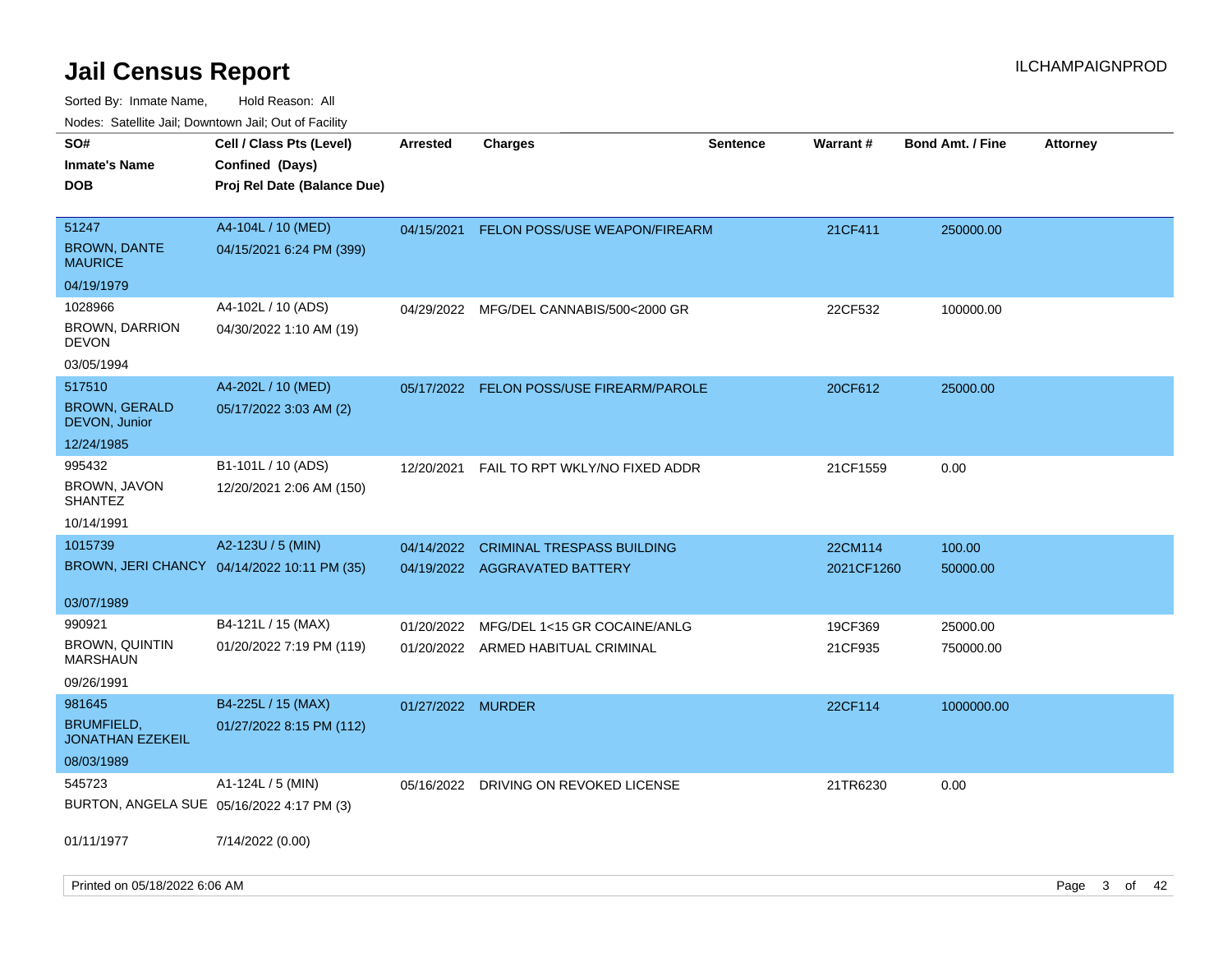Sorted By: Inmate Name, Hold Reason: All Nodes: Satellite Jail; Downtown Jail; Out of Facility

| SO#                                            | Cell / Class Pts (Level)    | <b>Arrested</b>  | <b>Charges</b>                              | <b>Sentence</b> | Warrant #  | <b>Bond Amt. / Fine</b> | <b>Attorney</b> |
|------------------------------------------------|-----------------------------|------------------|---------------------------------------------|-----------------|------------|-------------------------|-----------------|
| <b>Inmate's Name</b>                           | Confined (Days)             |                  |                                             |                 |            |                         |                 |
| <b>DOB</b>                                     | Proj Rel Date (Balance Due) |                  |                                             |                 |            |                         |                 |
|                                                |                             |                  |                                             |                 |            |                         |                 |
| 1047579                                        | A1-125U / 10 (MED)          |                  | 02/24/2022 ARMED ROBBERY/NO FIREARM         |                 | 22CF232    | 150000.00               |                 |
| <b>BUTLER, TAMYRA</b><br><b>COSHAWN</b>        | 02/24/2022 5:40 AM (84)     |                  |                                             |                 |            |                         |                 |
| 07/06/1988                                     |                             |                  |                                             |                 |            |                         |                 |
| 39474                                          | A4-101L / 10 (ADS)          | 07/06/2021       | MFG/DEL 15<100 GR HEROIN/ANLG               |                 | 21CF792    | 75000.00                |                 |
| CAMPBELL, AARON<br><b>JACOB</b>                | 07/06/2021 11:56 PM (317)   |                  |                                             |                 |            |                         |                 |
| 07/18/1974                                     |                             |                  |                                             |                 |            |                         |                 |
| 533450                                         | A1-226U / 5 (ADS)           | 04/25/2022 THEFT |                                             |                 | 22CF503    | 310.00                  |                 |
| CAMPBELL,                                      | 04/25/2022 7:24 PM (24)     | 04/26/2022 THEFT |                                             |                 | 22CF511    | 810.00                  |                 |
| <b>ELIZABETH TAEHEE</b>                        |                             |                  | 04/26/2022 POSSESSION OF METH<5 GRAMS       |                 | 22CF512    | 810.00                  |                 |
| 11/11/1979                                     |                             |                  |                                             |                 |            |                         |                 |
| 001078967                                      | BOOKH-8 / 5 (MIN)           | 05/15/2022       | <b>WARRANT OUT OF COUNTY</b>                |                 | 2021CF68   | 10000.00                |                 |
| CAMPBELL, MICHAEL<br><b>JAMES</b>              | 05/15/2022 12:54 PM (4)     |                  |                                             |                 |            |                         |                 |
| 01/05/1990                                     |                             |                  |                                             |                 |            |                         |                 |
| 001079178                                      | BOOKF-2                     | 05/17/2022       | POSS AMT CON SUB EXCEPT(A)/(D)              |                 | 20CF1102   | 7500.00                 |                 |
| <b>CARROLL, DEONA</b><br><b>KATELYNN MARIE</b> | 05/17/2022 2:20 PM (2)      |                  | 05/17/2022 POSSESSING A CONTROLLED SUBSTANC |                 | 2022CFAWOW | 0.00                    |                 |
| 01/07/1999                                     |                             |                  |                                             |                 |            |                         |                 |
| 979443                                         | BOOKH-3                     | 05/17/2022       | VEHICLE THEFT CONSPIRACY                    |                 | 22CFAWOW   | 0.00                    |                 |
| CASTELO, SHANE                                 | 05/17/2022 4:26 PM (2)      | 05/17/2022       | <b>BURGLARY</b>                             |                 | 22CFAWOW   | 0.00                    |                 |
| <b>ROBERT</b>                                  |                             | 05/17/2022 THEFT |                                             |                 | 22CFAWOW   | 0.00                    |                 |
| 03/17/1994                                     |                             |                  |                                             |                 |            |                         |                 |
| 1029088                                        | A4-203L / 10 (MED)          | 12/21/2021       | FELON POSS/USE FIREARM PRIOR                |                 | 21CF1338   | 250000.00               |                 |
| CHAPPLE, MALIK<br><b>BIANCO</b>                | 12/22/2021 10:02 AM (148)   |                  |                                             |                 |            |                         |                 |
| 10/25/1994                                     |                             |                  |                                             |                 |            |                         |                 |
| 1072407                                        | A2-221L / 10 (MED)          | 04/17/2022       | FORGERY/ISSUE/DELIVER DOCUMENT              |                 | 2021CF1159 | 24820.00                |                 |
| <b>CLARK, AMY KANANI</b>                       | 04/17/2022 1:20 AM (32)     |                  | 04/17/2022 AGG BATTERY/PEACE OFFICER        |                 | 22CF473    | 10000.00                |                 |

11/29/1988

Printed on 05/18/2022 6:06 AM Page 4 of 42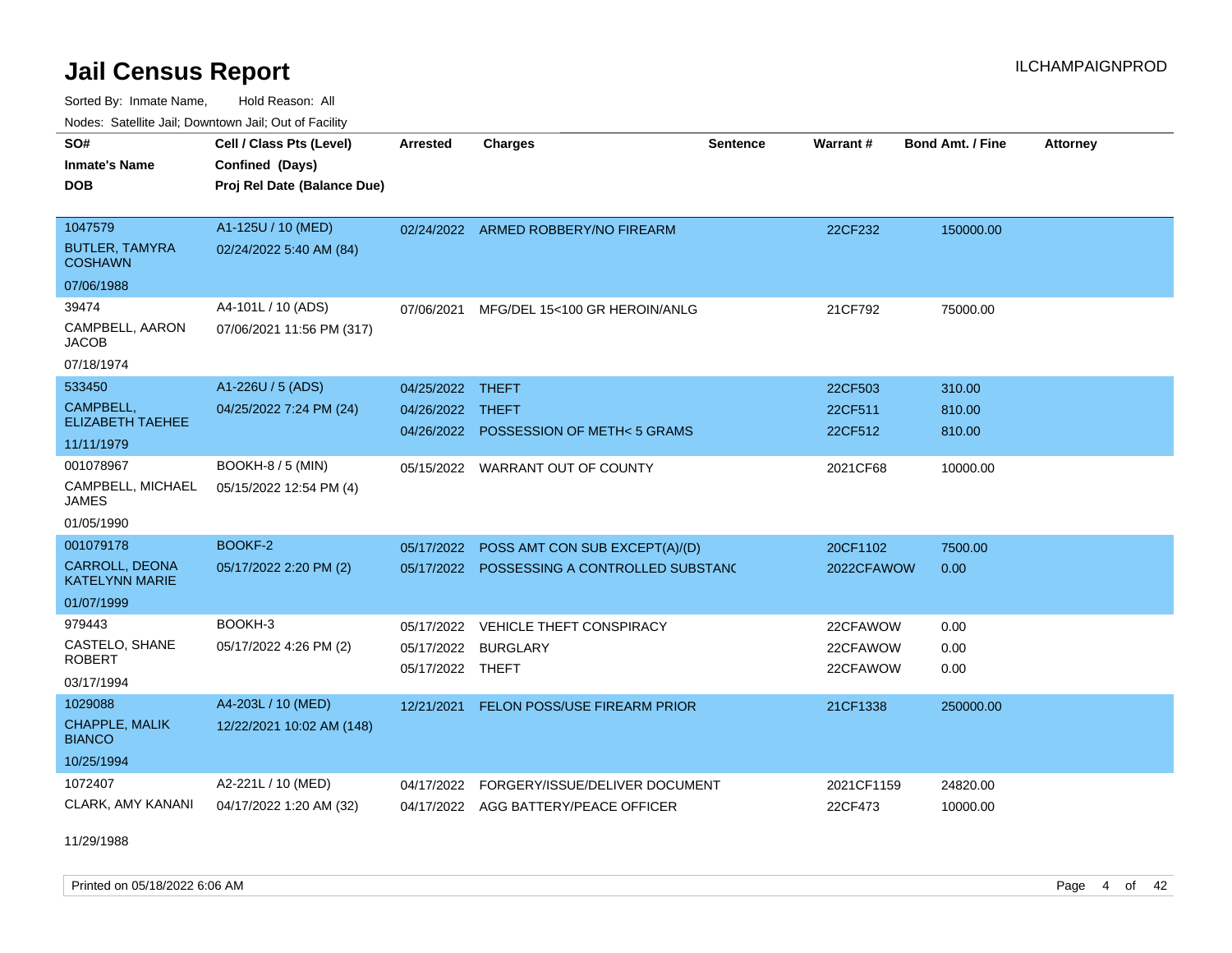Sorted By: Inmate Name, Hold Reason: All Nodes: Satellite Jail; Downtown Jail; Out of Facility

| roaco. Calcinio dan, Downtown dan, Out or Fability |                                              |                 |                                           |                 |            |                         |                 |
|----------------------------------------------------|----------------------------------------------|-----------------|-------------------------------------------|-----------------|------------|-------------------------|-----------------|
| SO#                                                | Cell / Class Pts (Level)                     | <b>Arrested</b> | <b>Charges</b>                            | <b>Sentence</b> | Warrant#   | <b>Bond Amt. / Fine</b> | <b>Attorney</b> |
| <b>Inmate's Name</b>                               | Confined (Days)                              |                 |                                           |                 |            |                         |                 |
| <b>DOB</b>                                         | Proj Rel Date (Balance Due)                  |                 |                                           |                 |            |                         |                 |
|                                                    |                                              |                 |                                           |                 |            |                         |                 |
| 56241                                              | B1-104U / 5 (MIN)                            |                 | 01/13/2022 VIOLATE ORDER/PRIOR DOM BTRY   |                 | 22CF59     | 10000.00                |                 |
| <b>CLARK, DAMON</b><br><b>GILLMORE</b>             | 01/13/2022 4:36 AM (126)                     |                 | 04/04/2022 CIVIL FTA WARRANT              |                 | 2007D200   | 100000.00               |                 |
| 12/21/1976                                         |                                              |                 |                                           |                 |            |                         |                 |
| 001078838                                          | B1-206L / 15 (ADS)                           | 02/12/2022      | PRED CRIM SEX ASLT/BODILY HARM            |                 | 21CF30     | 150000.00               |                 |
| CLAYTON, KAREEM<br>JAMAL                           | 02/12/2022 8:55 AM (96)                      |                 |                                           |                 |            |                         |                 |
| 02/03/1974                                         |                                              |                 |                                           |                 |            |                         |                 |
| 001077485                                          | A1-227U / 15 (MAX)                           | 12/21/2021      | MURDER/INTENT TO KILL/INJURE              |                 | 2021CF1282 | 1000000.00              |                 |
| <b>COLBERT, ARIEANA</b><br><b>FELICIA</b>          | 12/21/2021 2:08 PM (149)                     |                 |                                           |                 |            |                         |                 |
| 12/13/2000                                         |                                              |                 |                                           |                 |            |                         |                 |
| 34805                                              | B4-223U / 15 (MAX)                           | 10/01/2021      | DOMESTIC BATTERY                          |                 | 21CF1183   | 10000.00                |                 |
|                                                    | CONERLY, KIN JOSEPH 10/01/2021 1:53 AM (230) | 10/01/2021      | ARMED HABITUAL CRIMINAL                   |                 | 21CF1184   | 1500000.00              |                 |
|                                                    |                                              | 10/06/2021      | POSS STOLEN VEHICLE > \$25,000            |                 | 19CF1786   | 10000.00                |                 |
| 11/16/1971                                         |                                              |                 |                                           |                 |            |                         |                 |
| 1075361                                            | B1-205L / 5 (ADS)                            | 04/16/2021      | <b>BURGLARY</b>                           |                 | 21CF414    | 5000.00                 |                 |
| <b>COWART, TORREY</b><br>BENJAMEN, Junior          | 04/16/2021 9:17 PM (398)                     |                 |                                           |                 |            |                         |                 |
| 11/22/1987                                         |                                              |                 |                                           |                 |            |                         |                 |
| 1074319                                            | B2-T3-09U / 15 (SPH)                         | 10/12/2021      | AGGRAVATED CRUELTY TO ANIMALS             |                 | 21CF1238   | 43460.00                |                 |
| CRAIG, DAVUCCI<br><b>DAVION</b>                    | 10/12/2021 11:36 AM (219)                    | 10/14/2021      | MURDER                                    |                 | 21CF1239   | 2000000.00              |                 |
| 08/02/2001                                         |                                              |                 |                                           |                 |            |                         |                 |
| 001077549                                          | B2-T3-10L / 10 (SPH)                         | 12/22/2020      | <b>PRED CRIM SEX ASLT/VICTIM &lt;13</b>   |                 | 2020CF1469 | 250000.00               |                 |
| CRISTOBAL-MATEO,<br><b>CRISTOBAL</b>               | 12/22/2020 1:17 PM (513)                     |                 |                                           |                 |            |                         |                 |
| 12/02/1988                                         |                                              |                 |                                           |                 |            |                         |                 |
| 1066482                                            | BOOKH-2 / 15 (ADS)                           | 04/24/2022      | AGG ROBBERY/INDICATE ARM W/FIR            |                 | 22CF500    | 500000.00               |                 |
| DANGERFIELD.                                       | 04/24/2022 12:22 PM (25)                     | 04/26/2022      | <b>RETAIL THEFT</b>                       |                 | 21CF811    | 100000.00               |                 |
| AMANTAE ESSTAVION                                  |                                              |                 | 04/26/2022 CRIM DAMAGE TO PROPERTY <\$500 |                 | 21CM239    | 50000.00                |                 |
| 01/11/1998                                         |                                              |                 |                                           |                 |            |                         |                 |

Printed on 05/18/2022 6:06 AM Page 5 of 42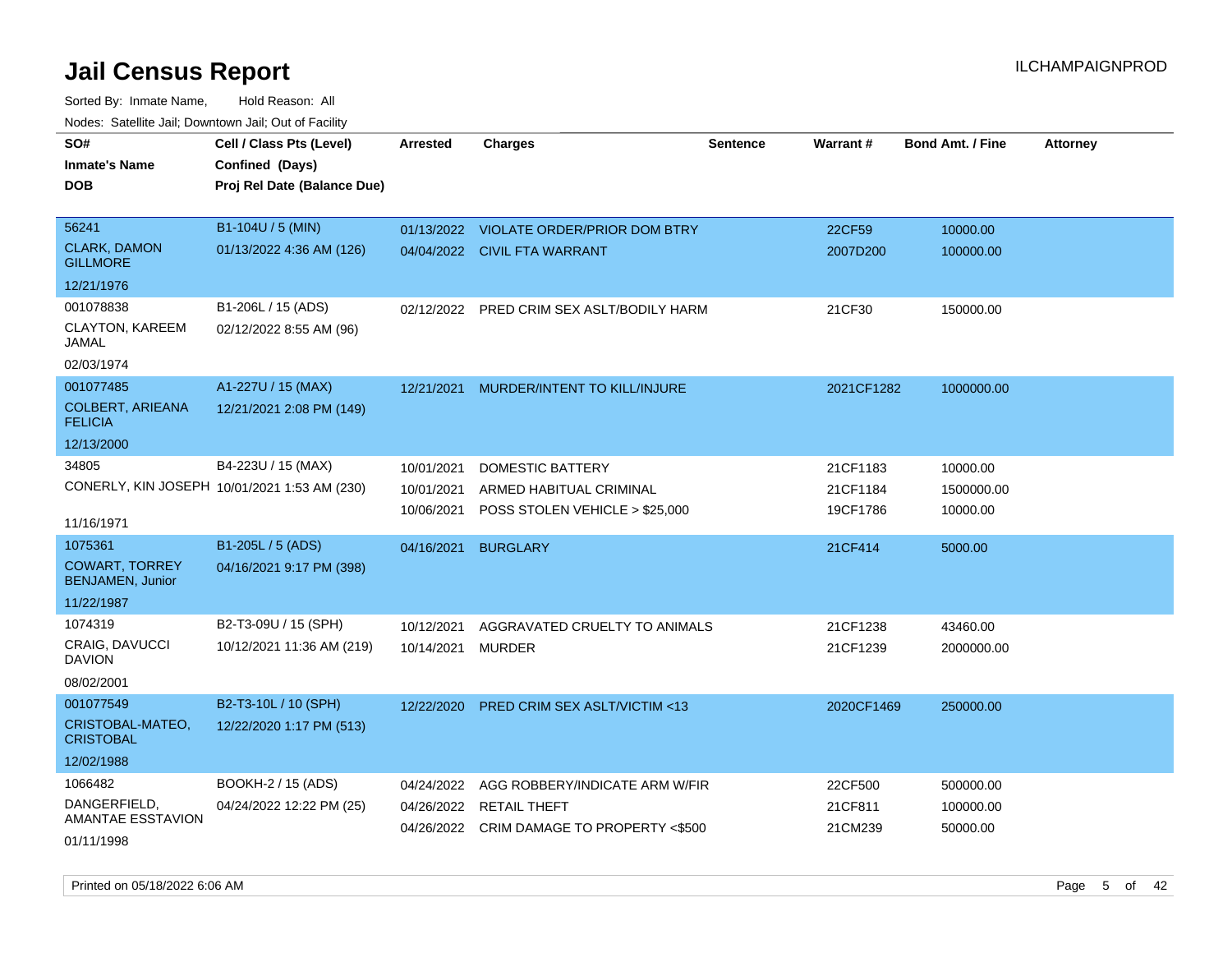Sorted By: Inmate Name, Hold Reason: All Nodes: Satellite Jail; Downtown Jail; Out of Facility

| rouco. Calcinic Jan, Downtown Jan, Out of Facility |                                                                            |            |                                           |                 |                 |                         |                 |
|----------------------------------------------------|----------------------------------------------------------------------------|------------|-------------------------------------------|-----------------|-----------------|-------------------------|-----------------|
| SO#<br>Inmate's Name<br><b>DOB</b>                 | Cell / Class Pts (Level)<br>Confined (Days)<br>Proj Rel Date (Balance Due) | Arrested   | <b>Charges</b>                            | <b>Sentence</b> | <b>Warrant#</b> | <b>Bond Amt. / Fine</b> | <b>Attorney</b> |
| 001079106                                          | A3-217L / 10 (ADS)                                                         |            | 04/25/2022 BATTERY/MAKES PHYSICAL CONTACT |                 | 22CM130         | 75000.00                |                 |
| <b>TYAIRE L</b>                                    | DENNIGER-BRADLEY, 04/25/2022 4:21 PM (24)                                  |            |                                           |                 |                 |                         |                 |
| 06/29/1990                                         |                                                                            |            |                                           |                 |                 |                         |                 |
| 001079047                                          | A4-107L / 10 (MED)                                                         |            | 04/10/2022 HOME INVASION/CAUSE INJURY     |                 | 22CF432         | 25000.00                |                 |
| DILLARD, WILDON<br>JEROME                          | 04/11/2022 1:54 AM (38)                                                    |            |                                           |                 |                 |                         |                 |
| 03/27/1971                                         |                                                                            |            |                                           |                 |                 |                         |                 |
| 571307                                             | A3-117U / 15 (ADS)                                                         | 09/14/2020 | <b>CRIM SEXUAL ABUSE/CONSENT</b>          |                 | 2020CF1026      | 500000.00               |                 |
| <b>DOMINGO-</b><br>CASTANEDA.                      | 09/14/2020 11:19 PM (612)                                                  | 09/14/2020 | <b>PRED CRIM SEX ASLT/VICTIM &lt;13</b>   |                 | 2020CF1025      | 500000.00               |                 |
| 09/29/1989                                         |                                                                            |            |                                           |                 |                 |                         |                 |
| 527379                                             | B1-106L / 15 (ADS)                                                         | 10/25/2021 | ARMED HABITUAL CRIMINAL                   |                 | 21CF1297        | 500000.00               |                 |
| DRAKE, MARCELL<br>DEON                             | 10/25/2021 5:05 PM (206)                                                   | 10/27/2021 | AGG DOMESTIC BATTERY/STRANGLE             |                 | 21CF1245        | 500000.00               |                 |
| 04/20/1987                                         |                                                                            |            |                                           |                 |                 |                         |                 |
| 36298                                              | <b>B2-DR / 5 (SPH)</b>                                                     | 03/11/2022 | AGG DUI/3                                 |                 | 21CF380         | 25000.00                |                 |
| <b>DUCEY, SCOTT</b><br><b>ROBERT</b>               | 03/11/2022 12:49 PM (69)                                                   |            |                                           |                 |                 |                         |                 |
| 04/02/1969                                         |                                                                            |            |                                           |                 |                 |                         |                 |
| 1024895                                            | A4-201U / 10 (MED)                                                         | 12/15/2021 | MFG/DEL 100<400 GR COCA/ANLG              |                 | 21CF1535        | 750000.00               |                 |
| <b>EDWARDS, GEORGE</b><br><b>CORTEZ</b>            | 12/15/2021 12:26 PM (155)                                                  | 12/15/2021 | AGGRAVATED BATTERY                        |                 | 21CF1536        | 100000.00               |                 |
| 06/19/1994                                         |                                                                            | 04/29/2022 | PROBATION VIOLATION                       |                 | 18CF964         | 1000.00                 |                 |
| 1074720                                            | B2-DR / 15 (SPH)                                                           |            |                                           |                 |                 |                         |                 |
| ELVIR-REYES, JORGE                                 | 01/19/2022 1:43 PM (120)                                                   |            | 01/19/2022 PRED CRIM SEX ASLT/VICTIM <13  |                 | 21CF1414        | 500000.00               |                 |
| LEONARDO                                           |                                                                            |            |                                           |                 |                 |                         |                 |
| 06/03/1988                                         |                                                                            |            |                                           |                 |                 |                         |                 |
| 43977                                              | B2-T1-02L / 5 (SPH)                                                        | 12/20/2021 | AGG FLEEING POLICE/21 MPH OVER            |                 | 21CF1566        | 25000.00                |                 |
| <b>EMKES, DOUGLAS</b><br>ALAN                      | 12/20/2021 9:59 AM (150)                                                   | 12/20/2021 | PAROLE REVOCATION                         |                 |                 | 0.00                    |                 |
|                                                    |                                                                            |            |                                           |                 |                 |                         |                 |

06/08/1959

Printed on 05/18/2022 6:06 AM Page 6 of 42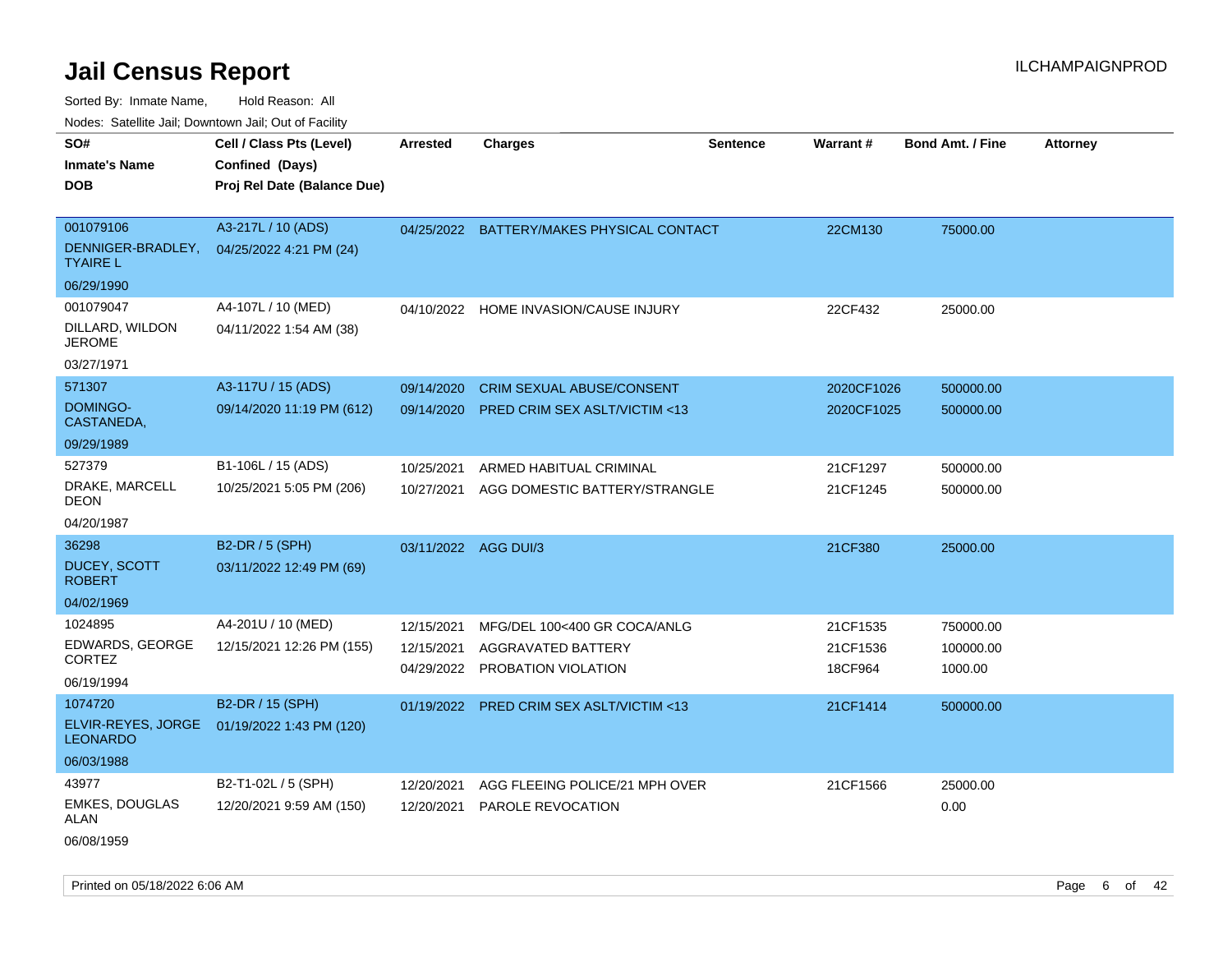Sorted By: Inmate Name, Hold Reason: All Nodes: Satellite Jail; Downtown Jail; Out of Facility

| nouco. Catolino can, Downtown can, Out of Facility |                                              |                   |                                                     |                 |                 |                         |                 |
|----------------------------------------------------|----------------------------------------------|-------------------|-----------------------------------------------------|-----------------|-----------------|-------------------------|-----------------|
| SO#                                                | Cell / Class Pts (Level)                     | <b>Arrested</b>   | <b>Charges</b>                                      | <b>Sentence</b> | <b>Warrant#</b> | <b>Bond Amt. / Fine</b> | <b>Attorney</b> |
| <b>Inmate's Name</b>                               | Confined (Days)                              |                   |                                                     |                 |                 |                         |                 |
| DOB                                                | Proj Rel Date (Balance Due)                  |                   |                                                     |                 |                 |                         |                 |
|                                                    |                                              |                   |                                                     |                 |                 |                         |                 |
| 987328                                             | A2-122L / 10 (MED)                           | 12/11/2021        | AGG ASLT PEACE OFF/FIRE/ER WRK                      |                 | 21CF1515        | 0.00                    |                 |
| ERVIN, DEIDRA ANN<br><b>RUTH</b>                   | 12/11/2021 8:48 PM (159)                     |                   |                                                     |                 |                 |                         |                 |
| 04/15/1991                                         |                                              |                   |                                                     |                 |                 |                         |                 |
| 66468                                              | A3-115L / 15 (MAX)                           | 03/06/2022 MURDER |                                                     |                 | 22CF273         | 1000000.00              |                 |
| FERRELL, BRIAN<br>JAMAL                            | 03/06/2022 9:04 PM (74)                      |                   |                                                     |                 |                 |                         |                 |
| 11/15/1985                                         |                                              |                   |                                                     |                 |                 |                         |                 |
| 962759                                             | B2-T2-05U / 15 (SPH)                         | 07/16/2021        | <b>METH DELIVERY&lt;5 GRAMS</b>                     |                 | 21CF833         | 250000.00               |                 |
|                                                    | FINLEY, KEVIN DANTE 07/16/2021 9:44 PM (307) | 07/29/2021        | AGG CRIM SEX ASSAULT/FELONY                         |                 | 21CF891         | 1000000.00              |                 |
|                                                    |                                              |                   |                                                     |                 |                 |                         |                 |
| 12/28/1988                                         |                                              |                   |                                                     |                 |                 |                         |                 |
| 1039744                                            | B4-225U / 15 (MAX)                           | 12/06/2021        | <b>MURDER</b>                                       |                 | 20CF959         | 1000000.00              |                 |
| FONVILLE, TREVOY<br><b>JERMAINE</b>                | 12/06/2021 10:52 AM (164)                    |                   |                                                     |                 |                 |                         |                 |
| 01/13/1996                                         |                                              |                   |                                                     |                 |                 |                         |                 |
| 001077852                                          | A4-103U / 10 (MED)                           |                   | 05/11/2022 AGG UNLAWFUL USE WEAPON/PERSON 14m (DOC) |                 | 2021CF404       | 0.00                    |                 |
| FONZA, DAMARI<br><b>RAQUAN</b>                     | 05/11/2022 3:54 PM (8)                       |                   |                                                     |                 |                 |                         |                 |
| 12/07/2001                                         |                                              |                   |                                                     |                 |                 |                         |                 |
| 001077819                                          | A3-113U / 15 (ADS)                           | 04/06/2022        | MURDER/INTENT TO KILL/INJURE                        |                 | 22CF416         | 5000000.00              |                 |
| FORTUNE, DOMINIC<br><b>AUGUSTUS</b>                | 04/06/2022 7:15 AM (43)                      |                   |                                                     |                 |                 |                         |                 |
| 02/16/1999                                         |                                              |                   |                                                     |                 |                 |                         |                 |
| 001078863                                          | B4-122L / 15 (MAX)                           |                   | 02/19/2022 POSSESSION OF STOLEN FIREARM             |                 | 22CF203         | 100000.00               |                 |
| FOSTER, JOHN<br><b>CARELL</b>                      | 02/19/2022 6:01 AM (89)                      |                   |                                                     |                 |                 |                         |                 |
| 03/13/1981                                         |                                              |                   |                                                     |                 |                 |                         |                 |
| 518395                                             | B2-T3-12L / 15 (SPH)                         | 07/07/2020        | <b>CRIMINAL SEXUAL ASSAULT</b>                      |                 | 2020-CF735      | 250000.00               |                 |
|                                                    | FRANDLE, MARK RYAN 07/07/2020 3:42 PM (681)  |                   |                                                     |                 |                 |                         |                 |

09/10/1985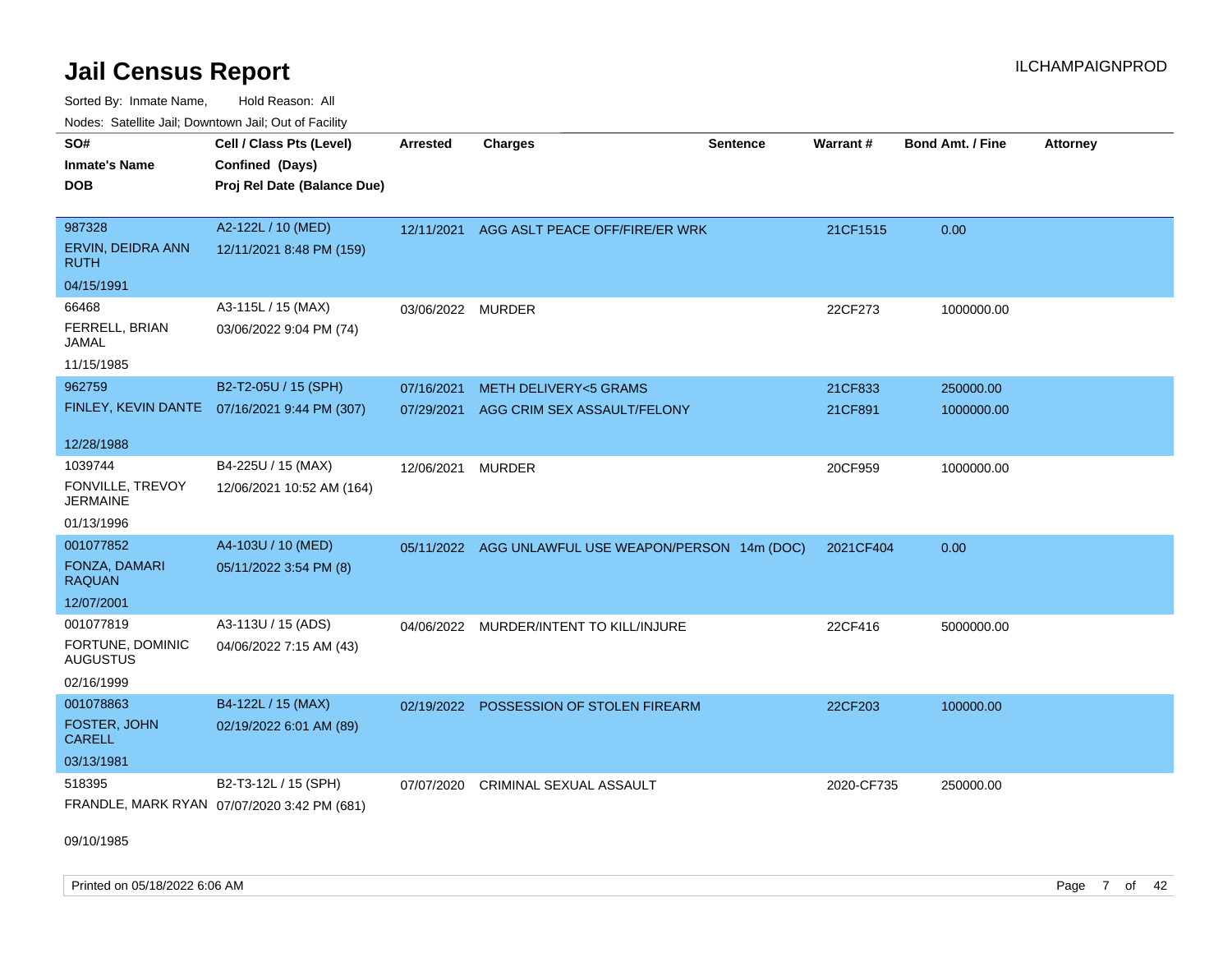Sorted By: Inmate Name, Hold Reason: All Nodes: Satellite Jail; Downtown Jail; Out of Facility

| rouco. Calcinic Jan, Downtown Jan, Out of Facility |                             |                 |                                           |                 |              |                         |                 |
|----------------------------------------------------|-----------------------------|-----------------|-------------------------------------------|-----------------|--------------|-------------------------|-----------------|
| SO#                                                | Cell / Class Pts (Level)    | <b>Arrested</b> | <b>Charges</b>                            | <b>Sentence</b> | Warrant#     | <b>Bond Amt. / Fine</b> | <b>Attorney</b> |
| Inmate's Name                                      | Confined (Days)             |                 |                                           |                 |              |                         |                 |
| <b>DOB</b>                                         | Proj Rel Date (Balance Due) |                 |                                           |                 |              |                         |                 |
|                                                    |                             |                 |                                           |                 |              |                         |                 |
| 001079034                                          | B4-124U / 10 (MED)          |                 | 04/08/2022 POSS FIR FOID EXPIRED/NOT ELIG |                 | 22CF434      | 50000.00                |                 |
| <b>FRANKLIN, MICHAEL</b><br>ANDRAE                 | 04/08/2022 1:53 PM (41)     |                 |                                           |                 |              |                         |                 |
| 12/18/1997                                         |                             |                 |                                           |                 |              |                         |                 |
| 001077934                                          | A1-125L / 10 (MED)          | 08/22/2021      | AGG DUI/ACCIDENT/DEATH                    | 10y (DOC)       | 21CF1024     | 0.00                    |                 |
| FREED, LOGAN<br><b>SUZANNE</b>                     | 08/22/2021 11:45 PM (270)   |                 |                                           |                 |              |                         |                 |
| 08/18/1996                                         |                             |                 |                                           |                 |              |                         |                 |
| 001078290                                          | A1-224L / 10 (ADS)          | 08/19/2021      | MACHINE GUN/AUTO WEAPON/VEH               |                 | 21CF1012     | 250000.00               |                 |
| FREEMAN, ANGEL<br>JANILA KAY                       | 08/19/2021 1:26 AM (273)    |                 |                                           |                 |              |                         |                 |
| 12/25/1995                                         |                             |                 |                                           |                 |              |                         |                 |
| 591514                                             | B2-T4-14L / 10 (SPH)        | 02/25/2022      | AGG CRIM SEX ABUSE/VIC 13-17              |                 | 22CF230      | 100000.00               |                 |
| GAMBLE, SCOTT PAUL 02/25/2022 6:08 PM (83)         |                             | 02/25/2022      | AGG CRIM SEX ABUSE/THREAT LIFE            |                 | 22CF135      | 0.00                    |                 |
|                                                    |                             |                 |                                           |                 |              |                         |                 |
| 09/06/1968                                         |                             |                 |                                           |                 |              |                         |                 |
| 1068917                                            | B1-201L / 5 (ADS)           | 08/11/2021      | VIO ORDER/PRIOR VIO OF ORDER              |                 | 21CF965      | 50000.00                |                 |
| <b>GARCIA, JUAN</b><br>CARLOS                      | 08/11/2021 9:24 PM (281)    |                 |                                           |                 |              |                         |                 |
| 10/21/1997                                         |                             |                 |                                           |                 |              |                         |                 |
| 001078154                                          | B4-223L / 10 (MED)          | 01/09/2022      | DRVG UNDER INFLU OF ALCOHOL               |                 | 2021 DT 182  | 5000.00                 |                 |
| <b>GENTRY, DAMON</b><br>LIONEL                     | 01/09/2022 4:41 PM (130)    |                 | 01/09/2022 AGG DOMESTIC BATTERY/STRANGLE  |                 | 2021 CF 1396 | 50000.00                |                 |
| 12/25/1971                                         |                             |                 |                                           |                 |              |                         |                 |
| 1064590                                            | B4-123L / 10 (MED)          | 04/26/2022      | AGG RECK DRVG/INCLINE/BOD HARM            |                 | 22CF517      | 200000.00               |                 |
| <b>GIPSON, JERRION</b><br><b>CONTREAL</b>          | 04/26/2022 7:43 PM (23)     |                 |                                           |                 |              |                         |                 |
| 05/21/1996                                         |                             |                 |                                           |                 |              |                         |                 |
| 001078633                                          | B2-T3-11U / 25 (SPH)        | 12/01/2021      | PRED CRIM SEX ASLT/VICTIM <13             |                 | 21CF1416     | 250000.00               |                 |
| GONZALEZ-GUILLEN,<br>EDWARD                        | 12/01/2021 12:08 PM (169)   |                 |                                           |                 |              |                         |                 |
| 08/25/2002                                         |                             |                 |                                           |                 |              |                         |                 |

Printed on 05/18/2022 6:06 AM Page 8 of 42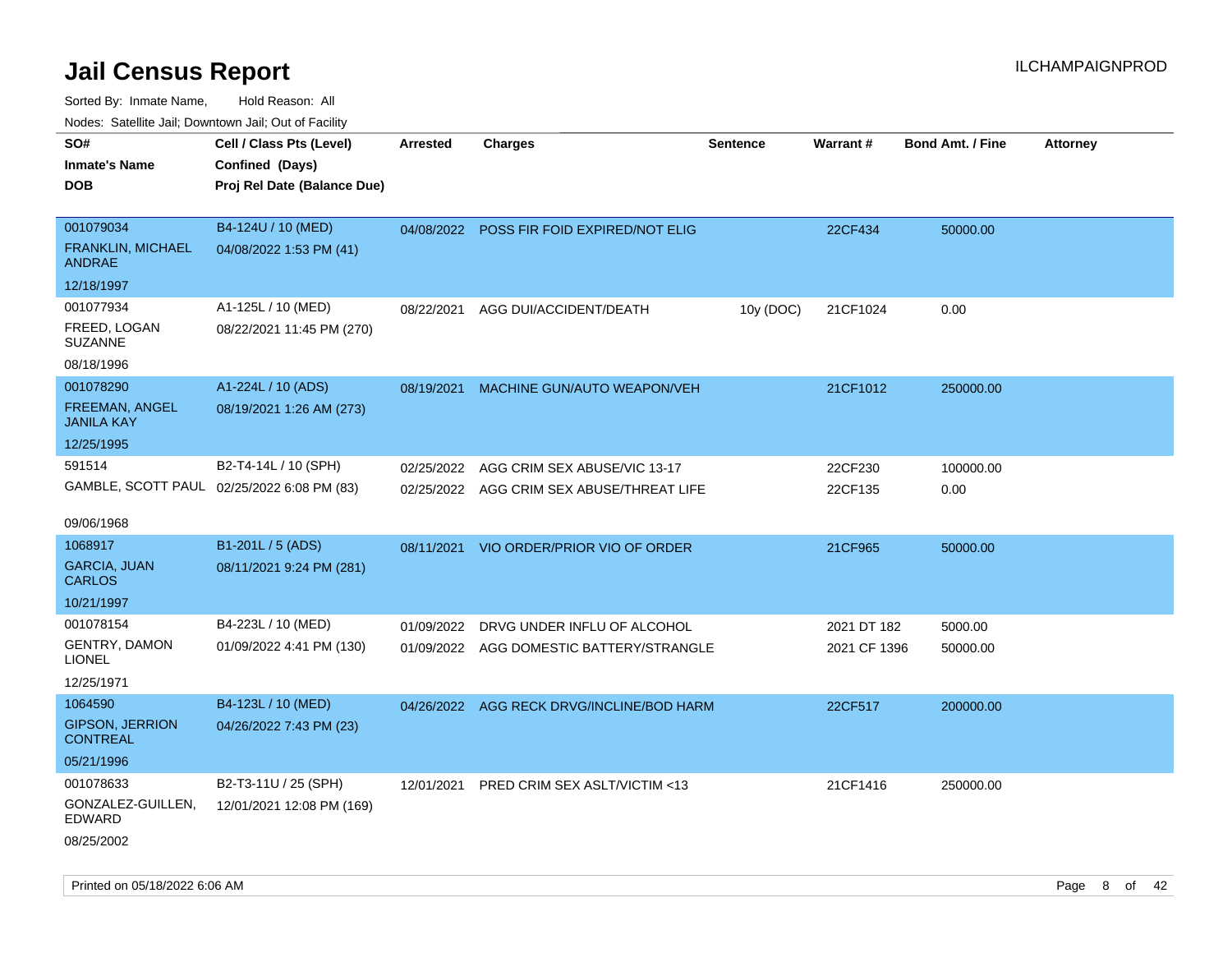| SO#                                      | Cell / Class Pts (Level)                   | <b>Arrested</b> | <b>Charges</b>                            | <b>Sentence</b> | Warrant#  | <b>Bond Amt. / Fine</b> | <b>Attorney</b> |
|------------------------------------------|--------------------------------------------|-----------------|-------------------------------------------|-----------------|-----------|-------------------------|-----------------|
| <b>Inmate's Name</b>                     | Confined (Days)                            |                 |                                           |                 |           |                         |                 |
| <b>DOB</b>                               | Proj Rel Date (Balance Due)                |                 |                                           |                 |           |                         |                 |
|                                          |                                            |                 |                                           |                 |           |                         |                 |
| 1031794                                  | B3-W3-10L / 10 (MED)                       | 04/19/2022      | <b>DOMESTIC BATTERY</b>                   |                 | 21CF662   | 25000.00                |                 |
| <b>GOODWIN, ANTHONY</b><br><b>DWAYNE</b> | 04/19/2022 3:51 PM (30)                    | 04/19/2022      | RESIST/OBSTRUCTING A PEACE OFFICE         |                 | 20CM553   | 1000.00                 |                 |
| 07/03/1986                               |                                            |                 | 04/19/2022 BATTERY/MAKES PHYSICAL CONTACT |                 | 21CM175   | 1000.00                 |                 |
| 35329                                    | BOOKH-1 / 10 (PC)                          |                 | 05/12/2022 VIO BAIL BOND/CLASS 4 OFFENSE  |                 | 22CM164   | 2320.00                 |                 |
|                                          | GRADY, JAMES LAMAR 05/12/2022 11:44 PM (7) |                 |                                           |                 |           |                         |                 |
| 12/07/1971                               |                                            |                 |                                           |                 |           |                         |                 |
| 001078607                                | B4-221L / 15 (MAX)                         | 11/22/2021      | FELON POSS/USE FIREARM/PAROLE             |                 | 21CF1437  | 250000.00               |                 |
| <b>GRAY, WILLIAM</b><br><b>DA'VON</b>    | 11/22/2021 2:57 PM (178)                   |                 | 11/22/2021 ATTEMPT (FIRST DEGREE MURDER)  |                 | 21CF1435  | 1000000.00              |                 |
| 04/18/1984                               |                                            |                 |                                           |                 |           |                         |                 |
| 1074062                                  | A2-223U / 15 (ADS)                         |                 | 05/06/2022 FUGITIVE FROM JUSTICE          |                 |           | 0.00                    |                 |
| <b>GREEN, DANIELLE</b><br><b>IMARI</b>   | 05/06/2022 3:39 PM (13)                    |                 |                                           |                 |           |                         |                 |
| 09/18/1986                               |                                            |                 |                                           |                 |           |                         |                 |
| 56342                                    | A4-205U / 10 (MED)                         | 10/21/2021      | THEFT CONTROL INTENT <\$500               |                 | 17CF1451  | 10000.00                |                 |
| <b>GRIFFIN, NATHAN</b><br><b>EUGENE</b>  | 10/21/2021 4:20 PM (210)                   | 10/21/2021      | DRIVING ON REVOKED LICENSE                |                 | 20TR1979  | 3000.00                 |                 |
| 02/24/1969                               |                                            | 10/21/2021      | <b>ARMED HABITUAL CRIMINAL</b>            |                 | 21CF1279  | 250000.00               |                 |
| 001078868                                | B1-202L / 5 (ADS)                          |                 | 02/24/2022 STALKING/CAUSE FEAR FOR SAFETY |                 | 22CF227   | 150000.00               |                 |
| HARRIS-MINER.<br><b>NICHOLAS</b>         | 02/24/2022 3:56 PM (84)                    |                 |                                           |                 |           |                         |                 |
| 07/08/1998                               |                                            |                 |                                           |                 |           |                         |                 |
| 975293                                   | A3-215L / 10 (MED)                         | 07/21/2021      | <b>STALKING</b>                           |                 | 2021CF863 | 75000.00                |                 |
| HILL, JACOB MILES                        | 07/21/2021 8:43 PM (302)                   | 07/21/2021      | VIO ORDER/PRIOR VIO OF ORDER              |                 | 21CF914   | 250000.00               |                 |
|                                          |                                            | 07/25/2021      | PAROLE REVOCATION                         |                 | CH2104646 | 0.00                    |                 |
| 02/06/1988                               |                                            | 08/18/2021      | <b>HARASS WITNESS/FAMILY MBR/REP</b>      |                 | 21CF992   | 250000.00               |                 |
|                                          |                                            | 09/09/2021      | AGG STALKING/BODILY HARM                  |                 | 21CF1073  | 500000.00               |                 |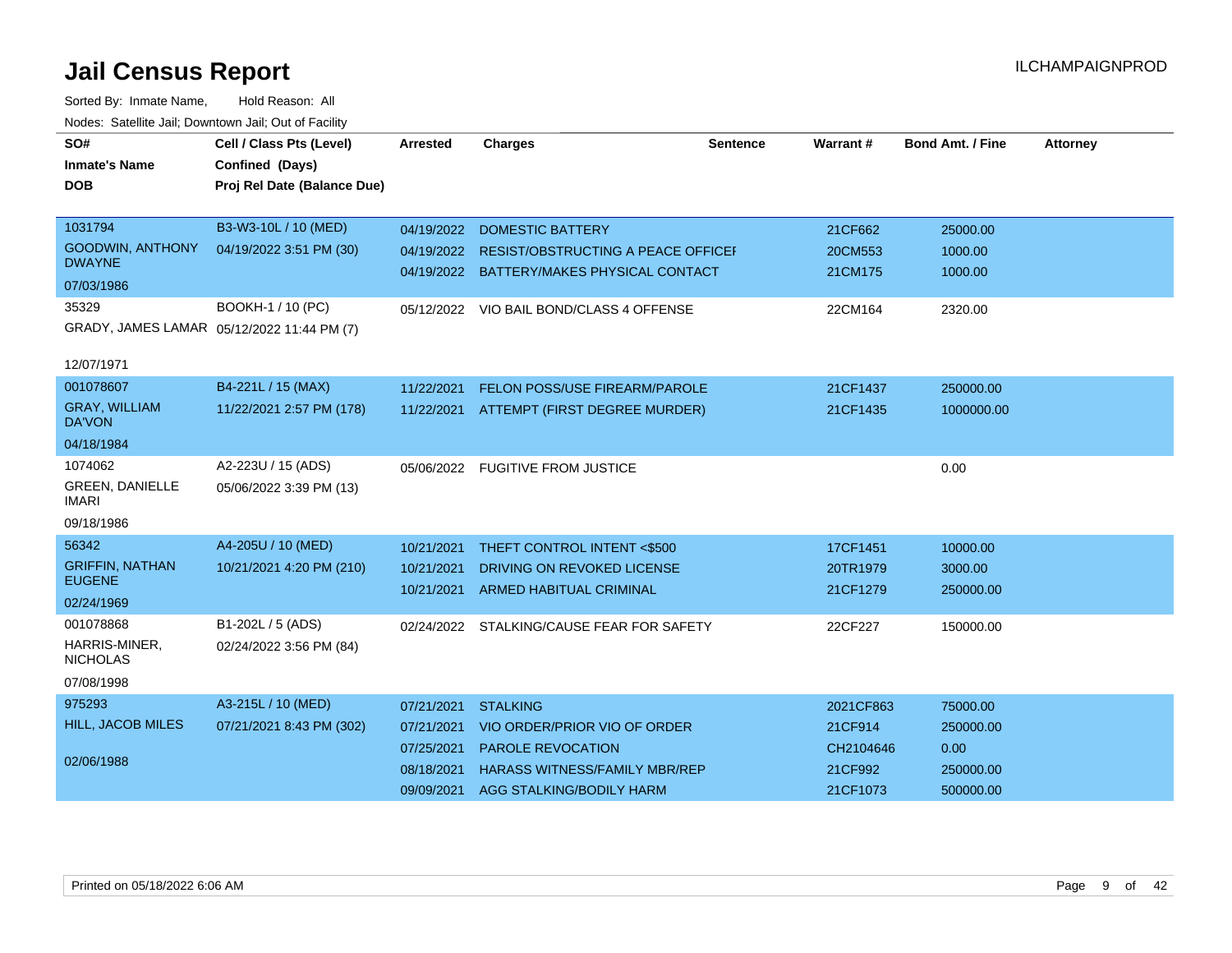| Nudes. Satellite Jali, Downtown Jali, Out of Facility |                             |                  |                                           |                 |          |                         |                 |
|-------------------------------------------------------|-----------------------------|------------------|-------------------------------------------|-----------------|----------|-------------------------|-----------------|
| SO#                                                   | Cell / Class Pts (Level)    | Arrested         | <b>Charges</b>                            | <b>Sentence</b> | Warrant# | <b>Bond Amt. / Fine</b> | <b>Attorney</b> |
| <b>Inmate's Name</b>                                  | Confined (Days)             |                  |                                           |                 |          |                         |                 |
| DOB                                                   | Proj Rel Date (Balance Due) |                  |                                           |                 |          |                         |                 |
|                                                       |                             |                  |                                           |                 |          |                         |                 |
| 980939                                                | B4-227U / 10 (MED)          |                  | 03/25/2022 RECEIVE/POSS/SELL STOLEN VEH   | 8y (DOC)        | 22CF357  | 15000.00                |                 |
| <b>HILL, XAVIER</b><br><b>LENSHAUN</b>                | 03/25/2022 11:15 AM (55)    |                  |                                           |                 |          |                         |                 |
| 06/18/1988                                            |                             |                  |                                           |                 |          |                         |                 |
| 51028                                                 | B3-W5-20L / 10 (MED)        | 02/23/2022       | POSS STOLEN VEHICLE                       |                 | 20CF377  | 0.00                    |                 |
| HUFFMAN, MICHAEL<br>LEONARD                           | 02/23/2022 3:14 AM (85)     |                  |                                           |                 |          |                         |                 |
| 07/24/1980                                            |                             |                  |                                           |                 |          |                         |                 |
| 988718                                                | A4-202U / 15 (MAX)          | 05/14/2022       | ARMED HABITUAL CRIMINAL                   |                 | 21CF1339 | 250000.00               |                 |
| HUGGER,<br>CHRISTOPHER                                | 05/14/2022 11:22 AM (5)     |                  | 05/14/2022 ARMED HABITUAL CRIMINAL        |                 | 22CF597  | 1000000.00              |                 |
| 03/30/1991                                            |                             |                  |                                           |                 |          |                         |                 |
| 518711                                                | B3-W5-17U / 5 (MIN)         | 01/30/2022 THEFT |                                           |                 | 22CF133  | 25000.00                |                 |
| INGERSON, LUCUS<br>JAMES                              | 01/30/2022 4:57 PM (109)    |                  |                                           |                 |          |                         |                 |
| 09/16/1979                                            |                             |                  |                                           |                 |          |                         |                 |
| 1061186                                               | A1-224U / 15 (MAX)          | 03/16/2022       | <b>MURDER/STRONG PROB KILL/INJURE</b>     |                 | 22CF329  | 2000000.00              |                 |
| <b>INGRAM, CHERELL</b><br><b>LETRISE</b>              | 03/16/2022 10:17 PM (64)    |                  |                                           |                 |          |                         |                 |
| 10/01/1986                                            |                             |                  |                                           |                 |          |                         |                 |
| 38993                                                 | A4-103L / 15 (MAX)          |                  | 02/13/2021 ATTEMPT (FIRST DEGREE MURDER)  |                 | 21CF181  | 1000000.00              |                 |
| JACKSON, LAMONT<br>JEREMIE                            | 02/13/2021 7:45 AM (460)    |                  |                                           |                 |          |                         |                 |
| 07/31/1973                                            |                             |                  |                                           |                 |          |                         |                 |
| 001077711                                             | B3-W2-06L / 10 (MED)        |                  | 04/28/2022 AGG CRIM SEX ABUSE/BODILY HARM |                 | 21CF190  | 0.00                    |                 |
| JACOBS, JOSHUA<br>PAUL                                | 04/28/2022 2:50 PM (21)     |                  |                                           |                 |          |                         |                 |
| 02/07/1997                                            | 6/2/2022(0.00)              |                  |                                           |                 |          |                         |                 |
| 001077866                                             | B4-226U / 10 (MED)          |                  | 04/28/2022 FELON POSS/USE WEAPON/FIREARM  |                 | 22CF524  | 200000.00               |                 |
| JENKINS, ISAIAH<br>DUJAUN                             | 04/28/2022 8:32 PM (21)     |                  |                                           |                 |          |                         |                 |
| 04/26/1994                                            |                             |                  |                                           |                 |          |                         |                 |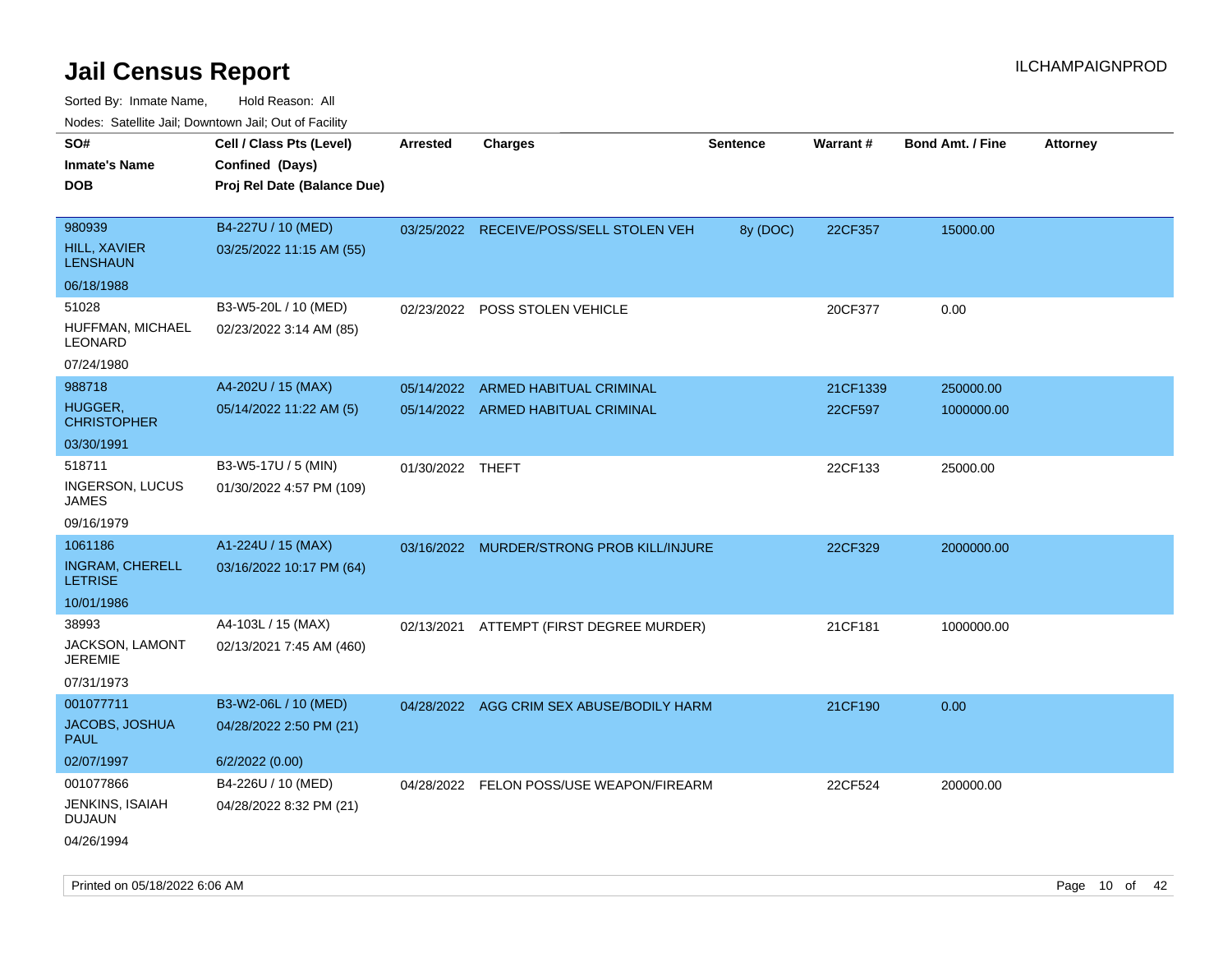| SO#                                         | Cell / Class Pts (Level)    | <b>Arrested</b> | <b>Charges</b>                            | <b>Sentence</b> | Warrant#    | <b>Bond Amt. / Fine</b> | <b>Attorney</b> |
|---------------------------------------------|-----------------------------|-----------------|-------------------------------------------|-----------------|-------------|-------------------------|-----------------|
| <b>Inmate's Name</b>                        | Confined (Days)             |                 |                                           |                 |             |                         |                 |
| <b>DOB</b>                                  | Proj Rel Date (Balance Due) |                 |                                           |                 |             |                         |                 |
|                                             |                             |                 |                                           |                 |             |                         |                 |
| 1076684                                     | A3-211U / 5 (ADS)           | 04/27/2022      | <b>CRIMINAL TRESPASS BUILDING</b>         |                 | 22CM140     | 100.00                  |                 |
| <b>JENKINS, KORON</b>                       | 04/27/2022 1:46 PM (22)     | 04/29/2022      | <b>CRIM TRESPASS TO RESIDENCE</b>         |                 | 22CM113     | 5000.00                 |                 |
| <b>SAMUEL</b>                               |                             | 04/29/2022      | AGG BATTERY/PUBLIC PLACE                  |                 | 22CF342     | 5000.00                 |                 |
| 04/28/2002                                  |                             | 04/29/2022      | <b>BURGLARY</b>                           |                 | 22CF159     | 0.00                    |                 |
| 001078703                                   | A2-221U / 15 (ADS)          | 12/20/2021      | MURDER/INTENT TO KILL/INJURE              |                 | 21CF1574    | 2500000.00              |                 |
| JOHNS, SHANIQUH<br><b>THERESA</b>           | 12/22/2021 6:41 AM (148)    |                 |                                           |                 |             |                         |                 |
| 04/03/1992                                  |                             |                 |                                           |                 |             |                         |                 |
| 001078807                                   | B3-W1-01U / 10 (MED)        |                 | 05/10/2022 AGG BTRY/PREGNANT/HANDICAPPED  |                 | 2022-CF-134 | 0.00                    |                 |
| JOHNSON,<br><b>CHRISTOPHER</b>              | 05/10/2022 10:13 AM (9)     |                 |                                           |                 |             |                         |                 |
| 10/25/1986                                  | 7/6/2022 (0.00)             |                 |                                           |                 |             |                         |                 |
| 001079105                                   | A3-116L                     | 04/25/2022      | CRIM DAMAGE TO PROPERTY <\$500            |                 | 20CM375     | 3000.00                 |                 |
| JOHNSON, EVERETT<br>LEON                    | 04/25/2022 3:08 PM (24)     |                 | 04/25/2022 POSS STOLEN VEHICLE > \$25,000 |                 | 22CF505     | 10000.00                |                 |
| 01/22/1965                                  |                             |                 |                                           |                 |             |                         |                 |
| 001078766                                   | A3-214L / 5 (ADS)           | 02/08/2022      | <b>AGGRAVATED BATTERY</b>                 |                 | 22CF160     | 3000.00                 |                 |
| JOHNSON, IYONZI                             | 02/08/2022 11:56 AM (100)   | 02/08/2022      | <b>BURGLARY</b>                           |                 | 22CF63      | 3000.00                 |                 |
| 07/16/1994                                  |                             |                 |                                           |                 |             |                         |                 |
| 001079089                                   | B2-T1-03U / 15 (SPH)        | 04/22/2022      | PRED CRIM SEX ASLT/VIC <13/FIR            |                 | 21CF858     | 250000.00               |                 |
| JONES, DAVARUIS LEE 04/22/2022 6:34 AM (27) |                             |                 |                                           |                 |             |                         |                 |
|                                             |                             |                 |                                           |                 |             |                         |                 |
| 04/21/2001                                  |                             |                 |                                           |                 |             |                         |                 |
| 001078645                                   | B3-W1-02L / 10 (MED)        | 12/02/2021      | AGG DISCHARGE FIREARM                     |                 | 21CF1478    | 250000.00               |                 |
| <b>JONES, KELVIN</b><br><b>KHYRIC</b>       | 12/02/2021 6:56 PM (168)    |                 |                                           |                 |             |                         |                 |
| 02/27/2001                                  |                             |                 |                                           |                 |             |                         |                 |
| 59668                                       | B2-T1-04L / 10 (SPH)        | 02/11/2022      | FAIL TO RPT CHNG ADDRESS/EMPL             |                 | 20 CF 1241  | 75000.00                |                 |
| <b>JONES, MARTELL</b><br><b>DEANGELO</b>    | 02/11/2022 3:19 PM (97)     |                 | 02/11/2022 AGGRAVATED ARSON/BODILY HARM   |                 | 22 CF 169   | 75000.00                |                 |
| 07/11/1983                                  |                             |                 |                                           |                 |             |                         |                 |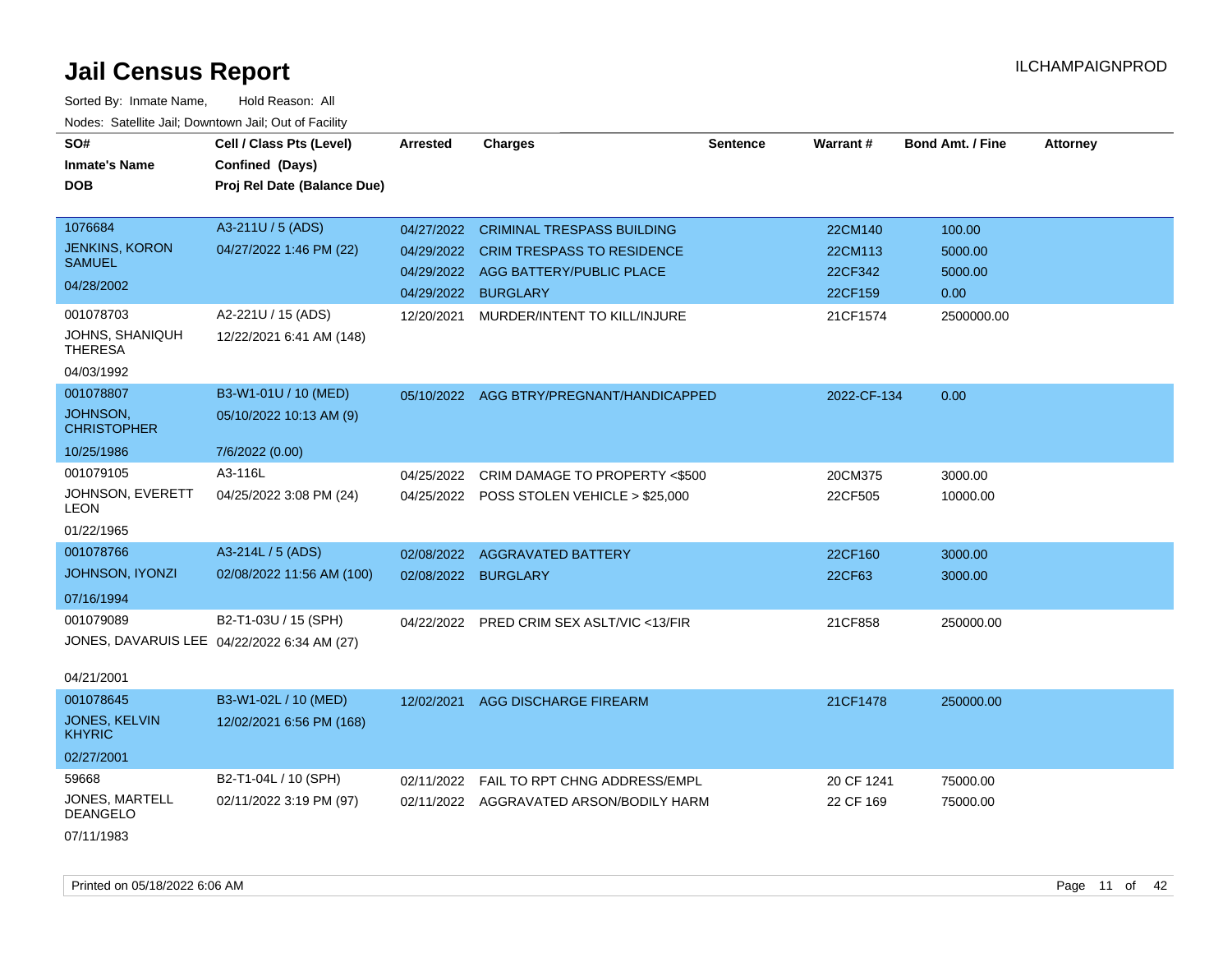| SO#                                      | Cell / Class Pts (Level)    | <b>Arrested</b> | <b>Charges</b>                            | <b>Sentence</b> | Warrant#     | <b>Bond Amt. / Fine</b> | <b>Attorney</b> |
|------------------------------------------|-----------------------------|-----------------|-------------------------------------------|-----------------|--------------|-------------------------|-----------------|
| <b>Inmate's Name</b>                     | Confined (Days)             |                 |                                           |                 |              |                         |                 |
| DOB                                      | Proj Rel Date (Balance Due) |                 |                                           |                 |              |                         |                 |
|                                          |                             |                 |                                           |                 |              |                         |                 |
| 1008468                                  | B4-125L / 10 (MED)          | 12/01/2021      | <b>FELON POSS/USE WEAPON/FIREARM</b>      |                 | 21CF1472     | 250000.00               |                 |
| JONES, MARTEZ<br><b>LAMONTE</b>          | 12/01/2021 1:28 PM (169)    | 12/02/2021      | PROBATION VIOLATION                       |                 | 20CF1151     | 5000.00                 |                 |
| 06/22/1993                               |                             |                 |                                           |                 |              |                         |                 |
| 994904                                   | B4-127U / 10 (MED)          |                 | 04/21/2022 RESIDENTIAL ARSON              |                 | 22CF486      | 5000.00                 |                 |
| KEIGHER, BRADLY<br>ALAN                  | 04/21/2022 2:51 PM (28)     |                 |                                           |                 |              |                         |                 |
| 10/03/1988                               |                             |                 |                                           |                 |              |                         |                 |
| 1000825                                  | A2-223L / 5 (ADS)           | 04/27/2022      | DRIVING ON REVOKED LICENSE                |                 | 21CF38       | 4550.00                 |                 |
| <b>KELLEY, MEGAN</b>                     | 04/27/2022 6:19 PM (22)     | 04/27/2022      | <b>RESIST/OBSTRUCTING A PEACE OFFICEF</b> |                 | <b>22CF4</b> | 10000.00                |                 |
| <b>MARIE</b>                             |                             | 04/27/2022      | POSSESSION OF METH/5<15 GRAMS             |                 | 21CF965      | 5000.00                 |                 |
| 10/31/1991                               | 5/24/2022 (0.00)            | 04/27/2022      | <b>POSSESSION OF METH&lt;5 GRAMS</b>      |                 | 21CF1639     | 75000.00                |                 |
| 44798                                    | A4-207L / 10 (MED)          | 04/19/2022      | AGG BATTERY/GOVERNMENT EMP                |                 | 22CF481      | 2130.00                 |                 |
| KILLAM, STEVEN<br><b>WAYNE</b>           | 04/19/2022 5:26 PM (30)     |                 |                                           |                 |              |                         |                 |
| 03/30/1977                               |                             |                 |                                           |                 |              |                         |                 |
| 001078818                                | B1-107L / 10 (MED)          |                 | 02/04/2022 DOMESTIC BATTERY/OTHER PRIOR   |                 | 22CF148      | 50000.00                |                 |
| KINSEL, EVERAL<br><b>MICHAEL WILLIAM</b> | 02/04/2022 7:37 PM (104)    |                 |                                           |                 |              |                         |                 |
| 10/16/1985                               |                             |                 |                                           |                 |              |                         |                 |
| 987201                                   | BOOKH-8 / 15 (MAX)          | 05/14/2022      | FELON POSS/USE WEAPON/FIREARM             |                 | 20CF927      | 25000.00                |                 |
| LAMBERT, DERRICK                         | 05/14/2022 11:04 AM (5)     | 05/14/2022      | ARMED HABITUAL CRIMINAL                   |                 | 21CF1340     | 250000.00               |                 |
| LAMONT                                   |                             | 05/14/2022      | ARMED HABITUAL CRIMINAL                   |                 | 22CF596      | 1000000.00              |                 |
| 07/13/1989                               |                             |                 |                                           |                 |              |                         |                 |
| 001077710                                | B3-W6-23U / 5 (MIN)         | 03/31/2022      | AGG DOMESTIC BATTERY/STRANGLE             |                 | 21CF212      | 0.00                    |                 |
| LANGE, DEVONTAE<br><b>AND'RE</b>         | 03/31/2022 2:21 PM (49)     | 03/31/2022      | AGG BATTERY/PUBLIC PLACE                  |                 | 21CF279      | 0.00                    |                 |
| 03/05/1994                               |                             |                 |                                           |                 |              |                         |                 |
| 29681                                    | A3-117L / 15 (ADS)          | 07/14/2020      | PREDATORY CRIMINAL SEX ASSLT/CHILE        |                 | 20CF-781     | 250000.00               |                 |
| LENOIR, JOHN<br><b>CHRISTOPHER</b>       | 07/14/2020 12:51 PM (674)   |                 |                                           |                 |              |                         |                 |
| 04/20/1966                               |                             |                 |                                           |                 |              |                         |                 |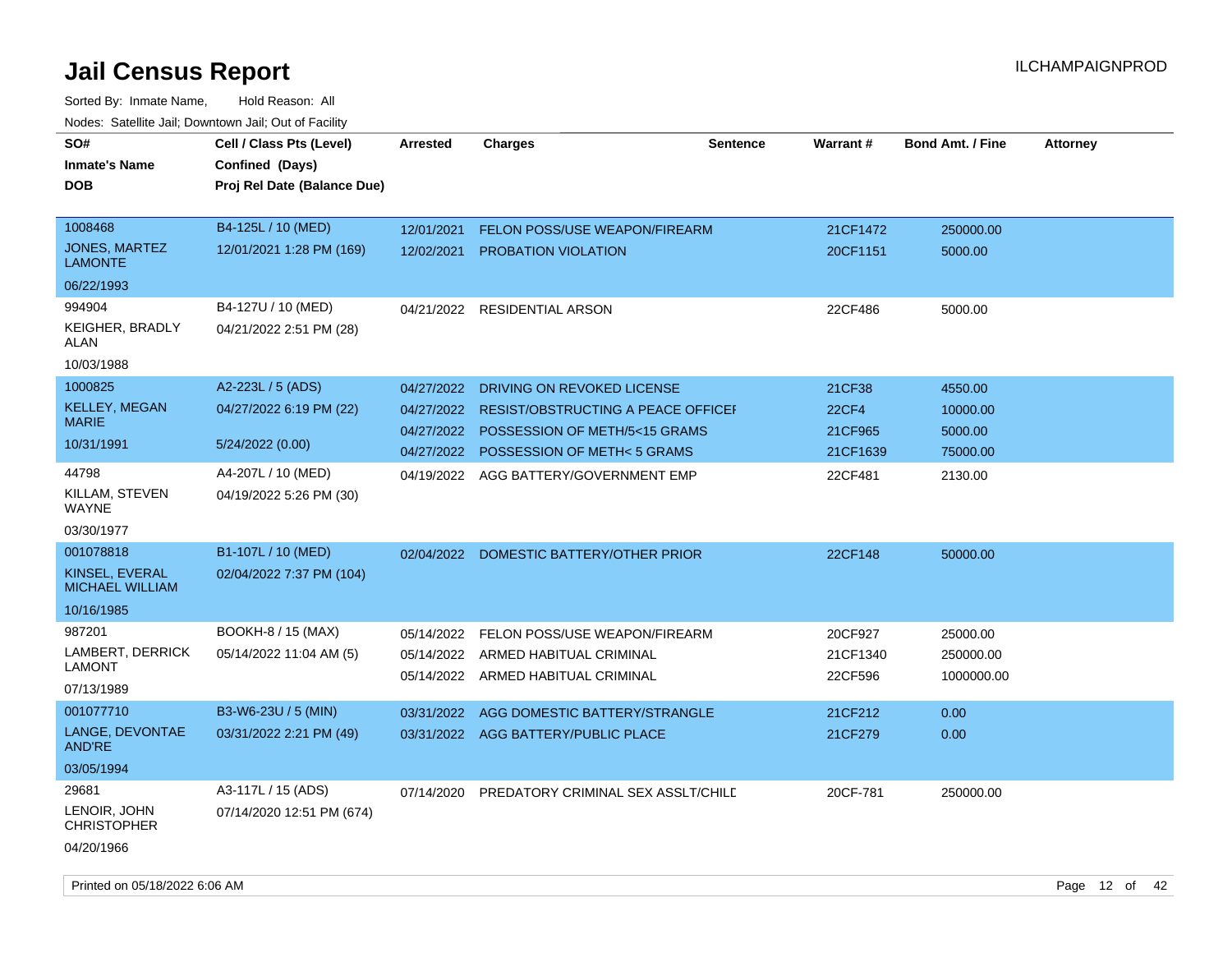| <b>NOULD:</b> Catoline bail, Downtown bail, Out of I dollty |                                             |                     |                                             |                 |            |                         |                 |
|-------------------------------------------------------------|---------------------------------------------|---------------------|---------------------------------------------|-----------------|------------|-------------------------|-----------------|
| SO#                                                         | Cell / Class Pts (Level)                    | <b>Arrested</b>     | <b>Charges</b>                              | <b>Sentence</b> | Warrant#   | <b>Bond Amt. / Fine</b> | <b>Attorney</b> |
| <b>Inmate's Name</b>                                        | Confined (Days)                             |                     |                                             |                 |            |                         |                 |
| <b>DOB</b>                                                  | Proj Rel Date (Balance Due)                 |                     |                                             |                 |            |                         |                 |
|                                                             |                                             |                     |                                             |                 |            |                         |                 |
| 001078797                                                   | B1-105L / 10 (ADS)                          |                     | 01/26/2022 VIO STALKING NO CONTACT ORDER    |                 | 22CM31     | 5000.00                 |                 |
| LEVIN, DANIEL DAVID                                         | 01/26/2022 3:00 PM (113)                    |                     |                                             |                 |            |                         |                 |
|                                                             |                                             |                     |                                             |                 |            |                         |                 |
| 08/08/1984                                                  |                                             |                     |                                             |                 |            |                         |                 |
| 58311                                                       | BOOKH-7                                     | 05/17/2022          | <b>CRIMINAL TRESPASS TO LAND</b>            |                 | 2022CMAWOW | 0.00                    |                 |
|                                                             | LEWIS, JOHN WILLARD 05/18/2022 12:32 AM (1) |                     | 05/17/2022 RETAIL THEFT                     |                 | 2022CMAWOW | 100.00                  |                 |
|                                                             |                                             |                     |                                             |                 |            |                         |                 |
| 09/06/1975                                                  |                                             |                     |                                             |                 |            |                         |                 |
| 55648                                                       | <b>BOOKH-4 / 5 (ADS)</b>                    |                     | 05/08/2022 CRIM DMG TO PROP \$500-10K       |                 | 2020CF821  | 940.00                  |                 |
| LEWIS, LATASHA<br><b>ANNLEE</b>                             | 05/08/2022 10:33 AM (11)                    |                     |                                             |                 |            |                         |                 |
| 03/23/1982                                                  |                                             |                     |                                             |                 |            |                         |                 |
| 41428                                                       | B4-224U / 10 (MED)                          |                     | 05/02/2022 POSSESSING A CONTROLLED SUBSTANG |                 | 22CF255    | 100000.00               |                 |
| LINDSEY, DERRICK                                            | 03/02/2022 8:03 AM (78)                     |                     |                                             |                 |            |                         |                 |
| <b>LAMONT</b>                                               |                                             |                     |                                             |                 |            |                         |                 |
| 06/19/1975                                                  |                                             |                     |                                             |                 |            |                         |                 |
| 001077143                                                   | B3-W3-11U / 10 (MED)                        | 05/04/2022 BURGLARY |                                             |                 | 22CF545    | 2080.00                 |                 |
| LORENZO-MATEO,                                              | 05/04/2022 4:07 AM (15)                     |                     | 05/04/2022 AGG ASLT PEACE OFF/FIRE/ER WRK   |                 | 22CF401    | 3000.00                 |                 |
| <b>DIEGO</b>                                                |                                             |                     | 05/04/2022 AGG BATTERY/PEACE OFFICER        |                 | 21CF180    | 3000.00                 |                 |
| 11/01/2000                                                  |                                             |                     |                                             |                 |            |                         |                 |
| 1035159                                                     | B2-T2-07U / 15 (SPH)                        | 05/09/2022          | RECEIVE/POSS/SELL STOLEN VEH                |                 | 22CF579    | 25000.00                |                 |
| MACKEY, MICHAEL                                             | 05/09/2022 11:53 AM (10)                    |                     |                                             |                 |            |                         |                 |
| <b>ANTHONY</b>                                              |                                             |                     |                                             |                 |            |                         |                 |
| 07/27/1971                                                  |                                             |                     |                                             |                 |            |                         |                 |
| 53045                                                       | B3-W2-05U / 10 (MED)                        | 04/21/2022          | DOMESTIC BTRY/CONTACT/VIO O/P               |                 |            | 5000.00                 |                 |
| <b>MARKHAM, HENRY</b><br><b>EARL</b>                        | 04/21/2022 10:56 PM (28)                    |                     | 04/21/2022 AGGRAVATED BATTERY/NURSE         |                 | 22CF487    | 1000.00                 |                 |
|                                                             |                                             |                     |                                             |                 |            |                         |                 |
| 02/10/1981                                                  | 6/19/2022 (0.00)                            |                     |                                             |                 |            |                         |                 |
| 001078320                                                   | A3-216U / 10 (ADS)                          | 04/30/2022 BURGLARY |                                             |                 | 22CF533    | 5000.00                 |                 |
| MARSH, PAUL<br>OLUFUNMILAYO                                 | 04/30/2022 8:44 PM (19)                     |                     |                                             |                 |            |                         |                 |
| 07/13/1994                                                  |                                             |                     |                                             |                 |            |                         |                 |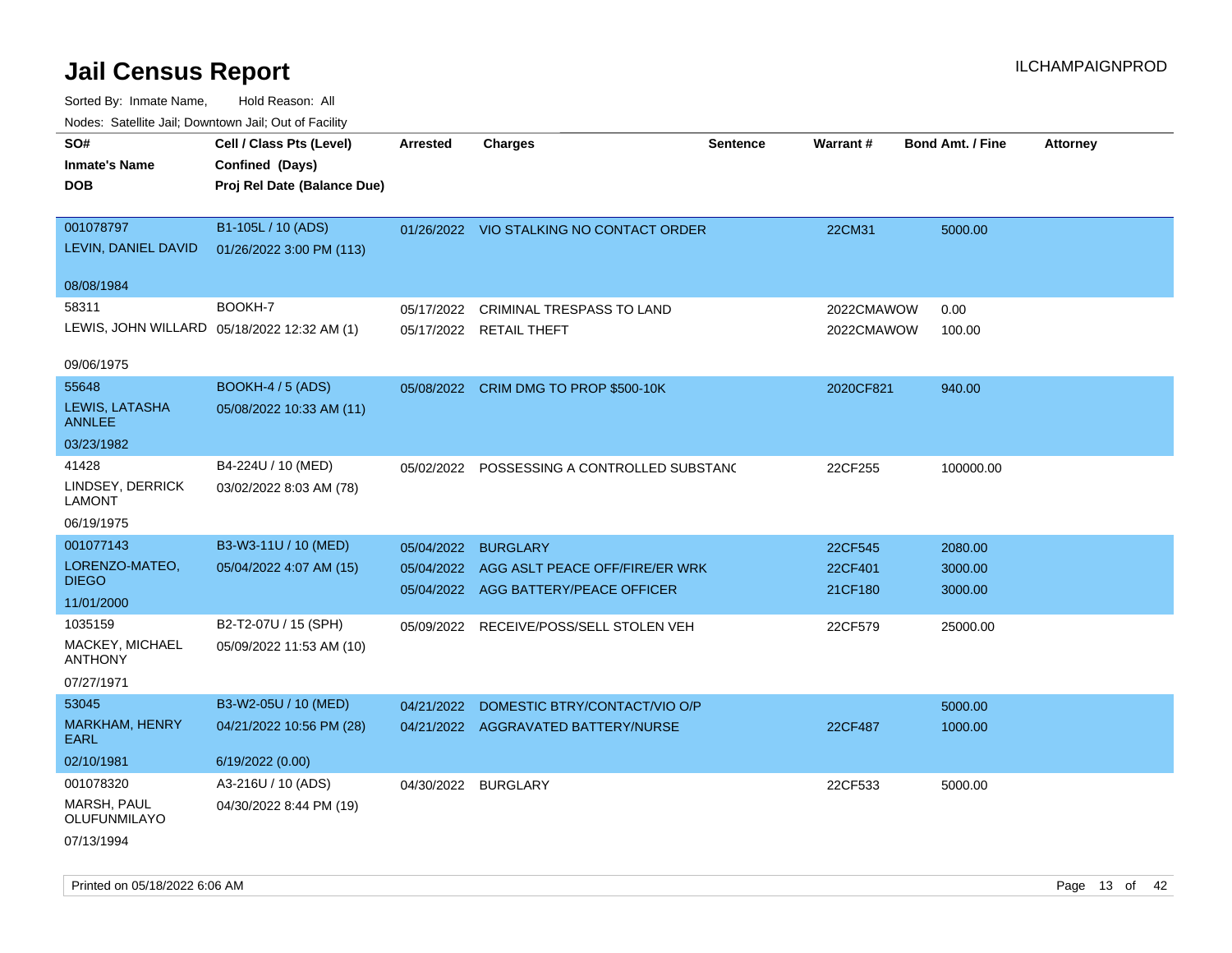Sorted By: Inmate Name, Hold Reason: All Nodes: Satellite Jail; Downtown Jail; Out of Facility

| rouce. Calcillic Jali, Downtown Jali, Out of Facility |                                             |                 |                                           |                 |             |                         |                 |
|-------------------------------------------------------|---------------------------------------------|-----------------|-------------------------------------------|-----------------|-------------|-------------------------|-----------------|
| SO#                                                   | Cell / Class Pts (Level)                    | <b>Arrested</b> | <b>Charges</b>                            | <b>Sentence</b> | Warrant#    | <b>Bond Amt. / Fine</b> | <b>Attorney</b> |
| <b>Inmate's Name</b>                                  | Confined (Days)                             |                 |                                           |                 |             |                         |                 |
| <b>DOB</b>                                            | Proj Rel Date (Balance Due)                 |                 |                                           |                 |             |                         |                 |
|                                                       |                                             |                 |                                           |                 |             |                         |                 |
| 1063030                                               | B1-107U / 15 (ADS)                          | 12/20/2021      | <b>MURDER</b>                             |                 | 21CF1571    | 5000000.00              |                 |
|                                                       | MASON, RYAN ONEIAL 12/21/2021 9:30 AM (149) | 12/22/2021      | <b>PAROLE REVOCATION</b>                  |                 | CH2107979   | 0.00                    |                 |
| 02/22/1991                                            |                                             |                 |                                           |                 |             |                         |                 |
| 1038892                                               | B2-DR / 10 (SPH)                            |                 | 02/16/2022 PRED CRIM SEX ASLT/BODILY HARM |                 | 22CF199     | 500000.00               |                 |
| MCCAULEY, TIMOTHY<br><b>WILLIAM</b>                   | 02/16/2022 8:49 PM (92)                     |                 |                                           |                 |             |                         |                 |
| 03/05/1989                                            |                                             |                 |                                           |                 |             |                         |                 |
| 48792                                                 | B4-126L / 10 (MED)                          | 11/19/2021      | AGG BATTERY/DISCHARGE FIREARM             |                 | 21CF1425    | 500000.00               |                 |
| <b>MCCLAIN, HURCHEL</b><br><b>JOSEPH</b>              | 11/20/2021 4:11 AM (180)                    |                 |                                           |                 |             |                         |                 |
| 05/01/1979                                            |                                             |                 |                                           |                 |             |                         |                 |
| 1005514                                               | B4-121U / 15 (MAX)                          |                 | 04/27/2022 FELON POSS/USE WEAPON/FIREARM  |                 | 22CF518     | 750000.00               |                 |
| MCDONALD,<br>RAYTRELL DOMINIQUE                       | 04/27/2022 11:11 PM (22)                    |                 |                                           |                 |             |                         |                 |
| 03/08/1992                                            |                                             |                 |                                           |                 |             |                         |                 |
| 001077938                                             | <b>BOOKH-6 / 15 (ADS)</b>                   | 05/10/2021      | AGG KIDNAPING DISCH FIR/HARM              |                 | 21CF532     | 5000000.00              |                 |
| MCGAHA,<br><b>CHRISTOPHER D</b>                       | 05/10/2021 7:02 PM (374)                    | 05/11/2021      | <b>MURDER</b>                             |                 | 2021-CF-215 | 0.00                    |                 |
| 07/27/1991                                            |                                             | 05/27/2021      | ESCAPE FROM DEPT OF CORRECTION            |                 | 21CF600     | 2000000.00              |                 |
| 66710                                                 | A4-207U / 15 (ADS)                          |                 | 01/19/2022 ARMED VIOLENCE/CATEGORY I      |                 | 22CF88      | 75000.00                |                 |
| MEEKS, CASSARIOUS<br><b>MONTE</b>                     | 01/20/2022 11:40 AM (119)                   |                 |                                           |                 |             |                         |                 |
| 06/22/1984                                            |                                             |                 |                                           |                 |             |                         |                 |
| 1043071                                               | A2-120L / 10 (MED)                          |                 | 11/08/2021 CRIM DMG/GOVT PROP/<\$500      |                 | 21CF1378    | 0.00                    |                 |
| <b>MERRELL-</b><br>SUTHERLAND, ALICIA                 | 11/08/2021 2:22 AM (192)                    |                 |                                           |                 |             |                         |                 |
| 11/26/1972                                            |                                             |                 |                                           |                 |             |                         |                 |
| 40235                                                 | B3-W7-25U / 5 (MIN)                         | 10/04/2021      | AGG DUI/4                                 |                 | 2021CF1145  | 35000.00                |                 |
| MERRIWEATHER,<br><b>MARCUS TODD</b>                   | 10/04/2021 4:41 PM (227)                    |                 |                                           |                 |             |                         |                 |
| 11/28/1967                                            |                                             |                 |                                           |                 |             |                         |                 |

Printed on 05/18/2022 6:06 AM Page 14 of 42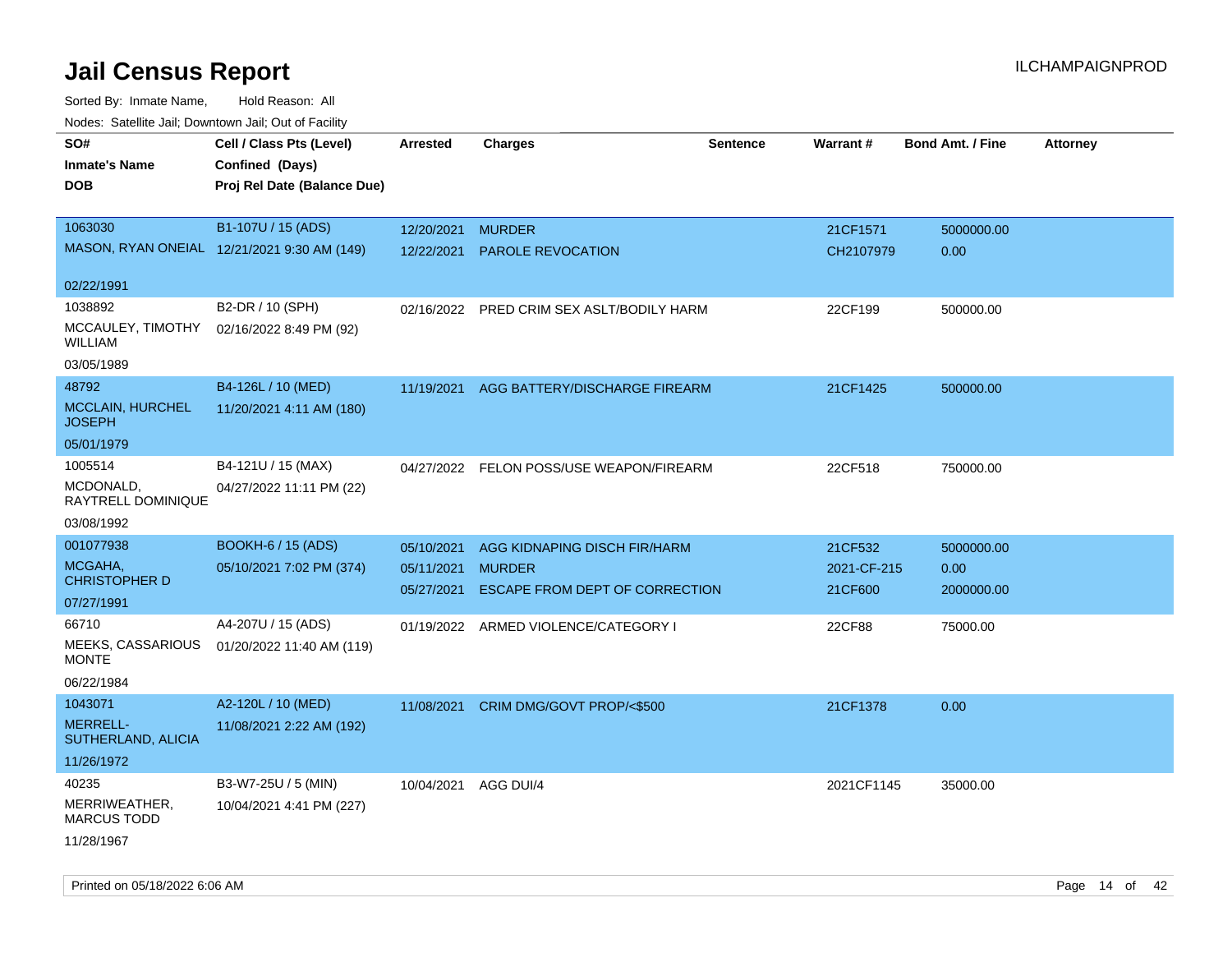Sorted By: Inmate Name, Hold Reason: All

| Nodes: Satellite Jail; Downtown Jail; Out of Facility |  |  |
|-------------------------------------------------------|--|--|
|-------------------------------------------------------|--|--|

| SO#<br><b>Inmate's Name</b>             | Cell / Class Pts (Level)<br>Confined (Days)  | <b>Arrested</b> | <b>Charges</b>                            | <b>Sentence</b> | Warrant#  | <b>Bond Amt. / Fine</b> | <b>Attorney</b> |
|-----------------------------------------|----------------------------------------------|-----------------|-------------------------------------------|-----------------|-----------|-------------------------|-----------------|
| <b>DOB</b>                              | Proj Rel Date (Balance Due)                  |                 |                                           |                 |           |                         |                 |
|                                         |                                              |                 |                                           |                 |           |                         |                 |
| 1040273                                 | B1-102L / 15 (MAX)                           | 09/30/2021      | PRED CRIM SEX ASLT/VICTIM <13             |                 | 21CF329   | 500000.00               |                 |
| METCALFE, LANELL<br><b>JARON</b>        | 09/30/2021 11:32 PM (231)                    |                 |                                           |                 |           |                         |                 |
| 09/22/1988                              |                                              |                 |                                           |                 |           |                         |                 |
| 968679                                  | A4-205L / 15 (MAX)                           |                 | 04/10/2022 ARMED VIOLENCE/CATEGORY I      |                 | 21CF911   | 750000.00               |                 |
| MILES, ANTHONY<br><b>MARCUS JERALE</b>  | 04/10/2022 9:29 PM (39)                      |                 |                                           |                 |           |                         |                 |
| 10/21/1985                              |                                              |                 |                                           |                 |           |                         |                 |
| 41584                                   | B4-227L / 15 (MAX)                           |                 | 12/01/2021 ARMED HABITUAL CRIMINAL        |                 | 21CF1467  | 500000.00               |                 |
|                                         | MILLER, JOSE LOVELL 12/02/2021 1:04 AM (168) |                 |                                           |                 |           |                         |                 |
| 10/07/1975                              |                                              |                 |                                           |                 |           |                         |                 |
| 001077922                               | BOOKH-8 / 15 (MAX)                           |                 | 05/15/2022 AGG UNLAWFUL USE OF WEAPON/VEH |                 | 22CF602   | 100000.00               |                 |
| MOFFITT, STEFONCE<br><b>TERRELL</b>     | 05/15/2022 7:14 PM (4)                       |                 |                                           |                 |           |                         |                 |
| 02/14/2001                              |                                              |                 |                                           |                 |           |                         |                 |
| 1007540                                 | <b>BOOKH-8 / 10 (MED)</b>                    | 05/16/2022      | <b>BURGLARY</b>                           |                 | 22CF437   | 100000.00               |                 |
| MOLINA, PABLO                           | 05/16/2022 9:04 AM (3)                       |                 | 05/16/2022 BURGLARY                       |                 | 22CF610   | 4940.00                 |                 |
| <b>DAMIEN</b><br>07/21/1978             |                                              |                 | 05/17/2022 AGG ROBBERY/INDICATE ARM W/FIR |                 | 21CF1391  | 15000.00                |                 |
| 1042168                                 | B3-W5-18L / 5 (MIN)                          |                 |                                           |                 |           |                         |                 |
| MONTALVO, ANTONIO                       | 02/26/2022 6:14 AM (82)                      |                 | 02/26/2022 AGG DUI/4                      |                 | 22CF238   | 15000.00                |                 |
|                                         |                                              |                 |                                           |                 |           |                         |                 |
| 05/03/1976                              |                                              |                 |                                           |                 |           |                         |                 |
| 1052889                                 | B3-W6-24L / 10 (MED)                         |                 | 03/31/2022 AGGRAVATED DOMESTIC BATTERY    |                 | 22CF375   | 500000.00               |                 |
| <b>MOORE, JEREMIAH</b><br><b>THOMAS</b> | 03/31/2022 2:39 AM (49)                      |                 |                                           |                 |           |                         |                 |
| 07/21/1996                              |                                              |                 |                                           |                 |           |                         |                 |
| 539294                                  | B3-W3-12L / 10 (MED)                         | 01/11/2022      | AGG DUI/NO VALID DL                       |                 | 22CF49    | 5000.00                 |                 |
| MOSLEY, JAMES<br><b>CALVIN</b>          | 01/11/2022 9:43 PM (128)                     |                 | 01/11/2022 PAROLE REVOCATION              |                 | CH2200227 | 0.00                    |                 |
| 12/11/1985                              |                                              |                 |                                           |                 |           |                         |                 |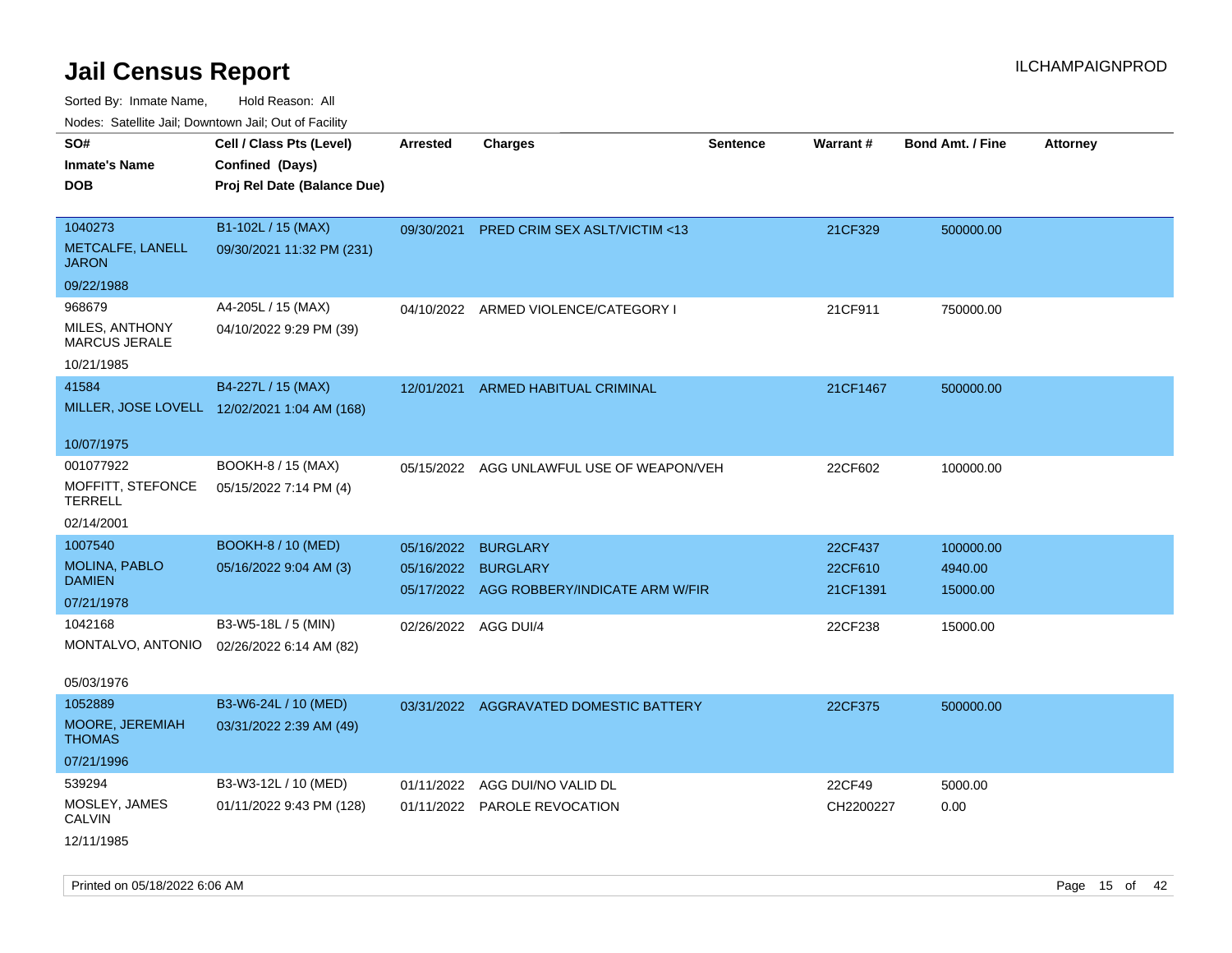Sorted By: Inmate Name, Hold Reason: All

Nodes: Satellite Jail; Downtown Jail; Out of Facility

| SO#<br><b>Inmate's Name</b><br><b>DOB</b>     | Cell / Class Pts (Level)<br>Confined (Days)<br>Proj Rel Date (Balance Due) | Arrested   | <b>Charges</b>                                                         | <b>Sentence</b> | <b>Warrant#</b>    | <b>Bond Amt. / Fine</b> | <b>Attorney</b> |
|-----------------------------------------------|----------------------------------------------------------------------------|------------|------------------------------------------------------------------------|-----------------|--------------------|-------------------------|-----------------|
| 001078993<br>MURPHY, JUSTIN RAY<br>03/12/1997 | A3-212L / 10 (ADS)<br>03/29/2022 6:40 PM (51)                              |            | 03/29/2022 AGG ASLT PEACE OFF/FIRE/ER WRK                              |                 | <b>22CM87</b>      | 5000.00                 |                 |
| 001078814                                     | B3-W5-19U / 5 (MIN)                                                        |            | 05/05/2022 VIO BAIL BOND/CLASS 2 OFFENSE                               |                 | 22CM150            | 14610.00                |                 |
| MYLES, JENTAVIOUS<br><b>KENTRAIL</b>          | 05/05/2022 4:19 AM (14)                                                    |            |                                                                        |                 |                    |                         |                 |
| 10/12/2001                                    |                                                                            |            |                                                                        |                 |                    |                         |                 |
| 001079179                                     | BOOKH-3                                                                    |            | 05/17/2022 POSS STOLEN VEHICLE > \$25,000                              |                 | 22CFAWOW           | 0.00                    |                 |
| NASH, DAVID LEE,<br><b>Third</b>              | 05/17/2022 7:50 PM (2)                                                     |            |                                                                        |                 |                    |                         |                 |
| 04/26/2002                                    |                                                                            |            |                                                                        |                 |                    |                         |                 |
| 544881                                        | B3-W6-21U / 5 (MIN)                                                        | 05/02/2022 | <b>RESIST/OBSTRUCT WITH INJURY</b>                                     |                 | 22CF543            | 7020.00                 |                 |
| JUAN                                          | PASCUAL, FRANCISCO 05/02/2022 11:40 PM (17)                                | 05/02/2022 | BATTERY/CAUSE BODILY HARM<br>05/02/2022 DOMESTIC BTRY/PHYSICAL CONTACT |                 | 20CM592<br>20CM802 | 7500.00<br>5000.00      |                 |
| 04/20/1983                                    |                                                                            |            |                                                                        |                 |                    |                         |                 |
| 001078854                                     | B2-DR / 15 (SPH)                                                           | 02/15/2022 | AGG BATTERY/DISCHARGE FIREARM                                          |                 | 2019JD22           | 0.00                    |                 |
| PATNAUDE, MARTY<br><b>WW</b>                  | 02/15/2022 5:12 PM (93)                                                    |            | 02/15/2022 ARMED VIOLENCE/CATEGORY I                                   |                 | 22CF190            | 100000.00               |                 |
| 08/26/2003                                    |                                                                            |            |                                                                        |                 |                    |                         |                 |
| 1076920                                       | B4-DR / 10 (MED)                                                           |            | 05/11/2022 FELON POSS/USE WEAPON/FIREARM                               | 15y (DOC)       | 20-CF-892          | 0.00                    |                 |
| PENNINGTON, RICHIE<br>DEAN                    | 05/11/2022 12:19 PM (8)                                                    |            |                                                                        |                 |                    |                         |                 |
| 05/11/1977                                    |                                                                            |            |                                                                        |                 |                    |                         |                 |
| 61251                                         | A3-114L / 15 (ADS)                                                         | 12/27/2021 | PRED CRIM SEX ASLT/VICTIM <13                                          |                 | 21CF651            | 500000.00               |                 |
| PETMECKY, JOHN<br><b>ROBERT</b>               | 12/27/2021 1:52 PM (143)                                                   |            |                                                                        |                 |                    |                         |                 |
| 03/09/1983                                    |                                                                            |            |                                                                        |                 |                    |                         |                 |
| 001078357                                     | A4-105L                                                                    | 09/17/2021 | ARMED ROBBERY/ARMED W/FIREARM                                          |                 | 21CF1230           | 500000.00               |                 |
| PETTIGREW, CAREY                              | 09/17/2021 9:56 AM (244)                                                   | 09/17/2021 | ARMED ROBBERY/ARMED W/FIREARM                                          |                 | 22-CF-7            | 500000.00               |                 |
| <b>CORNITRIAS DEOBLO</b>                      |                                                                            | 09/17/2021 | ARMED ROBBERY/ARMED W/FIREARM                                          |                 | 21CF1128           | 1000000.00              |                 |
| 08/31/1986                                    |                                                                            | 09/17/2021 | ARMED ROBBERY/ARMED W/FIREARM                                          |                 | 21CF1129           | 1000000.00              |                 |

Printed on 05/18/2022 6:06 AM Page 16 of 42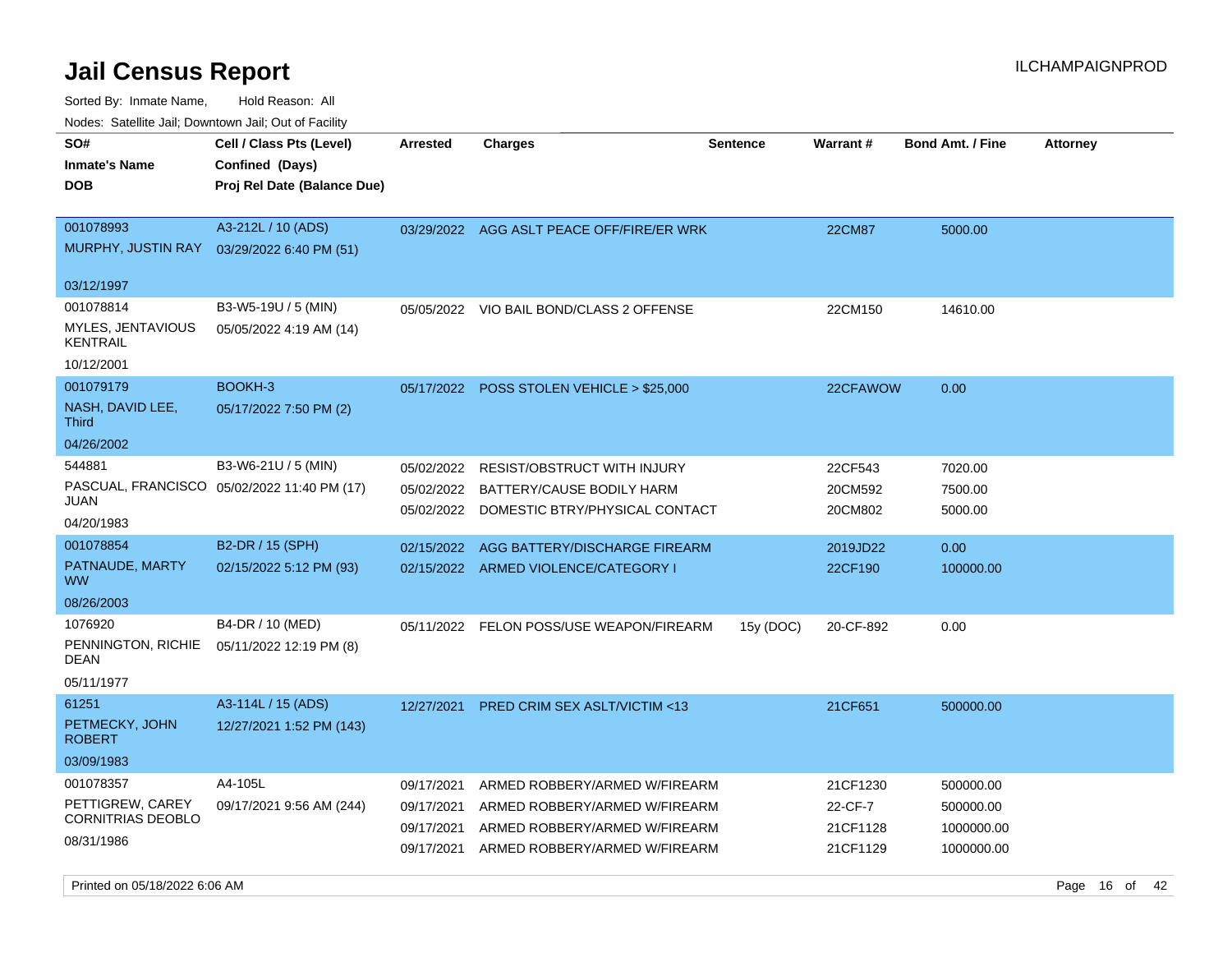Sorted By: Inmate Name, Hold Reason: All Nodes: Satellite Jail; Downtown Jail; Out of Facility

| SO#<br><b>Inmate's Name</b><br><b>DOB</b>                                | Cell / Class Pts (Level)<br>Confined (Days)<br>Proj Rel Date (Balance Due) | <b>Arrested</b>                                      | <b>Charges</b>                                                                                                              | <b>Sentence</b> | Warrant#                                             | <b>Bond Amt. / Fine</b>      | <b>Attorney</b> |
|--------------------------------------------------------------------------|----------------------------------------------------------------------------|------------------------------------------------------|-----------------------------------------------------------------------------------------------------------------------------|-----------------|------------------------------------------------------|------------------------------|-----------------|
| 1030954<br>PETTIGREW,<br><b>MALCOME JAMIESON</b><br>02/20/1995           | B3-W4-16L / 10 (MED)<br>01/15/2022 4:35 AM (124)                           | 01/14/2022                                           | ARMED VIOLENCE/CATEGORY I<br>01/14/2022 MFG/DEL CANNABIS/10-30 GRAMS                                                        |                 | 22CF76<br>2020CF9                                    | 150000.00<br>15000.00        |                 |
| 1008308<br>PETTIGREW, MARIO<br><b>TRAVINIO</b><br>08/11/1992             | A4-106U / 10 (MED)<br>01/30/2022 6:15 AM (109)                             | 01/30/2022<br>01/30/2022 ASSAULT                     | AGG BTRY/GREAT BOD HARM/60+                                                                                                 |                 | 22CF131<br>19CM364                                   | 15000.00<br>4000.00          |                 |
| 1022441<br>PICKENS, DONTRELL<br><b>DEMAR</b><br>12/10/1993               | B2-T1-01U / 10 (SPH)<br>10/27/2021 1:39 PM (204)                           | 10/27/2021<br>10/27/2021                             | AGG BATTERY/PEACE OFFICER<br>AGG BATTERY/PEACE OFFICER                                                                      |                 | 2021 CF 12<br>2020 CF 1488                           | 7500.00<br>7500.00           |                 |
| 001078005<br>PINEX, MARCHELLO D 03/08/2022 2:54 AM (72)                  | B1-204L / 10 (MED)                                                         | 03/08/2022                                           | HOME INVASION/CAUSE INJURY<br>03/08/2022 AGGRAVATED BATTERY/STRANGLE                                                        |                 | 22CF280<br>19CR605101                                | 1000000.00<br>0.00           |                 |
| 12/25/1991<br>60613<br>POINDEXTER.<br><b>ANTHONY DEVON</b><br>06/14/1978 | B4-226L / 10 (MED)<br>04/26/2022 8:49 PM (23)                              |                                                      | 04/26/2022 FELON POSS/USE WEAPON/FIREARM                                                                                    |                 | 22CF513                                              | 75000.00                     |                 |
| 001077908<br>POWELL, CRYSTAL<br><b>DIANE</b><br>09/08/1985               | BOOKF-2<br>05/17/2022 11:03 AM (2)                                         | 05/17/2022                                           | VIOLATE ORDER PROTECTION<br>05/17/2022 ELEC HRSMT/OBSCENE PROPOSAL                                                          |                 | 2022CMAWOW<br>2022CMAWOW                             | 0.00<br>0.00                 |                 |
| 54916<br>RAYBURN, JOSHUA<br><b>STEVEN</b><br>03/09/1982                  | B4-222U / 10 (MED)<br>04/29/2022 1:56 PM (20)                              |                                                      | 04/29/2022 ATTEMPT DISARM PC OFF/CORR EMP                                                                                   |                 | 22CF535                                              | 100000.00                    |                 |
| 740131<br>RENNELS, PAUL LEE<br>02/05/1981                                | BOOKH-3<br>05/17/2022 7:12 PM (2)                                          | 05/17/2022<br>05/17/2022<br>05/17/2022<br>05/17/2022 | DISORDERLY CONDUCT<br>RESIST/OBSTRUCTING A PEACE OFFICEI<br>AGGRAVATED ASSAULT/PUBLIC PROP<br>FIREARM/FOID INVALID/NOT ELIG |                 | 2022CMAWOW<br>2022CMAWOW<br>2022CMAWOW<br>2022CFAWOW | 0.00<br>0.00<br>0.00<br>0.00 |                 |

Printed on 05/18/2022 6:06 AM Page 17 of 42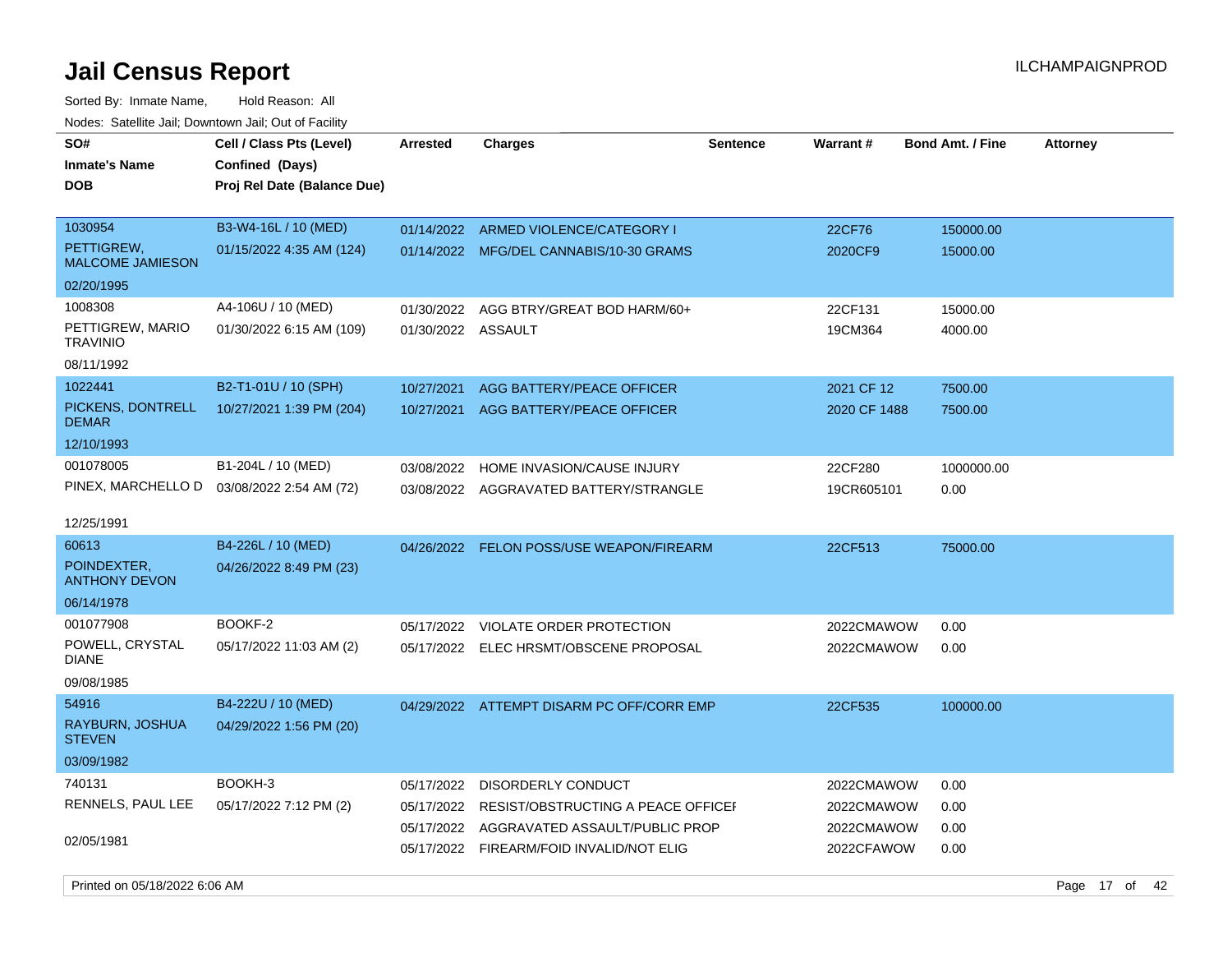| roaco. Catolino cali, Domntonn cali, Out of Facility |                                                                            |                   |                                               |                 |             |                         |                 |
|------------------------------------------------------|----------------------------------------------------------------------------|-------------------|-----------------------------------------------|-----------------|-------------|-------------------------|-----------------|
| SO#<br><b>Inmate's Name</b><br><b>DOB</b>            | Cell / Class Pts (Level)<br>Confined (Days)<br>Proj Rel Date (Balance Due) | <b>Arrested</b>   | <b>Charges</b>                                | <b>Sentence</b> | Warrant#    | <b>Bond Amt. / Fine</b> | <b>Attorney</b> |
| 1008646                                              | A2-222L / 10 (MED)                                                         | 05/12/2022 THEFT  |                                               |                 | 22CF20      | 10000.00                |                 |
| RIVERA, ANDRIANNA<br><b>LEANN</b>                    | 05/12/2022 1:14 PM (7)                                                     |                   | 05/12/2022 AGG ASLT/USE DDLY WEAPON           |                 | 21CM490     | 1000.00                 |                 |
| 06/25/1991                                           |                                                                            |                   |                                               |                 |             |                         |                 |
| 001077783                                            | A3-213L / 10 (ADS)                                                         |                   | 01/05/2022 AGGRAVATED BATTERY                 |                 | 21CF325     | 500000.00               |                 |
| RIVERA, DARYL<br><b>ANTONIO</b>                      | 01/05/2022 4:20 PM (134)                                                   |                   |                                               |                 |             |                         |                 |
| 11/14/1981                                           |                                                                            |                   |                                               |                 |             |                         |                 |
| 001079048                                            | A1-227L / 15 (MAX)                                                         | 04/10/2022 MURDER |                                               |                 | 21CF649     | 1000000.00              |                 |
| ROBINSON, AMARI                                      | 04/10/2022 9:44 AM (39)                                                    |                   | 04/10/2022 AGGRAVATED BATTERY                 |                 | 2022-JD-014 | 0.00                    |                 |
| <b>MICHELLE TAMIRA</b>                               |                                                                            |                   | 04/10/2022 CRIMINAL DAMAGE                    |                 | 2022-JD-014 | 0.00                    |                 |
| 04/10/2004                                           |                                                                            |                   | 04/10/2022 AGG UNLAWFUL USE WEAPON/PERSON     |                 | 21-JD-079   | 0.00                    |                 |
| 979485<br>RODRIGUEZ, JOSHUA<br><b>ANTHONY</b>        | B2-T4-16L / 15 (SPH)<br>03/12/2021 1:57 PM (433)                           | 03/12/2021        | <b>PRED CRIM SEX ASLT/VICTIM &lt;13</b>       |                 | 21CF282     | 1000000.00              |                 |
| 04/06/1990                                           |                                                                            |                   |                                               |                 |             |                         |                 |
| 001079177                                            | B3-W4-13U / 10 (MED)                                                       |                   | 05/17/2022 AGG BATTERY/PUBLIC PLACE           |                 | 2021CF230   | 0.00                    |                 |
| ROGERS, LUKE OLEN                                    | 05/17/2022 12:04 PM (2)                                                    |                   |                                               |                 |             |                         |                 |
| 09/20/1990                                           | 6/15/2022 (0.00)                                                           |                   |                                               |                 |             |                         |                 |
| 61330                                                | B4-224L / 15 (MAX)                                                         | 12/01/2021        | ARMED HABITUAL CRIMINAL                       |                 | 21CF1473    | 500000.00               |                 |
| RUFFIN, JONATHON<br><b>CECIL</b>                     | 12/01/2021 5:34 AM (169)                                                   | 12/01/2021        | PAROLE REVOCATION                             |                 | CH2107545   | 0.00                    |                 |
| 05/10/1984                                           |                                                                            |                   |                                               |                 |             |                         |                 |
| 001077681                                            | B3-W7-26L / 10 (MED)                                                       | 04/08/2022        | CRIM DMG/GOVT PROP/<\$500                     |                 | 22CM101     | 18800.00                |                 |
| <b>SALES, ANDREW</b>                                 | 04/08/2022 6:03 PM (41)                                                    | 04/11/2022        | ELEC HRSMT/OBSCENE/FORC FEL                   |                 | 21CF406     | 25000.00                |                 |
| <b>KEVIN</b>                                         |                                                                            |                   | 04/11/2022 AGGRAVATED DOMESTIC BATTERY        |                 | 21CF247     | 1000.00                 |                 |
| 02/25/1979                                           |                                                                            |                   |                                               |                 |             |                         |                 |
| 1071161<br>SANDERS, MARKELL<br>LAMAR<br>02/02/2000   | B4-124L / 15 (MAX)<br>08/18/2021 6:18 PM (274)                             |                   | 08/18/2021 DELIVERY OF OR POSSESSION OF W/INT |                 | 21CF1008    | 500000.00               |                 |
|                                                      |                                                                            |                   |                                               |                 |             |                         |                 |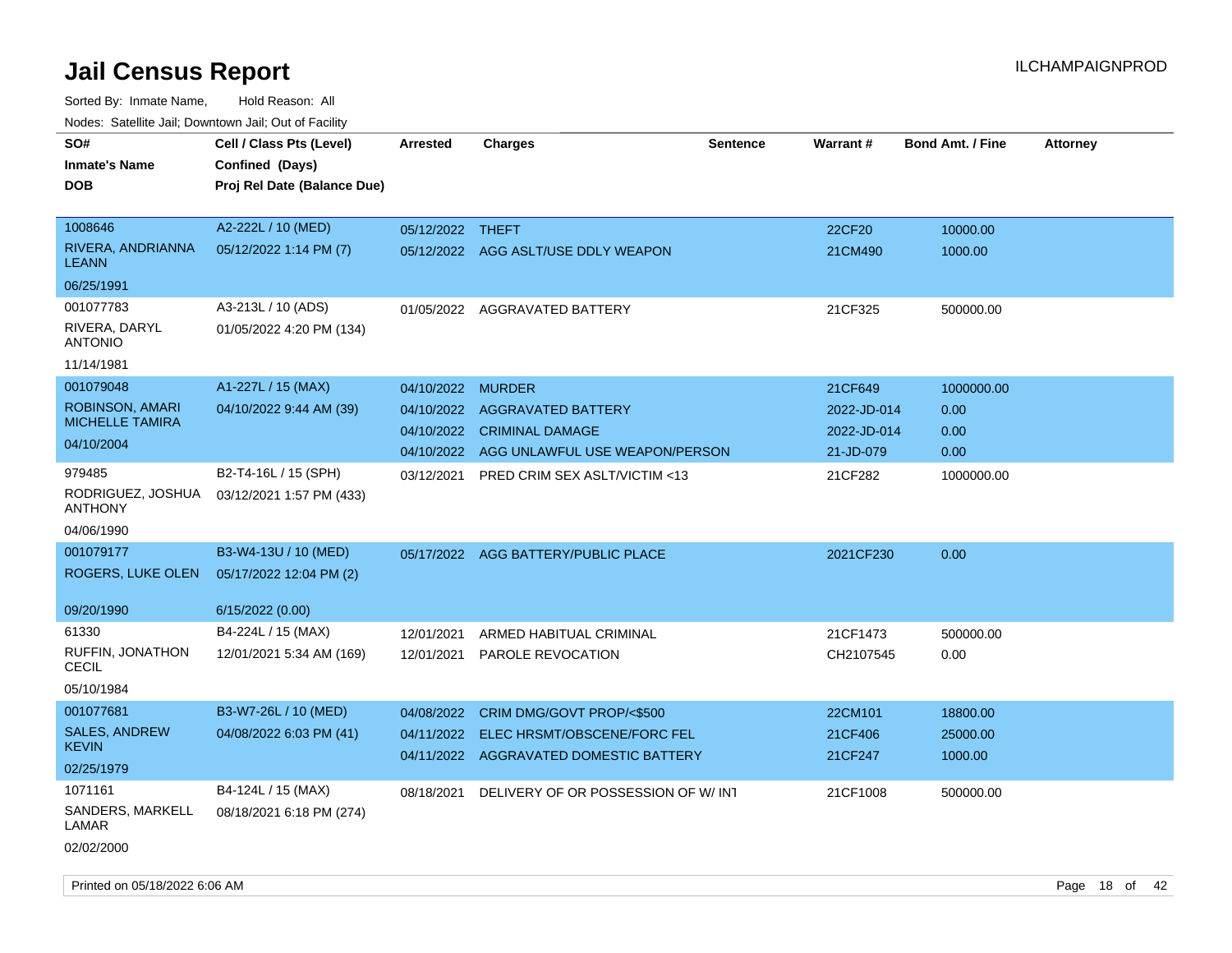| 110000. 001011110 0011, Dominomi odli, Odi oli dollit<br>SO# | Cell / Class Pts (Level)    | Arrested            | <b>Charges</b>                          | <b>Sentence</b> | Warrant#   | <b>Bond Amt. / Fine</b> | <b>Attorney</b> |
|--------------------------------------------------------------|-----------------------------|---------------------|-----------------------------------------|-----------------|------------|-------------------------|-----------------|
| <b>Inmate's Name</b>                                         | Confined (Days)             |                     |                                         |                 |            |                         |                 |
| <b>DOB</b>                                                   | Proj Rel Date (Balance Due) |                     |                                         |                 |            |                         |                 |
|                                                              |                             |                     |                                         |                 |            |                         |                 |
| 001078441                                                    | BOOKF-3 / 15 (ADS)          | 10/01/2021          | ARMED HABITUAL CRIMINAL                 |                 | 21CF1182   | 1000000.00              |                 |
| SINGLETON, CORRIE<br><b>DERRELL</b>                          | 10/01/2021 12:36 PM (230)   | 12/20/2021          | SPEEDING 26-34 MPH OVER LIMIT           |                 | 2021TR2701 | 1000.00                 |                 |
| 05/07/1983                                                   |                             |                     |                                         |                 |            |                         |                 |
| 001078608                                                    | A3-112U / 5 (ADS)           | 04/28/2022          | MFG/DEL CANNABIS/30-500 GRAMS           |                 | 22CF520    | 4400.00                 |                 |
| SOMERS, DYLAN<br>THOMAS                                      | 04/28/2022 4:49 AM (21)     |                     |                                         |                 |            |                         |                 |
| 05/18/2000                                                   |                             |                     |                                         |                 |            |                         |                 |
| 975068                                                       | A4-203U / 15 (MAX)          | 04/26/2022          | DRVG ON SUSP LICENSE/FTA                |                 | 19TR17004  | 690.00                  |                 |
| SPEARMAN, JOE<br><b>DEMARKUS TERREL</b>                      | 04/26/2022 3:34 PM (23)     |                     | 04/26/2022 ARMED VIOLENCE/CATEGORY I    |                 | 22CF515    | 300000.00               |                 |
| 12/15/1989                                                   |                             |                     |                                         |                 |            |                         |                 |
| 1064798                                                      | A3-112L / 15 (ADS)          | 01/17/2022          | <b>MURDER</b>                           |                 | 2021CF695  | 1500000.00              |                 |
| <b>STENNIS, BRUCE</b><br><b>DEONTAY</b>                      | 01/17/2022 1:29 PM (122)    |                     | 01/17/2022 MFG/DEL 1<15 GR COCAINE/ANLG |                 | 21CF520    | 50000.00                |                 |
| 08/12/1998                                                   |                             |                     |                                         |                 |            |                         |                 |
| 38305                                                        | B2-T2-06L / 10 (SPH)        | 03/18/2020          | <b>CRIMINAL SEXUAL ABUSE</b>            |                 | 20CF-343   | 500000.00               |                 |
| STOVER, JOSH<br><b>ANDREW</b>                                | 03/18/2020 10:24 AM (792)   |                     |                                         |                 |            |                         |                 |
| 08/18/1973                                                   |                             |                     |                                         |                 |            |                         |                 |
| 001078742                                                    | A2-220L / 5 (MIN)           | 04/01/2022 BURGLARY |                                         |                 | 22CF33     | 10000.00                |                 |
| TAYLOR, ERIKA LYNN                                           | 04/01/2022 10:15 AM (48)    |                     |                                         |                 |            |                         |                 |
|                                                              |                             |                     |                                         |                 |            |                         |                 |
| 04/09/1996                                                   |                             |                     |                                         |                 |            |                         |                 |
| 1066794                                                      | B3-W7-28L / 5 (MIN)         |                     | 04/15/2022 VIO ORDER/PRIOR VIO OF ORDER |                 | 2021CF1061 | 50000.00                |                 |
| <b>TAYLOR, STANLEY</b><br>JAMES                              | 04/15/2022 9:27 AM (34)     |                     |                                         |                 |            |                         |                 |
| 01/05/1994                                                   |                             |                     |                                         |                 |            |                         |                 |
| 32058                                                        | B4-123U / 15 (MAX)          | 06/14/2021          | <b>AGG DISCH FIREARM</b>                |                 | 21CF690    | 750000.00               |                 |
| THOMPSON, STEVEN<br>ONEAL                                    | 06/14/2021 6:44 AM (339)    |                     |                                         |                 |            |                         |                 |
| 03/14/1969                                                   |                             |                     |                                         |                 |            |                         |                 |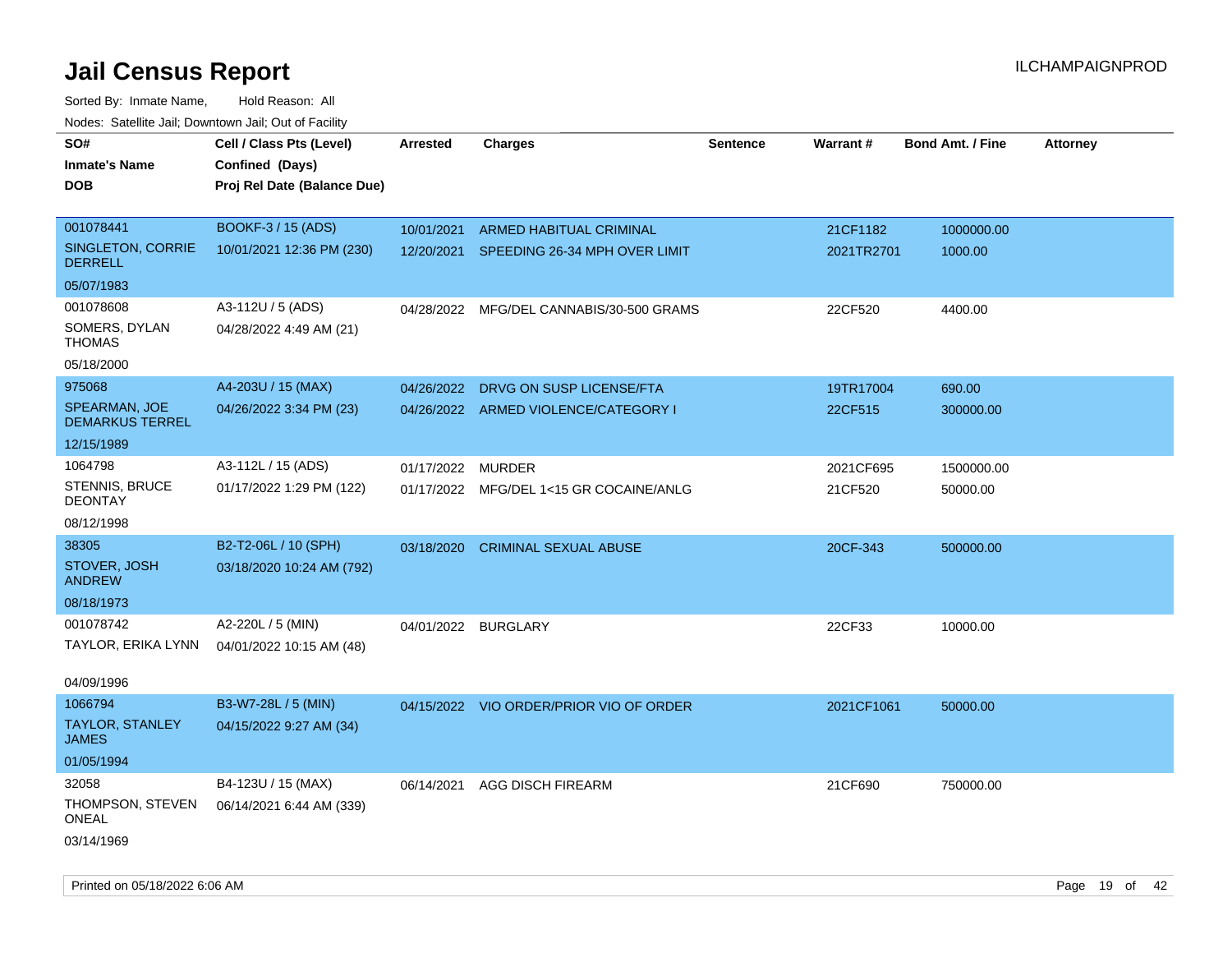| SO#                                      | Cell / Class Pts (Level)    | Arrested   | <b>Charges</b>                       | <b>Sentence</b> | Warrant#   | <b>Bond Amt. / Fine</b> | <b>Attorney</b> |
|------------------------------------------|-----------------------------|------------|--------------------------------------|-----------------|------------|-------------------------|-----------------|
| <b>Inmate's Name</b>                     | Confined (Days)             |            |                                      |                 |            |                         |                 |
| <b>DOB</b>                               | Proj Rel Date (Balance Due) |            |                                      |                 |            |                         |                 |
|                                          |                             |            |                                      |                 |            |                         |                 |
| 993660                                   | B3-W2-07U / 10 (MED)        | 05/04/2022 | <b>BURGLARY</b>                      |                 | 22CF544    | 2080.00                 |                 |
| TORRES-NEGRON,<br><b>JUAN CARLOS</b>     | 05/04/2022 4:34 AM (15)     |            | 05/11/2022 PROBATION VIOLATION       |                 | 22CF11     | 5000.00                 |                 |
| 11/18/1983                               |                             |            |                                      |                 |            |                         |                 |
| 001078792                                | B4-122U / 15 (MAX)          | 01/24/2022 | <b>FUGITIVE FROM JUSTICE</b>         |                 | 22CF99     | 30000.00                |                 |
| TRAMBLE, TOM<br><b>MARCUS</b>            | 01/24/2022 10:24 AM (115)   |            | 01/24/2022 ARMED VIOLENCE/CATEGORY I |                 | 22CF101    | 750000.00               |                 |
| 02/28/1985                               |                             |            |                                      |                 |            |                         |                 |
| 1056971                                  | A4-106L                     | 08/07/2021 | FELON POSS/USE WEAPON/FIREARM        |                 | 21CF948    | 500000.00               |                 |
| <b>TRAVIS, DENZEL</b><br><b>DANTRELL</b> | 08/07/2021 7:36 AM (285)    | 08/08/2021 | AGG BATTERY/PUBLIC PLACE             |                 | 2020CF647  | 25000.00                |                 |
| 03/21/1993                               |                             |            |                                      |                 |            |                         |                 |
| 1071272                                  | A2-121L / 10 (ADS)          |            | 05/04/2022 AGGRAVATED BATTERY        |                 | 22CF549    | 1000.00                 |                 |
| TSHINGUTA,<br><b>GERTRUDE KABONGO</b>    | 05/04/2022 10:38 AM (15)    |            |                                      |                 |            |                         |                 |
| 06/04/1976                               |                             |            |                                      |                 |            |                         |                 |
| 1076325                                  | A4-201L / 15 (MAX)          | 03/25/2022 | AGG UUW/LOADED/NO FCCA/FOID          |                 | 2020CF742  | 25000.00                |                 |
| <b>TURNER, PRINTISS</b>                  | 03/25/2022 3:15 PM (55)     | 03/25/2022 | <b>MURDER</b>                        |                 | 2021CF1071 | 1500000.00              |                 |
| VASHAWN-DEMAN,                           |                             | 03/25/2022 | <b>DOMESTIC BATTERY</b>              |                 | 20CM468    | 1000.00                 |                 |
| 11/10/2001                               |                             | 03/25/2022 | AGG UUW/LOADED/NO FCCA/FOID          |                 | 21CF1520   | 50000.00                |                 |
|                                          |                             |            | 03/28/2022 FUGITIVE FROM JUSTICE     |                 | 22CF360    | 50000.00                |                 |
| 50548                                    | B3-W4-14L / 10 (MED)        | 03/29/2022 | AGG UNLAWFUL USE OF WEAPON/VEH       |                 | 21CF1067   | 0.00                    |                 |
| <b>VINEYARD, SHORNOR</b><br>JAMAL        | 03/29/2022 8:51 AM (51)     |            |                                      |                 |            |                         |                 |
| 12/14/1979                               | 5/19/2022 (0.00)            |            |                                      |                 |            |                         |                 |
| 39204                                    | <b>BOOKF-1 / 5 (ADS)</b>    | 05/08/2022 | POSS DRUG PARAPHERNALIA              |                 | 22CM152    | 1200.00                 |                 |
| <b>VOGEL, ALLEN RENO</b>                 | 05/08/2022 4:50 PM (11)     |            |                                      |                 |            |                         |                 |
| 07/18/1974                               |                             |            |                                      |                 |            |                         |                 |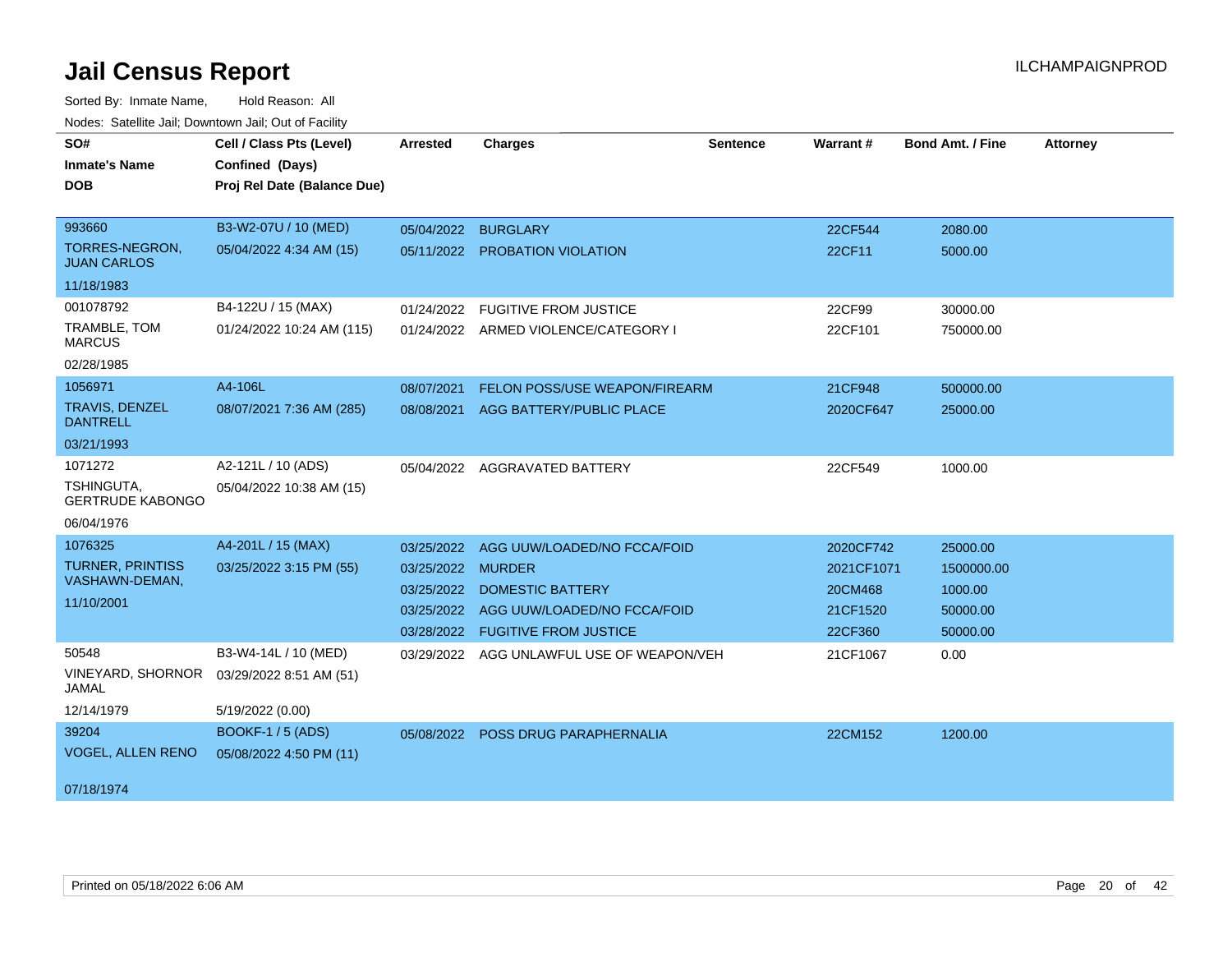| rouce. Calcillic Jali, Downtown Jali, Out of Facility |                             |                 |                                           |                 |           |                         |                 |
|-------------------------------------------------------|-----------------------------|-----------------|-------------------------------------------|-----------------|-----------|-------------------------|-----------------|
| SO#                                                   | Cell / Class Pts (Level)    | <b>Arrested</b> | <b>Charges</b>                            | <b>Sentence</b> | Warrant#  | <b>Bond Amt. / Fine</b> | <b>Attorney</b> |
| <b>Inmate's Name</b>                                  | Confined (Days)             |                 |                                           |                 |           |                         |                 |
| <b>DOB</b>                                            | Proj Rel Date (Balance Due) |                 |                                           |                 |           |                         |                 |
|                                                       |                             |                 |                                           |                 |           |                         |                 |
| 968681                                                | B1-103L / 15 (ADS)          | 08/27/2021      | AGG CRIM SX AB/VIC 13<18/TRUST            |                 | 2020CF499 | 250000.00               |                 |
| <b>WADE, DEMETRIUS</b><br><b>DARYL</b>                | 08/27/2021 2:25 AM (265)    | 08/27/2021      | <b>INDIRECT CRIMINAL CONTEMPT</b>         | 3y (DOC)        | 2021CC16  | 0.00                    |                 |
| 01/07/1987                                            |                             |                 |                                           |                 |           |                         |                 |
| 1076520                                               | B4-222L / 15 (MAX)          |                 | 04/20/2022 ARMED VIOLENCE/CATEGORY I      |                 | 22CF485   | 200000.00               |                 |
| WARNER-UDUEBOR,<br>JAESEN CHI                         | 04/20/2022 2:56 PM (29)     |                 |                                           |                 |           |                         |                 |
| 04/11/2001                                            |                             |                 |                                           |                 |           |                         |                 |
| 1070737                                               | A1-126L / 15 (MAX)          | 10/14/2021      | AGG KIDNAPG/<13/INTEL DISABL              | (DHS)           | 2020CF418 | 250000.00               |                 |
| <b>WASHINGTON,</b><br><b>JASTINA VIRGINIA</b>         | 10/14/2021 12:02 PM (217)   |                 |                                           |                 |           |                         |                 |
| 04/11/2000                                            |                             |                 |                                           |                 |           |                         |                 |
| 977140                                                | A4-206L / 10 (MED)          | 10/24/2021      | ARMED HABITUAL CRIMINAL                   |                 | 21CF1289  | 750000.00               |                 |
| WEBSTER, DERRIAL<br><b>DEVON</b>                      | 10/24/2021 2:46 AM (207)    |                 |                                           |                 |           |                         |                 |
| 01/14/1990                                            |                             |                 |                                           |                 |           |                         |                 |
| 001077235                                             | B4-221U / 10 (MED)          | 04/26/2022      | POSS AMT CON SUB EXCEPT(A)/(D)            |                 | 20CF1077  | 940.00                  |                 |
| <b>WHITLEY, CHARLES</b>                               | 04/26/2022 6:11 PM (23)     | 04/26/2022      | <b>WARRANT OUT OF COUNTY</b>              |                 | 20TR10761 | 3000.00                 |                 |
|                                                       |                             | 04/26/2022      | <b>WARRANT OUT OF COUNTY</b>              |                 | 20TR10760 | 3000.00                 |                 |
| 09/03/1975                                            |                             | 04/26/2022      | <b>WARRANT OUT OF COUNTY</b>              |                 | 20CM646   | 5000.00                 |                 |
| 54212                                                 | B1-204U / 10 (ADS)          | 12/21/2021      | ARMED VIOLENCE/CATEGORY I                 |                 | 21CF1576  | 150000.00               |                 |
| WHITLOCK, GEORGE                                      | 12/21/2021 1:20 PM (149)    | 12/21/2021      | RECEIVE/POSS/SELL STOLEN VEH              |                 | 2021CF669 | 10000.00                |                 |
| <b>ABRAM</b>                                          |                             | 12/21/2021      | VIOLATE ORDER PROTECTION                  |                 | 2021CM391 | 1000.00                 |                 |
| 11/10/1978                                            |                             |                 |                                           |                 |           |                         |                 |
| 963324                                                | A4-107U / 10 (MED)          | 04/24/2022      | AGG BTRY/PREGNANT/HANDICAPPED             |                 | 16CF1327  | 150000.00               |                 |
| <b>WILLIAMS, HERMAN</b><br>RASHAAD                    | 04/24/2022 6:46 PM (25)     |                 | 04/24/2022 CIVIL FTA WARRANT              |                 | 07F10     | 110000.00               |                 |
| 12/01/1988                                            |                             |                 | 04/24/2022 POSS AMT CON SUB EXCEPT(A)/(D) |                 | 19CF273   | 150000.00               |                 |
| 1058072                                               | A4-105U                     | 02/25/2021      | ARMED HABITUAL CRIMINAL                   |                 |           | 0.00                    |                 |
| <b>WILLIAMS, KENNETH</b><br><b>BERNARD</b>            | 02/25/2021 3:24 PM (448)    |                 |                                           |                 |           |                         |                 |
| 10/04/1985                                            |                             |                 |                                           |                 |           |                         |                 |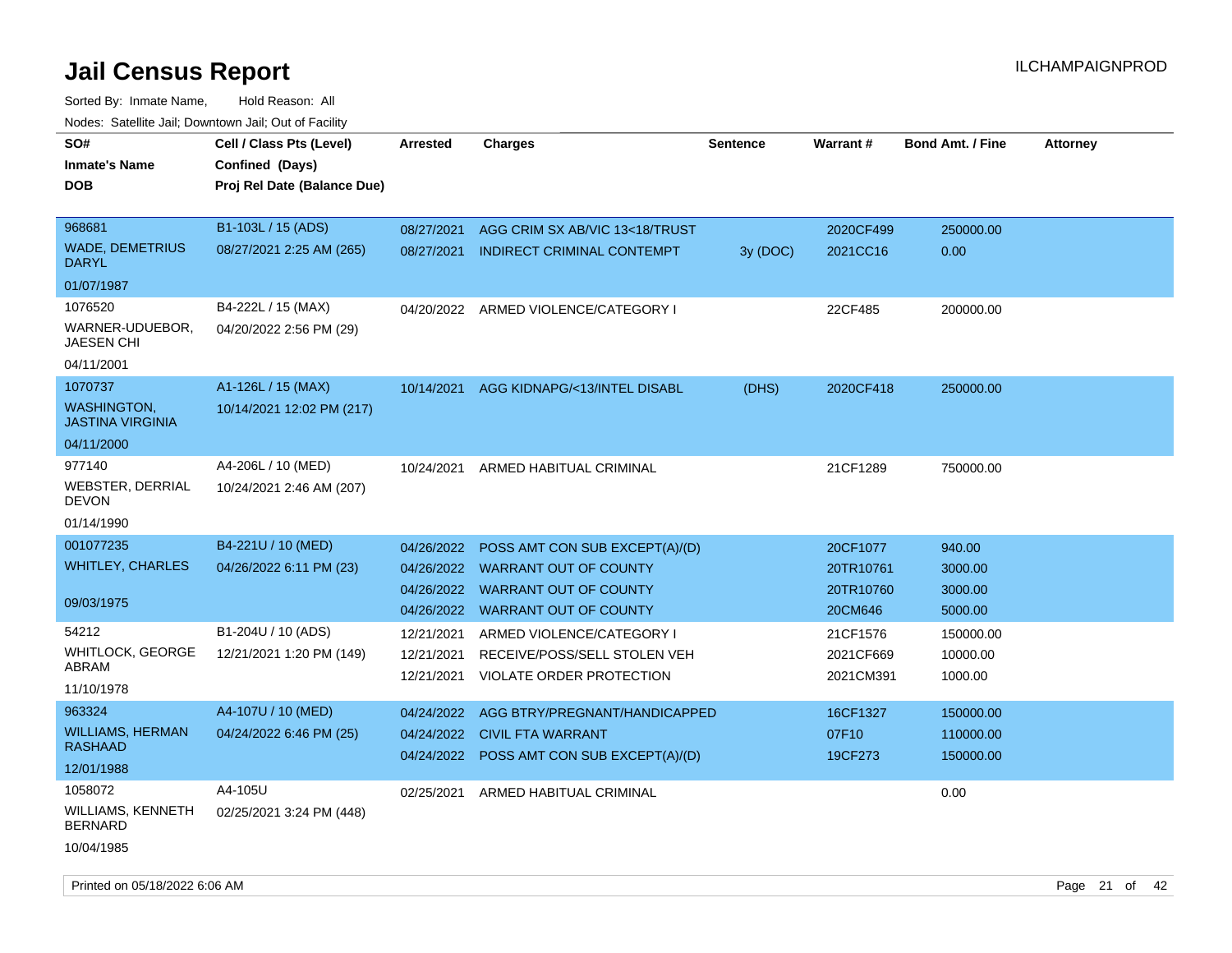| SO#                                       | Cell / Class Pts (Level)    | <b>Arrested</b> | <b>Charges</b>                 | <b>Sentence</b> | Warrant#    | <b>Bond Amt. / Fine</b> | <b>Attorney</b> |
|-------------------------------------------|-----------------------------|-----------------|--------------------------------|-----------------|-------------|-------------------------|-----------------|
| <b>Inmate's Name</b>                      | Confined (Days)             |                 |                                |                 |             |                         |                 |
| <b>DOB</b>                                | Proj Rel Date (Balance Due) |                 |                                |                 |             |                         |                 |
|                                           |                             |                 |                                |                 |             |                         |                 |
| 638552                                    | B2-T2-08L / 5 (SPH)         | 10/07/2021      | CHILD PORNOGRAPHY/PHOTOGRAPH   |                 | 2021CF1207  | 250000.00               |                 |
| <b>WILLIAMS, MICHAEL</b><br><b>JAMES</b>  | 10/07/2021 12:20 PM (224)   |                 |                                |                 |             |                         |                 |
| 03/29/1964                                |                             |                 |                                |                 |             |                         |                 |
| 1066370                                   | A4-101U / 15 (MAX)          | 07/28/2021      | ARMED VIOLENCE/CATEGORY III    |                 | 2021 CF 882 | 500000.00               |                 |
| <b>WILLIAMS, REONTE</b><br><b>REMIR</b>   | 07/28/2021 5:40 AM (295)    |                 |                                |                 |             |                         |                 |
| 05/14/1999                                |                             |                 |                                |                 |             |                         |                 |
| 1051953                                   | A1-226L / 10 (MED)          | 02/02/2022      | DOMESTIC BATTERY/OTHER PRIOR   | 8y (DOC)        | 22CF144     | 50000.00                |                 |
| <b>WINSTON, ALYSSIA</b><br><b>LETEECE</b> | 02/02/2022 4:29 AM (106)    | 03/28/2022      | AGG ROBBERY/INDICATE ARM W/FIR | 8y (DOC)        | 22CF353     | 40000.00                |                 |
| 03/17/1996                                |                             |                 |                                |                 |             |                         |                 |
| 001077731                                 | A4-206U / 15 (MAX)          | 04/12/2022      | ATTEMPT (FIRST DEGREE MURDER)  |                 | 22CF428     | 1500000.00              |                 |
| YOUNG, AARON<br><b>BLAKE</b>              | 04/12/2022 12:53 PM (37)    |                 |                                |                 |             |                         |                 |
| 03/04/2000                                |                             |                 |                                |                 |             |                         |                 |
| <b>Total Satellite Jail: 169</b>          |                             | Males: 144      | Unknown: 0<br>Females: 25      |                 |             |                         |                 |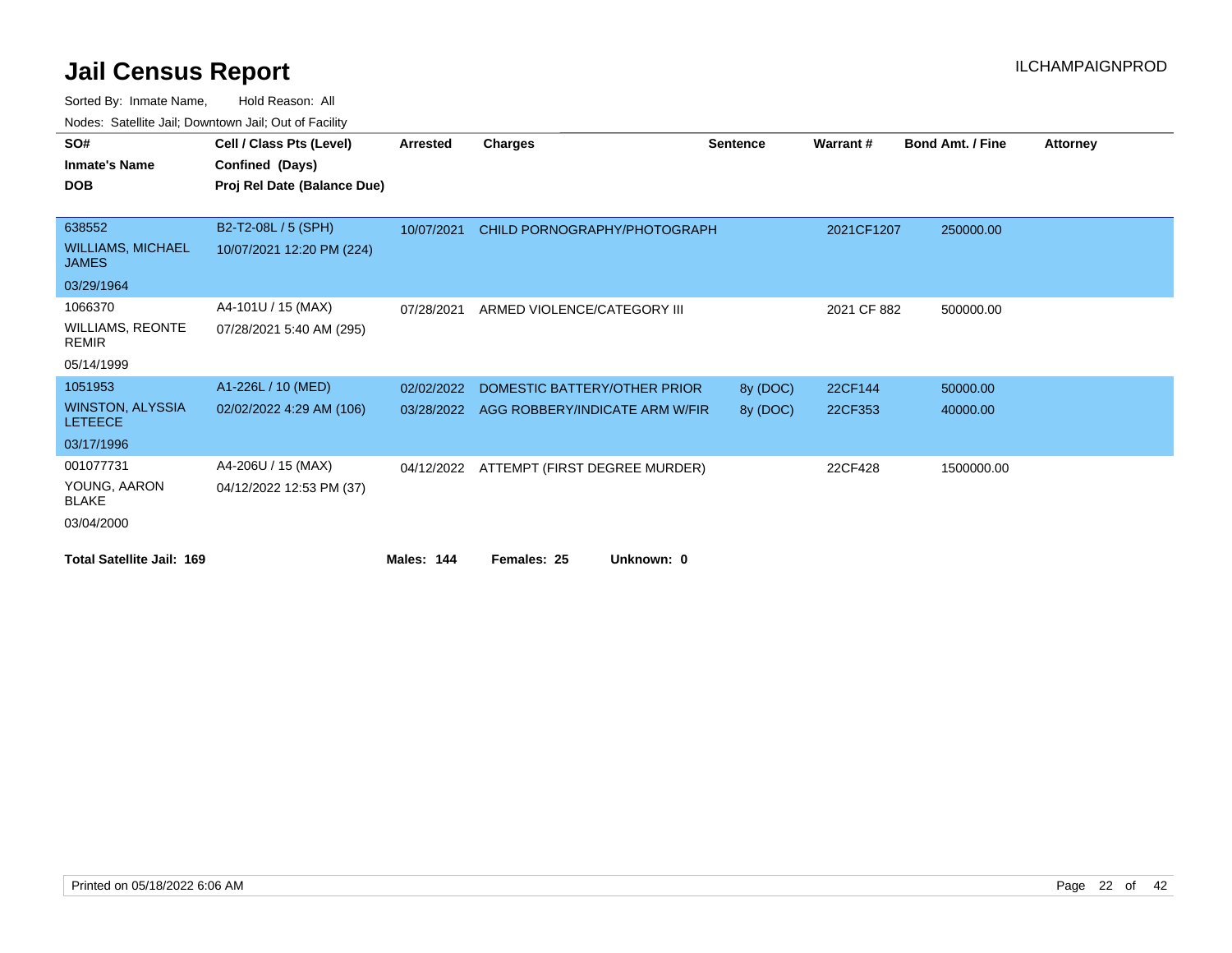| <b>Downtown Jail</b>                  |                                             |                   |                                          |                 |            |                         |                 |
|---------------------------------------|---------------------------------------------|-------------------|------------------------------------------|-----------------|------------|-------------------------|-----------------|
| SO#                                   | Cell / Class Pts (Level)                    | <b>Arrested</b>   | <b>Charges</b>                           | <b>Sentence</b> | Warrant#   | <b>Bond Amt. / Fine</b> | <b>Attorney</b> |
| <b>Inmate's Name</b>                  | Confined (Days)                             |                   |                                          |                 |            |                         |                 |
| <b>DOB</b>                            | Proj Rel Date (Balance Due)                 |                   |                                          |                 |            |                         |                 |
|                                       |                                             |                   |                                          |                 |            |                         |                 |
| 001078900                             | G9L / 15 (ADS)                              |                   | 03/02/2022 MURDER/INTENT TO KILL/INJURE  |                 | 22CF252    | 2000000.00              |                 |
| <b>BYRD, ANDREW</b><br><b>DARNELL</b> | 03/02/2022 11:59 PM (78)                    |                   |                                          |                 |            |                         |                 |
| 12/30/2003                            |                                             |                   |                                          |                 |            |                         |                 |
| 001078092                             | H2U / 10 (ADS)                              | 12/27/2021        | AGG BATTERY/PUBLIC PLACE                 |                 | 2021CF1042 | 5000.00                 |                 |
| <b>WILLIAM</b>                        | CHOUNARD, STANLEY 12/27/2021 10:47 PM (143) |                   |                                          |                 |            |                         |                 |
| 06/25/1986                            |                                             |                   |                                          |                 |            |                         |                 |
| 32913                                 | I1 / 15 (ADS)                               | 12/03/2021        | PRED CRIM SEX ASLT/VICTIM <13            |                 | 21CF1481   | 400000.00               |                 |
| GROB, WARREN A,<br>Junior             | 12/03/2021 4:24 PM (167)                    |                   |                                          |                 |            |                         |                 |
| 12/07/1950                            |                                             |                   |                                          |                 |            |                         |                 |
| 1073894                               | H6L / 5 (ADS)                               |                   | 04/07/2022 PROBATION VIOLATION           |                 | 2021CF920  | 3000.00                 |                 |
| JOKICH, ANTON VEGO                    | 04/07/2022 5:40 PM (42)                     |                   |                                          |                 |            |                         |                 |
| 05/30/1969                            |                                             |                   |                                          |                 |            |                         |                 |
| 527447                                | G7L / 10 (ADS)                              | 02/22/2022        | <b>BURGLARY</b>                          |                 | 22CF224    | 50000.00                |                 |
| KIRKWOOD, TYLER                       | 02/22/2022 10:47 AM (86)                    | 02/22/2022        | AGG BATTERY/GREAT BODILY HARM            |                 | 22CF223    | 50000.00                |                 |
| <b>JAMES</b>                          |                                             |                   | 02/23/2022 BURGLARY                      |                 | 22CF152    | 1000.00                 |                 |
| 10/04/1985                            |                                             |                   | 04/05/2022 RESIDENTIAL BURGLARY          |                 | 22CF383    | 25000.00                |                 |
| 1070610                               | G3L / 10 (ADS)                              | 03/03/2022        | AGG BATTERY/PUBLIC PLACE                 |                 | 21CF930    | 25000.00                |                 |
| PHILLIS, AARON<br><b>MONTRELL</b>     | 03/03/2022 2:49 PM (77)                     |                   | 03/03/2022 AGG BATTERY/GREAT BODILY HARM |                 | 21CF482    | 5000.00                 |                 |
| 03/26/1999                            |                                             |                   |                                          |                 |            |                         |                 |
| 30108                                 | G6L / 15 (ADS)                              | 07/30/2021 MURDER |                                          |                 | 21CF902    | 2000000.00              |                 |
| VANDYKE, DARYL<br><b>ANTHONY</b>      | 07/30/2021 8:29 PM (293)                    |                   |                                          |                 |            |                         |                 |
| 10/04/1965                            |                                             |                   |                                          |                 |            |                         |                 |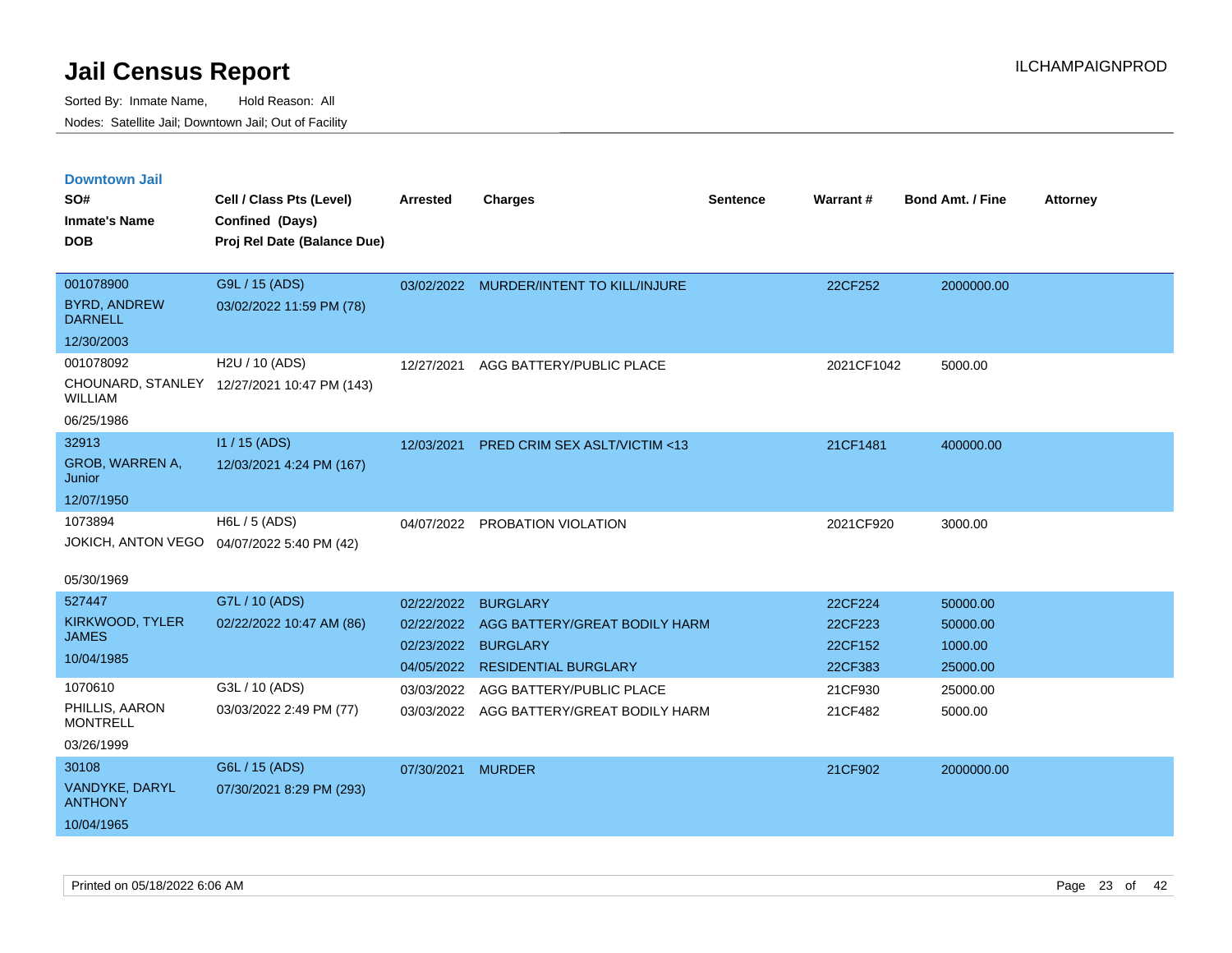| SO#                                   | Cell / Class Pts (Level)    | Arrested   | Charges                         | <b>Sentence</b> | Warrant# | <b>Bond Amt. / Fine</b> | <b>Attorney</b> |
|---------------------------------------|-----------------------------|------------|---------------------------------|-----------------|----------|-------------------------|-----------------|
| <b>Inmate's Name</b>                  | Confined (Days)             |            |                                 |                 |          |                         |                 |
| <b>DOB</b>                            | Proj Rel Date (Balance Due) |            |                                 |                 |          |                         |                 |
|                                       |                             |            |                                 |                 |          |                         |                 |
| 1070971                               | H3L / 5 (ADS)               | 12/07/2021 | <b>IDENTITY THEFT/&lt;\$300</b> |                 | 20CF922  | 0.00                    |                 |
| <b>WEIR, CLINTON</b><br><b>HOWARD</b> | 12/08/2021 3:45 AM (162)    | 12/07/2021 | <b>RECKLESS DRIVING</b>         |                 | 19TR2348 | 0.00                    |                 |
| 03/15/1983                            |                             |            |                                 |                 |          |                         |                 |
| <b>Total Downtown Jail: 8</b>         |                             | Males: 8   | Females: 0<br>Unknown: 0        |                 |          |                         |                 |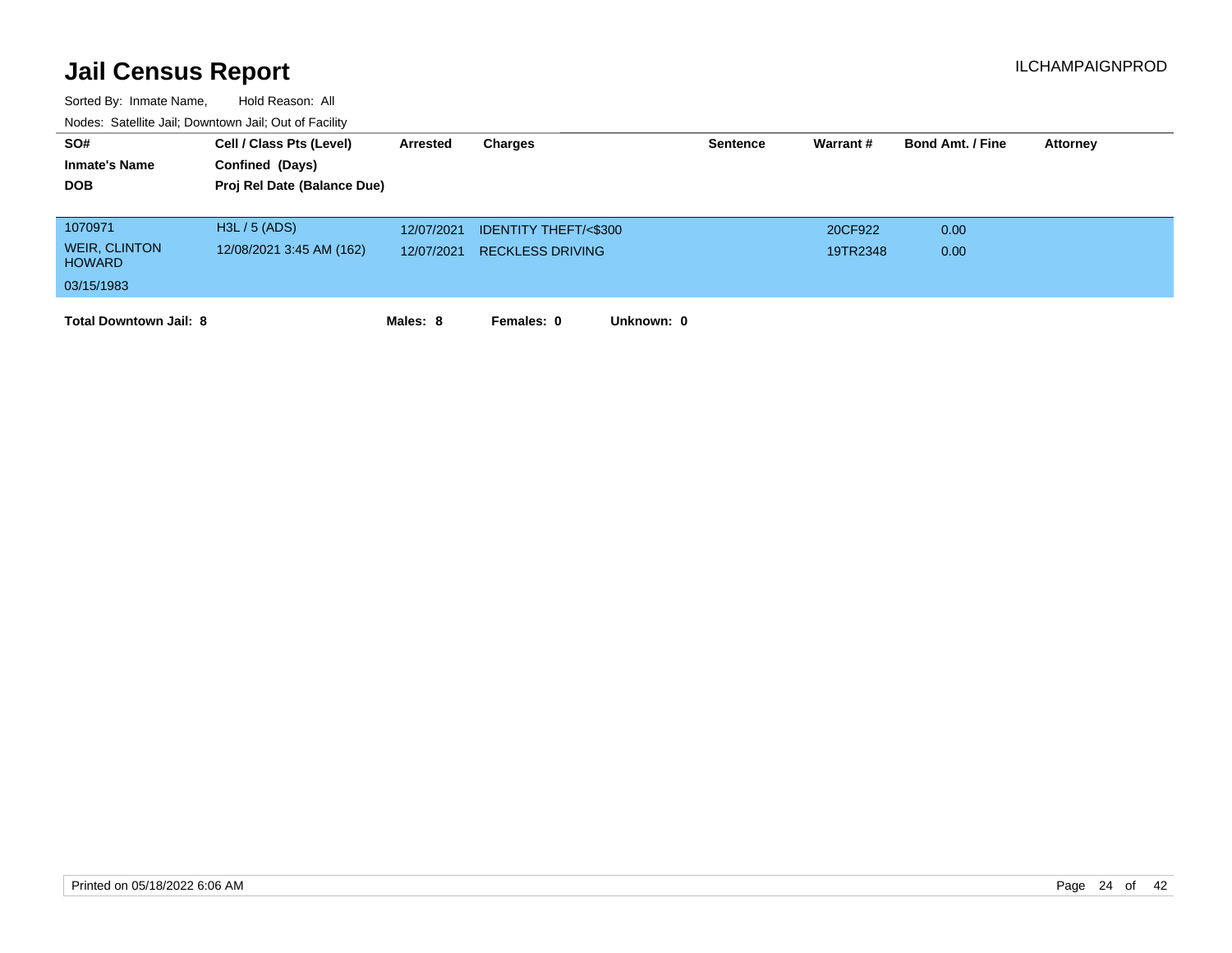Sorted By: Inmate Name, Hold Reason: All Nodes: Satellite Jail; Downtown Jail; Out of Facility

### **Out of Facility**

| SO#<br><b>Inmate's Name</b><br><b>DOB</b>                                | Cell / Class Pts (Level)<br>Confined (Days)<br>Proj Rel Date (Balance Due) | <b>Arrested</b>                        | <b>Charges</b>                                                                  | <b>Sentence</b> | Warrant#                           | Bond Amt. / Fine                  | <b>Attorney</b> |
|--------------------------------------------------------------------------|----------------------------------------------------------------------------|----------------------------------------|---------------------------------------------------------------------------------|-----------------|------------------------------------|-----------------------------------|-----------------|
| 983810<br>AKINS, KEVIN IVAN                                              | <b>KAN / 15 (MAX)</b><br>12/14/2021 5:34 PM (156)                          | 12/14/2021                             | <b>ARMED HABITUAL CRIMINAL</b>                                                  |                 | 21CF1526                           | 750000.00                         |                 |
| 09/23/1990                                                               |                                                                            |                                        |                                                                                 |                 |                                    |                                   |                 |
| 952871<br>AUTEBERRY, JOSHUA<br><b>DAVID</b>                              | $KAN / 5$ (MIN)<br>03/13/2022 7:24 PM (67)                                 | 03/13/2022                             | METH DELIVERY/5<15 GRAMS                                                        |                 | 22CF300                            | 75000.00                          |                 |
| 12/28/1984                                                               |                                                                            |                                        |                                                                                 |                 |                                    |                                   |                 |
| 001078292<br><b>BAILEY, DIVONTAE</b><br><b>ANTONIO JEWELEON</b>          | <b>KAN / 10 (MED)</b><br>03/27/2022 7:43 PM (53)                           |                                        | 03/27/2022 ARMED VIOLENCE/CATEGORY I                                            |                 | 22CF361                            | 250000.00                         |                 |
| 09/28/2001                                                               |                                                                            |                                        |                                                                                 |                 |                                    |                                   |                 |
| 548350<br><b>BAILEY, NORBERT</b><br><b>WILLIAM</b>                       | EHD<br>03/29/2022 9:11 AM (51)                                             |                                        | 03/29/2022 AGG DUI/NO VALID DL                                                  |                 | 2020CF268                          | 0.00                              |                 |
| 02/14/1992                                                               | 5/23/2022 (0.00)                                                           |                                        |                                                                                 |                 |                                    |                                   |                 |
| 001078565<br><b>BARBER, MARK</b><br><b>ANTHONY, Junior</b><br>09/24/2003 | KAN / 15 (MAX)<br>11/05/2021 7:40 AM (195)                                 | 11/05/2021<br>11/05/2021<br>11/05/2021 | POSSESSION OF STOLEN FIREARM<br>RECEIVE/POSS/SELL STOLEN VEH<br><b>BURGLARY</b> |                 | 21CF1366<br>2021CF1309<br>21CF1369 | 150000.00<br>25000.00<br>75000.00 |                 |
| 001077899<br>BARKSDALE, RAY<br><b>SHAWN</b><br>10/31/1990                | KAN / 5 (MIN)<br>03/20/2022 2:40 PM (60)                                   | 03/20/2022<br>03/20/2022<br>03/20/2022 | <b>BURGLARY</b><br>POSSESSION OF METH/5<15 GRAMS<br>POSS STOLEN VEHICLE         |                 | 21CF593<br>21CF655<br>21CF505      | 20000.00<br>20000.00<br>20000.00  |                 |
| 516062<br><b>BENNETT, JOHN</b><br><b>MICHAEL</b><br>04/30/1986           | <b>KAN / 15 (MAX)</b><br>02/22/2021 10:47 AM (451)                         | 02/22/2021<br>02/22/2021               | PHONE HARASSMENT/2+<br>AGG DISCH FIR/VEH/PC OFF/FRMAN                           |                 | 20CF194<br>21CF210                 | 5000.00<br>2000000.00             |                 |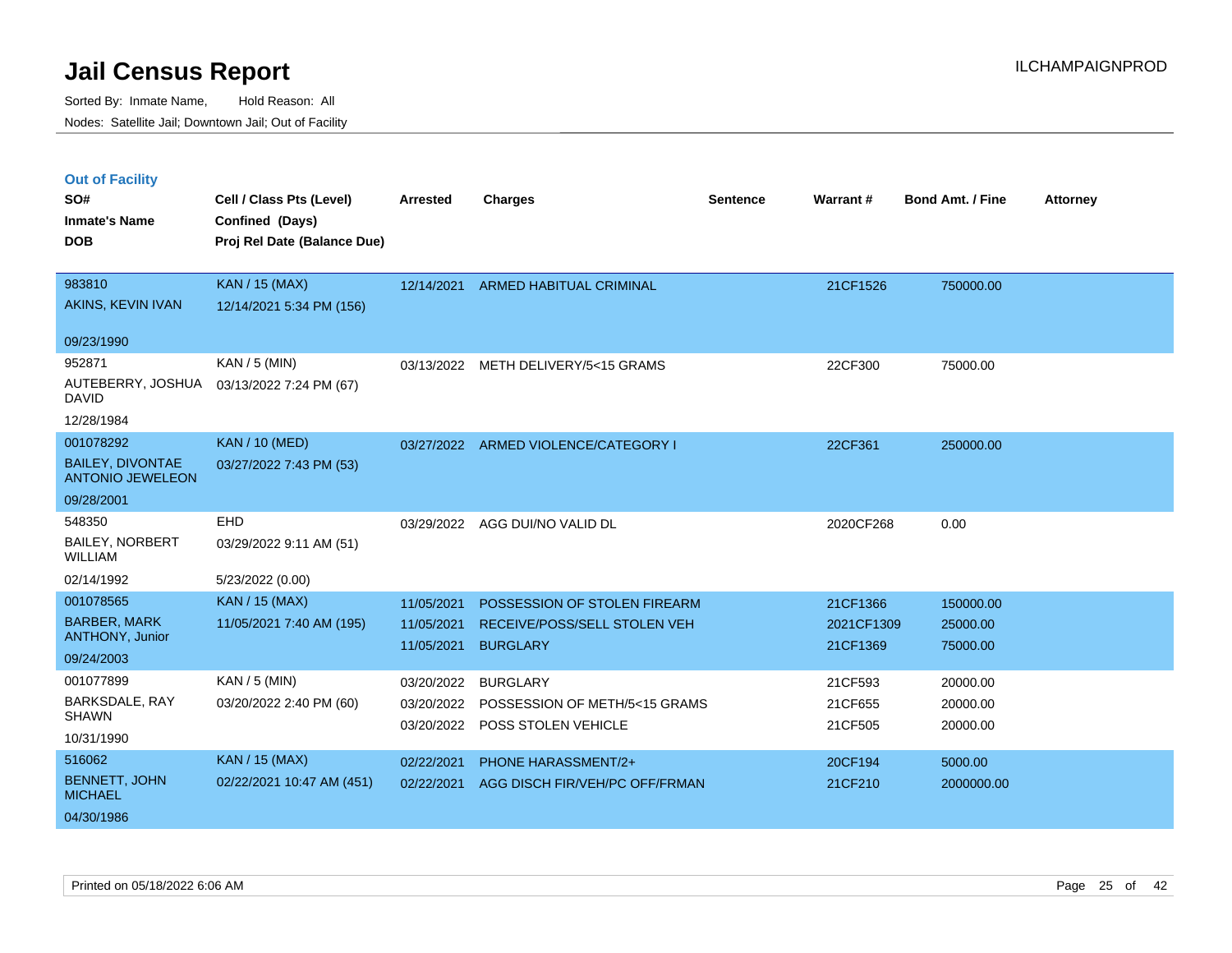| SO#                                        | Cell / Class Pts (Level)    | Arrested   | <b>Charges</b>                            | <b>Sentence</b> | Warrant#    | <b>Bond Amt. / Fine</b> | <b>Attorney</b> |
|--------------------------------------------|-----------------------------|------------|-------------------------------------------|-----------------|-------------|-------------------------|-----------------|
| <b>Inmate's Name</b>                       | Confined (Days)             |            |                                           |                 |             |                         |                 |
| <b>DOB</b>                                 | Proj Rel Date (Balance Due) |            |                                           |                 |             |                         |                 |
|                                            |                             |            |                                           |                 |             |                         |                 |
| 001078969                                  | <b>KAN / 10 (MED)</b>       |            | 03/22/2022 AGG UNLAWFUL USE WEAPON/PERSON |                 | 22CF345     | 100000.00               |                 |
| <b>BEVERLY, SAYVION</b><br><b>LAMONTE</b>  | 03/22/2022 10:20 PM (58)    |            |                                           |                 |             |                         |                 |
| 11/20/2002                                 |                             |            |                                           |                 |             |                         |                 |
| 35366                                      | EHD                         | 04/05/2022 | DRIVING RVK/SUSP DUI/SSS 4-9              |                 | 2020CF1405  | 0.00                    |                 |
| <b>BRADLEY, EARNEST</b><br>ANGELO VALENTIN | 04/05/2022 8:58 AM (44)     | 04/05/2022 | DRIVING RVK/SUSP DUI/SSS 4-9              |                 | 2021CF361   | 0.00                    |                 |
| 07/30/1968                                 | 6/2/2022 (0.00)             |            |                                           |                 |             |                         |                 |
| 1074315                                    | <b>KAN / 15 (MAX)</b>       | 07/27/2021 | AGG DISCHARGE FIREARM/VEH/SCH             |                 | 21CF927     | 2000000.00              |                 |
| <b>BRIGGS, PATRICK</b><br><b>MONTAY</b>    | 08/03/2021 4:56 PM (289)    |            |                                           |                 |             |                         |                 |
| 08/05/2001                                 |                             |            |                                           |                 |             |                         |                 |
| 001078880                                  | KAN / 15 (MAX)              | 02/25/2022 | <b>PAROLE REVOCATION</b>                  |                 | HN-2200660  | 0.00                    |                 |
| <b>BROACH, CAREU</b>                       | 02/25/2022 3:58 PM (83)     | 02/25/2022 | AGG DISCHARGE FIREARM/BLDG/SCH            |                 | 22600096201 | 0.00                    |                 |
| 02/27/2003                                 |                             |            | 02/25/2022 ARMED VIOLENCE/CATEGORY I      |                 | 22CF237     | 0.00                    |                 |
| 001079000                                  | <b>KAN / 15 (MAX)</b>       |            | 04/01/2022 MURDER/STRONG PROB KILL/INJURE |                 | 22CF102     | 2000000.00              |                 |
| <b>BROCK, TONY LAMAR</b>                   | 04/01/2022 9:02 AM (48)     |            |                                           |                 |             |                         |                 |
|                                            |                             |            |                                           |                 |             |                         |                 |
| 04/01/2004                                 |                             |            |                                           |                 |             |                         |                 |
| 001078065                                  | KAN / 10 (ADS)              | 06/17/2021 | AGG BATTERY/DISCHARGE FIREARM             |                 | 21CF704     | 1000000.00              |                 |
| BROWN, CHARMAN<br>LAKEEF                   | 06/17/2021 12:32 PM (336)   |            |                                           |                 |             |                         |                 |
| 11/30/2002                                 |                             |            |                                           |                 |             |                         |                 |
| 001078008                                  | <b>KAN / 15 (MAX)</b>       |            | 02/15/2022 AGG BATTERY/DISCHARGE FIREARM  | 2y (DOC)        | 21CF1090    | 500000.00               |                 |
| <b>BROWN, CODY</b><br><b>RUSSELL</b>       | 02/15/2022 9:17 AM (93)     |            | 02/15/2022 FIREARM/FOID INVALID/NOT ELIG  | 3y/6m (DOC)     |             | 0.00                    |                 |
| 02/15/2004                                 |                             |            |                                           |                 |             |                         |                 |
| 1038554                                    | KAN / 15 (MAX)              | 08/18/2021 | ARMED HABITUAL CRIMINAL                   |                 | 21CF1162    | 500000.00               |                 |
| <b>BROWN, CORRION</b><br><b>DEVONTAE</b>   | 08/18/2021 5:40 PM (274)    | 08/18/2021 | DELIVERY OF OR POSSESSION OF W/INT        |                 | 21CF1009    | 500000.00               |                 |
| 04/19/1995                                 |                             |            |                                           |                 |             |                         |                 |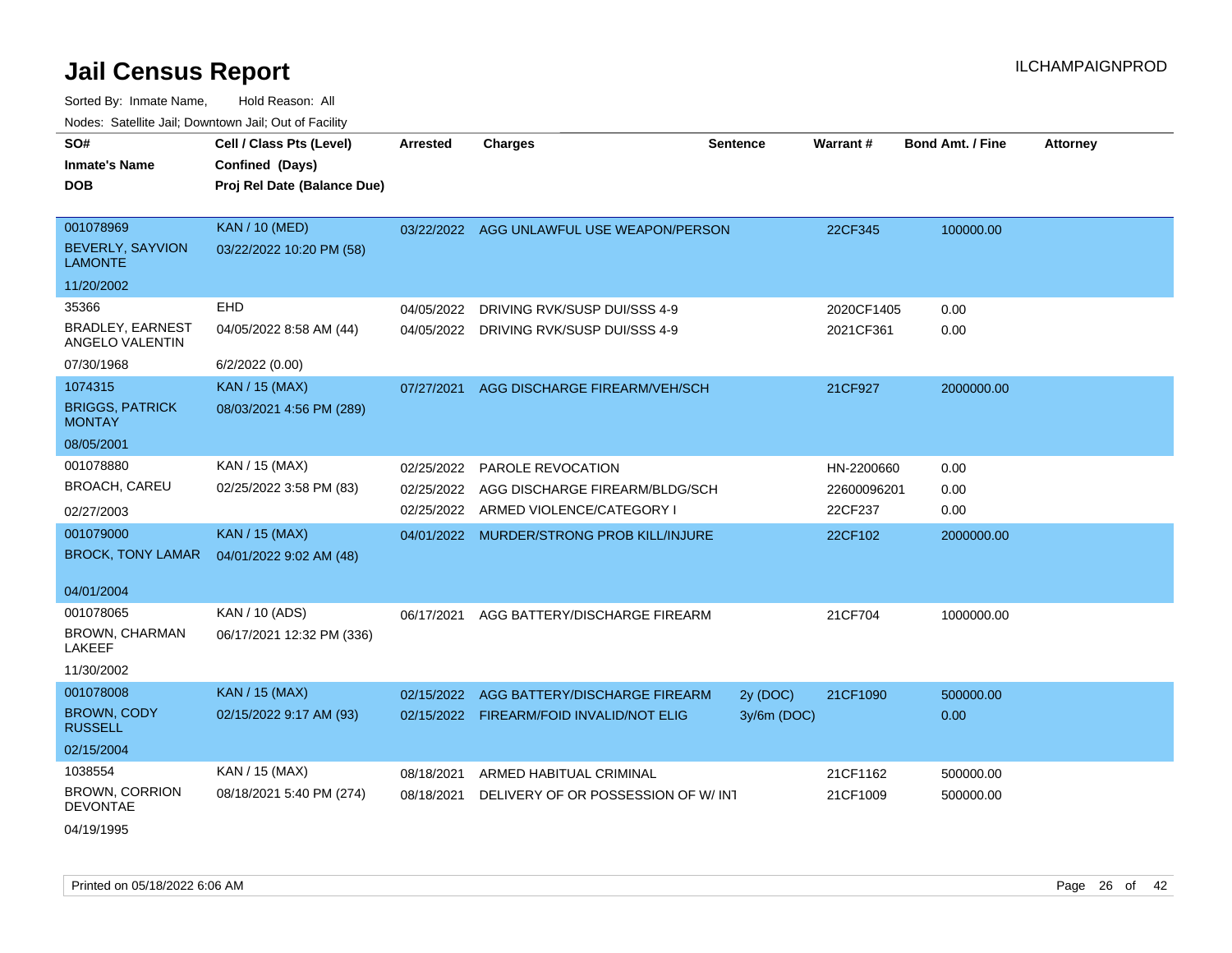| SO#<br><b>Inmate's Name</b><br><b>DOB</b> | Cell / Class Pts (Level)<br>Confined (Days)<br>Proj Rel Date (Balance Due) | Arrested   | <b>Charges</b>                           | <b>Sentence</b> | <b>Warrant#</b> | <b>Bond Amt. / Fine</b> | <b>Attorney</b> |
|-------------------------------------------|----------------------------------------------------------------------------|------------|------------------------------------------|-----------------|-----------------|-------------------------|-----------------|
|                                           |                                                                            |            |                                          |                 |                 |                         |                 |
| 1067476                                   | <b>KAN / 10 (MED)</b>                                                      | 11/13/2021 | AGG DOMESTIC BATTERY/STRANGLE            |                 | 20CF575         | 5000.00                 |                 |
| <b>BROWN, JAMES</b><br><b>BRONELL</b>     | 11/13/2021 2:35 AM (187)                                                   | 11/13/2021 | <b>RESIDENTIAL BURGLARY</b>              |                 | 21CF385         | 25000.00                |                 |
| 01/08/1996                                |                                                                            |            |                                          |                 |                 |                         |                 |
| 1028357                                   | KAN / 15 (MAX)                                                             | 03/23/2022 | DOMESTIC BATTERY/OTHER PRIOR             |                 | 22CF348         | 150000.00               |                 |
| <b>BROWN, MARCUS</b><br><b>RICKELL</b>    | 03/23/2022 7:13 PM (57)                                                    |            | 03/23/2022 FELON POSS/USE WEAPON/FIREARM |                 | 22CF349         | 150000.00               |                 |
| 01/06/1995                                |                                                                            |            |                                          |                 |                 |                         |                 |
| 1038579<br><b>BROWN, MARKEL</b>           | <b>KAN / 15 (MAX)</b><br>08/18/2021 2:05 PM (274)                          | 08/18/2021 | FELON POSS/USE WEAPON/FIREARM            |                 | 21CF1010        | 1000000.00              |                 |
| <b>RIKKI</b><br>01/06/1995                |                                                                            |            |                                          |                 |                 |                         |                 |
| 1003006                                   | KAN / 15 (MAX)                                                             |            |                                          |                 |                 |                         |                 |
| <b>BROWN, ROCKEITH</b><br><b>JAVONTE</b>  | 08/19/2021 12:55 AM (273)                                                  | 08/19/2021 | FELON POSS/USE MACHINE GUN               |                 | 21CF1011        | 750000.00               |                 |
| 07/23/1991                                |                                                                            |            |                                          |                 |                 |                         |                 |
| 1068812                                   | <b>KAN / 15 (MAX)</b>                                                      | 12/21/2021 | AGG DISCHARGE FIREARM/OCC VEH            |                 | 21CF741         | 0.00                    |                 |
| BRYANT, DANNY<br><b>EUGENE</b>            | 12/21/2021 1:50 PM (149)                                                   | 12/21/2021 | FELON POSS/USE FIREARM PRIOR             |                 | 21CF1568        | 150000.00               |                 |
| 11/22/1989                                |                                                                            |            |                                          |                 |                 |                         |                 |
| 987334                                    | KAN / 15 (MAX)                                                             |            | 03/10/2021 ATTEMPT (FIRST DEGREE MURDER) |                 | 19CF689         | 2000000.00              |                 |
| CAIN, ISAIAH<br><b>DEPRIEST</b>           | 03/10/2021 2:22 PM (435)                                                   |            |                                          |                 |                 |                         |                 |
| 12/23/1990                                |                                                                            |            |                                          |                 |                 |                         |                 |
| 001077954                                 | <b>KAN / 10 (MED)</b>                                                      | 12/21/2021 | <b>RESIDENTIAL BURGLARY</b>              |                 | 21CF1570        | 250000.00               |                 |
|                                           | CALKINS, STEVEN RAY 12/21/2021 6:35 AM (149)                               |            |                                          |                 |                 |                         |                 |
| 01/01/1992                                |                                                                            |            |                                          |                 |                 |                         |                 |
| 992962                                    | KAN / 15 (ADS)                                                             | 05/25/2021 | MURDER/INTENT TO KILL/INJURE             |                 | 2018CF1045      | 1000000.00              |                 |
| CAMPBELL, KEITH<br>KNAQEEB                | 05/25/2021 1:19 PM (359)                                                   |            |                                          |                 |                 |                         |                 |
| 07/22/1991                                |                                                                            |            |                                          |                 |                 |                         |                 |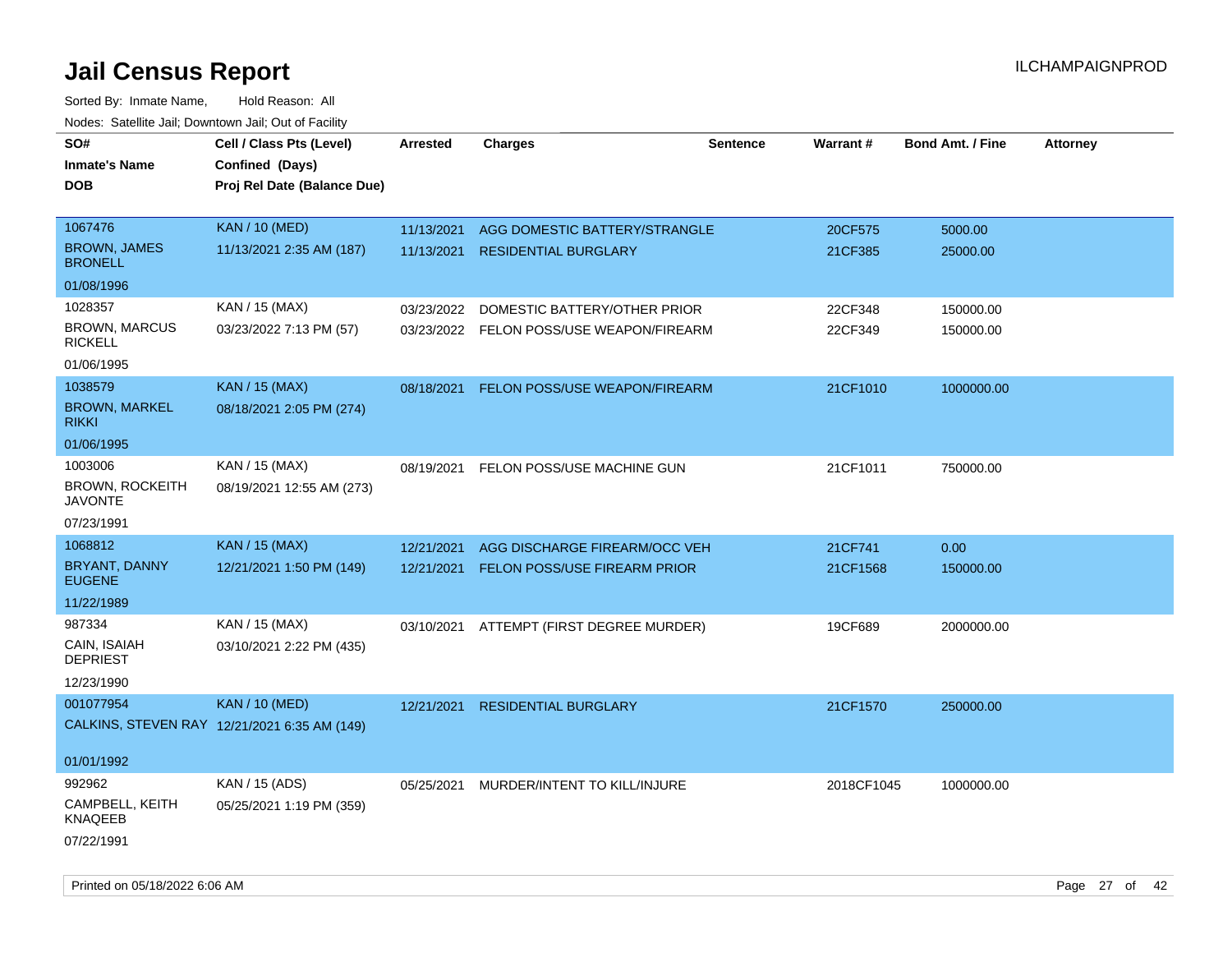Sorted By: Inmate Name, Hold Reason: All Nodes: Satellite Jail; Downtown Jail; Out of Facility

| SO#                                | Cell / Class Pts (Level)    | <b>Arrested</b> | <b>Charges</b>                           | <b>Sentence</b> | <b>Warrant#</b> | <b>Bond Amt. / Fine</b> | <b>Attorney</b> |
|------------------------------------|-----------------------------|-----------------|------------------------------------------|-----------------|-----------------|-------------------------|-----------------|
| <b>Inmate's Name</b>               |                             |                 |                                          |                 |                 |                         |                 |
|                                    | Confined (Days)             |                 |                                          |                 |                 |                         |                 |
| <b>DOB</b>                         | Proj Rel Date (Balance Due) |                 |                                          |                 |                 |                         |                 |
| 001078953                          | <b>KAN / 10 (MED)</b>       | 03/15/2022      | POSSESSION OF STOLEN FIREARM             |                 | 2022CF319       | 150000.00               |                 |
| CAMPBELL,                          | 03/15/2022 10:50 PM (65)    |                 |                                          |                 |                 |                         |                 |
| <b>MOHAMMED BURNELL</b>            |                             |                 |                                          |                 |                 |                         |                 |
| 09/25/1991                         |                             |                 |                                          |                 |                 |                         |                 |
| 1045467                            | KAN / 15 (MAX)              | 04/01/2022      | MFG/DEL CANNABIS/30-500 GRAMS            |                 | 20CF87          | 100000.00 / 34.00       |                 |
| CARPENTER-MOORE,                   | 04/02/2022 5:22 PM (47)     |                 | 04/01/2022 MFG/DEL CANNABIS/30-500 GRAMS |                 | 19CF1770        | 100000.00 / 34.00       |                 |
| <b>JOSEPH CARL, Junior</b>         |                             |                 |                                          |                 |                 |                         |                 |
| 04/18/1992                         |                             |                 |                                          |                 |                 |                         |                 |
| 001078576                          | KAN / 15 (MAX)              | 11/09/2021      | UNLAWFUL USE OF A WEAPON                 |                 | 21CF1383        | 350000.00               |                 |
| <b>CARTER, DEMONDRE</b>            | 11/09/2021 6:01 PM (191)    |                 |                                          |                 |                 |                         |                 |
| <b>DAVON</b>                       |                             |                 |                                          |                 |                 |                         |                 |
| 05/27/2001                         |                             |                 |                                          |                 |                 |                         |                 |
| 1060436                            | KAN / 10 (MED)              | 01/06/2022      | AGGRAVATED UNLAWFUL RESTRAINT            |                 | 22CF29          | 50000.00                |                 |
| CARTER, DERESHEO<br><b>DEWAYNE</b> | 01/06/2022 8:43 PM (133)    |                 | 01/06/2022 FELON ESCAPE/PEACE OFFICER    |                 | 22CF28          | 25000.00                |                 |
| 09/10/1991                         |                             |                 |                                          |                 |                 |                         |                 |
| 1064838                            | KAN / 15 (MAX)              | 04/13/2022      | <b>VIOLATE OP/OTHER PRIOR</b>            |                 | 2022CM68        | 5000.00                 |                 |
| CARTER, JAMAL                      | 04/13/2022 6:34 PM (36)     |                 |                                          |                 |                 |                         |                 |
| <b>ANTONIO</b>                     |                             | 04/13/2022      | DRIVING DURING SUSPENSION                |                 | 2022MT403       | 200.00                  |                 |
| 09/25/1997                         |                             | 04/13/2022      | FELON POSS/USE WEAPON/FIREARM            |                 | 2022CF464       | 75000.00                |                 |
|                                    |                             |                 | 04/18/2022 CRIMINAL TRESPASS TO PROPERTY |                 | 2020CF1015      | 5000.00                 |                 |
| 001077353                          | KAN / 15 (MAX)              | 02/12/2022      | FELON POSS/USE WEAPON/FIREARM            |                 | 22CF173         | 200000.00               |                 |
| CARTER, JAMES<br><b>IVORY</b>      | 02/13/2022 1:19 AM (95)     | 02/12/2022      | ALCOHOL SALES - MINOR 19-20              |                 | 2020OV127       | 1000.00                 |                 |
| 08/12/2000                         |                             |                 |                                          |                 |                 |                         |                 |
| 1064992                            | <b>KAN / 15 (MAX)</b>       | 09/20/2021      | ARMED VIOLENCE/CATEGORY I                |                 | 21CF1137        | 500000.00               |                 |
| CARTER, KEJUAN                     | 09/20/2021 11:42 PM (241)   |                 |                                          |                 |                 |                         |                 |
| <b>JAVONTE</b>                     |                             |                 |                                          |                 |                 |                         |                 |
| 06/27/1998                         |                             |                 |                                          |                 |                 |                         |                 |
| 001078729                          | KAN / 15 (ADS)              |                 | 01/02/2022 MURDER/INTENT TO KILL/INJURE  |                 | 20CF396         | 1000000.00              |                 |
| CARTER, TROY                       | 01/02/2022 10:29 AM (137)   |                 |                                          |                 |                 |                         |                 |
| <b>DEMON</b>                       |                             |                 |                                          |                 |                 |                         |                 |
| 01/02/2004                         |                             |                 |                                          |                 |                 |                         |                 |
|                                    |                             |                 |                                          |                 |                 |                         |                 |

Printed on 05/18/2022 6:06 AM Page 28 of 42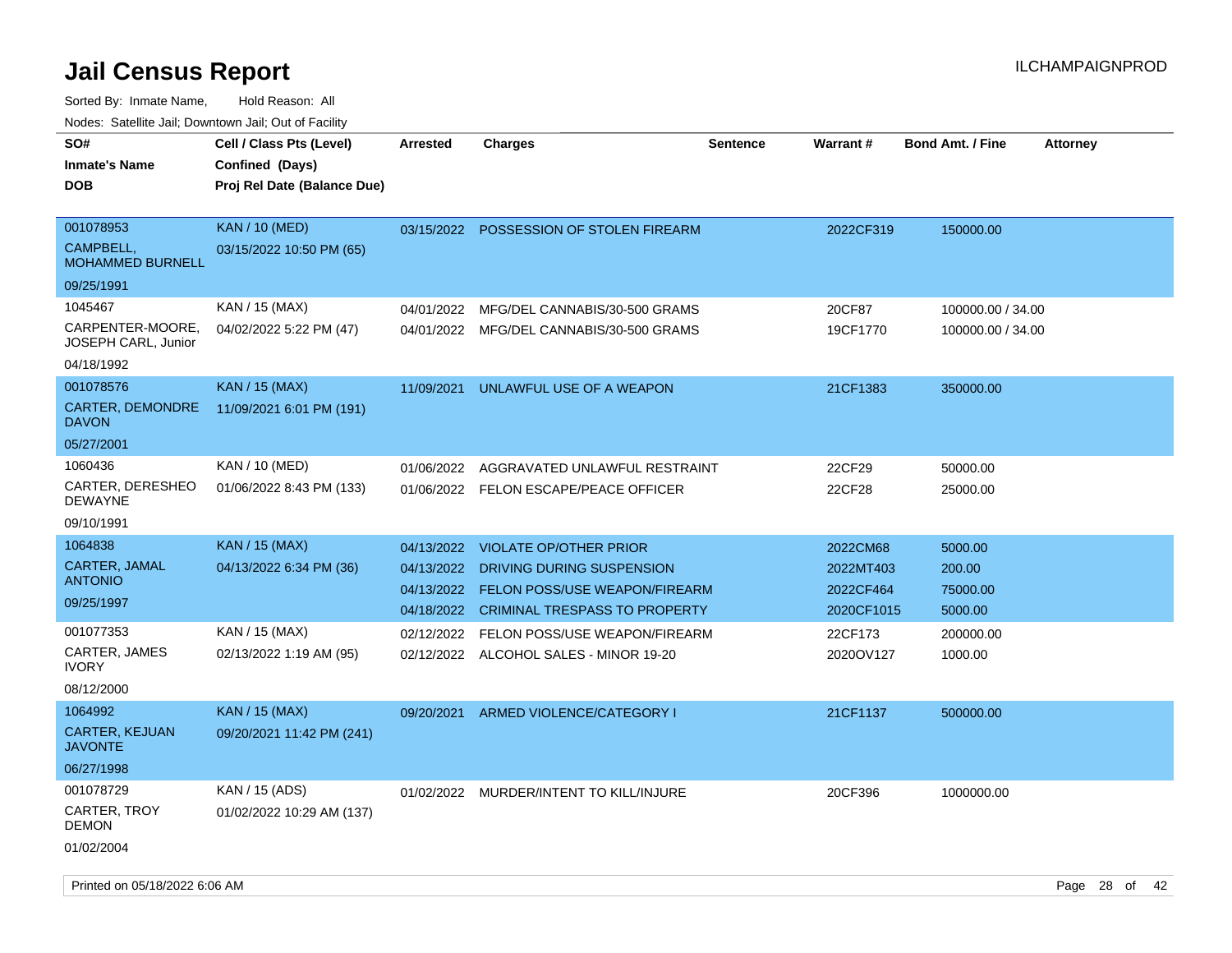Sorted By: Inmate Name, Hold Reason: All Nodes: Satellite Jail; Downtown Jail; Out of Facility

| SO#                                       | Cell / Class Pts (Level)    | Arrested   | <b>Charges</b>                                | <b>Sentence</b> | Warrant#   | <b>Bond Amt. / Fine</b> | <b>Attorney</b> |
|-------------------------------------------|-----------------------------|------------|-----------------------------------------------|-----------------|------------|-------------------------|-----------------|
| <b>Inmate's Name</b>                      | Confined (Days)             |            |                                               |                 |            |                         |                 |
| <b>DOB</b>                                | Proj Rel Date (Balance Due) |            |                                               |                 |            |                         |                 |
|                                           |                             |            |                                               |                 |            |                         |                 |
| 957936                                    | <b>KAN / 15 (MAX)</b>       |            | 03/10/2022 DELIVERY OF OR POSSESSION OF W/INT |                 | 22CF295    | 500000.00               |                 |
| CAVETTE, JUSTIN<br><b>EUGENE</b>          | 03/10/2022 12:10 PM (70)    |            |                                               |                 |            |                         |                 |
| 08/02/1988                                |                             |            |                                               |                 |            |                         |                 |
| 001078812                                 | KAN / 15 (MAX)              |            | 02/01/2022 ARMED ROBBERY/ARMED W/FIREARM      |                 | 22CF145    | 500000.00               |                 |
| COBB, SINTRAE<br><b>SANCHEZ</b>           | 02/01/2022 8:33 PM (107)    |            |                                               |                 |            |                         |                 |
| 07/05/2002                                |                             |            |                                               |                 |            |                         |                 |
| 1048488                                   | <b>KAN / 10 (ADS)</b>       | 12/30/2021 | ARMED VIOLENCE/CATEGORY I                     |                 | 2022CF4    | 500000.00               |                 |
| COLSON, WAYNE<br><b>ARTHUR, Third</b>     | 12/30/2021 8:27 AM (140)    |            |                                               |                 |            |                         |                 |
| 10/14/1995                                |                             |            |                                               |                 |            |                         |                 |
| 57733                                     | KAN / 15 (SPH)              | 02/25/2020 | <b>HOMICIDE</b>                               |                 | 2020-CF250 | 0.00                    |                 |
| CRAIG, ANTOINE<br>DARRELL                 | 02/25/2020 4:08 PM (814)    | 02/25/2020 | FELON POSS/USE WEAPON/FIREARM                 |                 | 19CF-1827  | 0.00                    |                 |
| 10/09/1982                                |                             |            |                                               |                 |            |                         |                 |
| 526864                                    | <b>EHD</b>                  |            | 05/10/2022 DRIVING RVK/SUSP DUI/SSS 2ND       |                 | 2020CF913  | 0.00                    |                 |
| CROOM, STEVEN<br><b>NATE</b>              | 05/10/2022 10:32 AM (9)     |            |                                               |                 |            |                         |                 |
| 08/04/1984                                | 6/8/2022 (0.00)             |            |                                               |                 |            |                         |                 |
| 001077939                                 | KAN / 10 (MED)              | 05/10/2021 | FIREARM/FOID INVALID/NOT ELIG                 |                 | 21CF526    | 350000.00               |                 |
| <b>CROSS, PATRICK</b><br><b>DONTRELLE</b> | 05/10/2021 7:31 PM (374)    |            | 06/02/2021 POSS STOLEN VEHICLE > \$25,000     |                 | 21CF612    | 10000.00                |                 |
| 11/07/2001                                |                             |            |                                               |                 |            |                         |                 |
| 1023587                                   | KAN / 15 (MAX)              | 09/24/2021 | MFG/DEL CANNABIS/2.5-10 GRAMS                 |                 | 21CF1155   | 50000.00                |                 |
| DAVIS, MARTIN<br><b>DENNIS</b>            | 09/24/2021 9:38 PM (237)    | 09/24/2021 | <b>ARMED HABITUAL CRIMINAL</b>                |                 | 2021-CF681 | 500000.00               |                 |
| 12/02/1994                                |                             |            |                                               |                 |            |                         |                 |
| 001077214                                 | KAN / 15 (MAX)              | 12/20/2021 | <b>MURDER</b>                                 |                 | 21CF1572   | 5000000.00              |                 |
| DAVIS-MURDOCK,<br><b>ERION VASSHAD</b>    | 12/21/2021 10:13 AM (149)   |            |                                               |                 |            |                         |                 |
| $-1 - 11 - 12 - 12$                       |                             |            |                                               |                 |            |                         |                 |

06/22/1998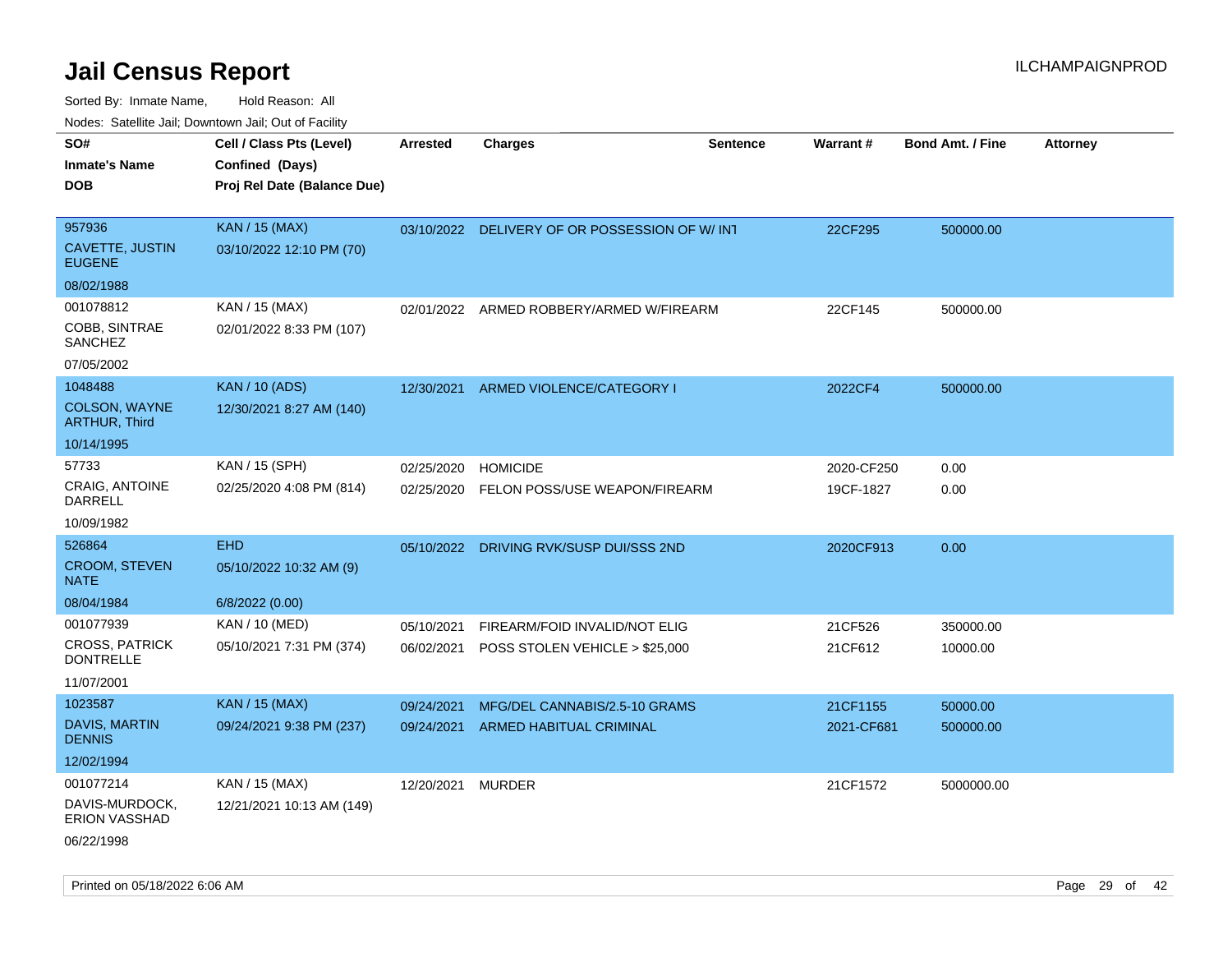| Noues. Sateme Jan, Downtown Jan, Out of Facility |                             |                     |                               |                 |            |                         |                 |
|--------------------------------------------------|-----------------------------|---------------------|-------------------------------|-----------------|------------|-------------------------|-----------------|
| SO#                                              | Cell / Class Pts (Level)    | Arrested            | <b>Charges</b>                | <b>Sentence</b> | Warrant#   | <b>Bond Amt. / Fine</b> | <b>Attorney</b> |
| <b>Inmate's Name</b>                             | Confined (Days)             |                     |                               |                 |            |                         |                 |
| <b>DOB</b>                                       | Proj Rel Date (Balance Due) |                     |                               |                 |            |                         |                 |
|                                                  |                             |                     |                               |                 |            |                         |                 |
| 001078538                                        | <b>KAN / 10 (ADS)</b>       | 10/26/2021          | <b>CRIM SEX ASSAULT/FORCE</b> |                 | 21CF1301   | 250000.00               |                 |
| DAWKINS, LEN                                     | 10/26/2021 8:18 PM (205)    |                     |                               |                 |            |                         |                 |
| 03/23/1987                                       |                             |                     |                               |                 |            |                         |                 |
| 64070                                            | KAN / 10 (MED)              | 02/18/2022 BURGLARY |                               |                 | 21CF1176   | 20000.00                |                 |
| DECKER, ANTHONY V                                | 02/18/2022 6:52 PM (90)     |                     |                               |                 |            |                         |                 |
|                                                  |                             |                     |                               |                 |            |                         |                 |
| 11/27/1982                                       |                             |                     |                               |                 |            |                         |                 |
| 001078223                                        | <b>KAN / 5 (MIN)</b>        | 11/09/2021          | AGG DUI/NO VALID DL           |                 | 21CF1382   | 250000.00               |                 |
| DIEGO-MATEO,<br><b>JOAQUIN</b>                   | 11/09/2021 10:52 PM (191)   |                     |                               |                 |            |                         |                 |
| 01/23/2002                                       |                             |                     |                               |                 |            |                         |                 |
| 1061304                                          | KAN / 15 (MAX)              | 10/11/2021          | ARMED HABITUAL CRIMINAL       |                 | 21CF1226   | 750000.00               |                 |
| DORRIS, KEMION                                   | 10/11/2021 7:30 PM (220)    | 10/11/2021          | ARMED HABITUAL CRIMINAL       |                 | 21CF1227   | 750000.00               |                 |
| DAETOCE                                          |                             | 10/11/2021          | HOME INVASION/FIREARM         |                 | 21CF1228   | 1000000.00              |                 |
| 11/19/1997                                       |                             |                     |                               |                 |            |                         |                 |
| 959292                                           | <b>KAN / 15 (ADS)</b>       | 04/01/2021          | ATTEMPT (FIRST DEGREE MURDER) |                 | 2020CF565  | 2000000.00              |                 |
| <b>DUNCAN, COREYON</b><br><b>ANTHONY</b>         | 04/01/2021 8:46 PM (413)    | 12/17/2021          | <b>MURDER</b>                 |                 | 21CF1542   | 2500000.00              |                 |
| 01/17/1989                                       |                             |                     |                               |                 |            |                         |                 |
| 665841                                           | EHD                         | 05/03/2022          | DRIVING RVK/SUSP DUI/SSS 2ND  |                 | 2021CF1492 | 0.00                    |                 |
| EVELAND, JEREMY<br><b>DOUGLAS</b>                | 05/03/2022 8:55 AM (16)     |                     |                               |                 |            |                         |                 |
| 12/03/1973                                       | 6/15/2022 (0.00)            |                     |                               |                 |            |                         |                 |
| 1053207                                          | <b>KAN / 15 (SPH)</b>       | 06/06/2019          | MURDER/INTENT TO KILL/INJURE  |                 | 2019-CF849 | 2000000.00              |                 |
| FAUST, JAQUAVEON<br><b>LAVELL</b>                | 06/06/2019 2:24 PM (1,078)  |                     |                               |                 |            |                         |                 |
| 07/25/1996                                       |                             |                     |                               |                 |            |                         |                 |
| 001079018                                        | EHD                         | 04/05/2022          | DRIVING RVK/SUSP DUI/SSS 4-9  |                 | 2022CF22   | 0.00                    |                 |
| FINLEY, KEITH DAVID                              | 04/05/2022 10:38 AM (44)    |                     |                               |                 |            |                         |                 |
|                                                  |                             |                     |                               |                 |            |                         |                 |
| 08/23/1963                                       | 10/1/2022 (0.00)            |                     |                               |                 |            |                         |                 |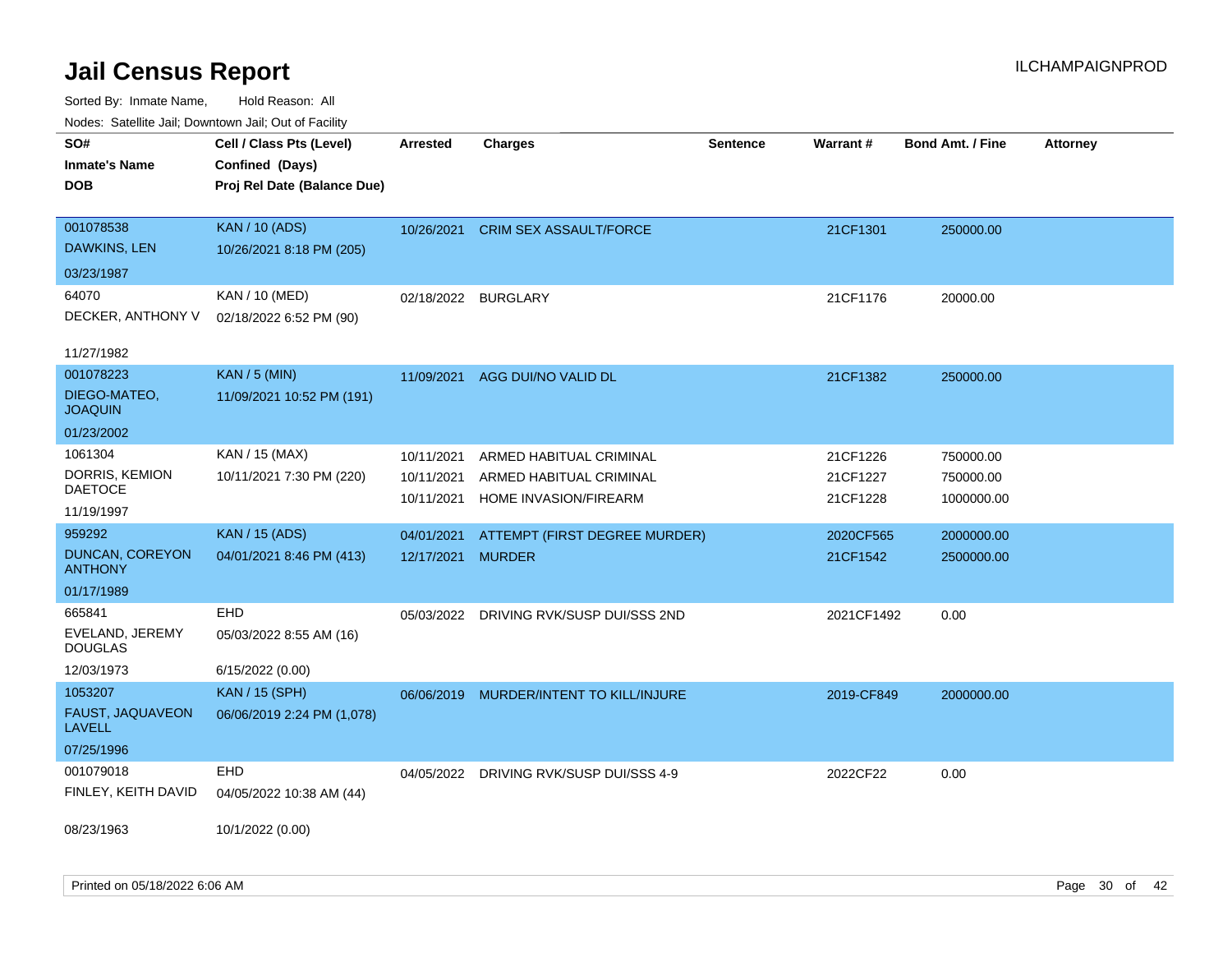| rougs. Calcing Jan, Downtown Jan, Out of Facility |                                              |            |                                           |                 |           |                         |                 |
|---------------------------------------------------|----------------------------------------------|------------|-------------------------------------------|-----------------|-----------|-------------------------|-----------------|
| SO#                                               | Cell / Class Pts (Level)                     | Arrested   | Charges                                   | <b>Sentence</b> | Warrant#  | <b>Bond Amt. / Fine</b> | <b>Attorney</b> |
| <b>Inmate's Name</b>                              | Confined (Days)                              |            |                                           |                 |           |                         |                 |
| <b>DOB</b>                                        | Proj Rel Date (Balance Due)                  |            |                                           |                 |           |                         |                 |
|                                                   |                                              |            |                                           |                 |           |                         |                 |
| 001078961                                         | <b>KAN / 10 (MED)</b>                        |            | 03/21/2022 AGG BATTERY/DISCHARGE FIREARM  |                 | 22CF39    | 750000.00               |                 |
| <b>FISCHER, KYRE</b><br>ORLANDO                   | 03/21/2022 1:21 PM (59)                      |            |                                           |                 |           |                         |                 |
| 04/14/2002                                        |                                              |            |                                           |                 |           |                         |                 |
| 524764                                            | $KAN / 5$ (MIN)                              | 09/18/2021 | METH DELIVERY/15<100 GRAMS                |                 | 21CF627   | 50000.00                |                 |
| <b>FISCUS, ROBERT</b><br>LOWELL                   | 09/18/2021 10:50 AM (243)                    |            |                                           |                 |           |                         |                 |
| 02/17/1986                                        |                                              |            |                                           |                 |           |                         |                 |
| 1075614                                           | <b>KAN</b> / 15 (MAX)                        | 03/19/2022 | PAROLE REVOCATION                         |                 | CM2201590 | 0.00                    |                 |
| <b>GANT, TEVIN</b><br><b>ODELROW</b>              | 03/19/2022 5:29 PM (61)                      |            | 03/19/2022 AGGRAVATED DOMESTIC BATTERY    |                 | 22CF333   | 75000.00                |                 |
| 03/03/1991                                        |                                              |            |                                           |                 |           |                         |                 |
| 1013012                                           | KAN / 15 (MAX)                               | 07/08/2021 | FELON POSS/USE FIREARM PRIOR              |                 | 21CF798   | 500000.00               |                 |
|                                                   | GARY, XAVIER LAMAR  07/08/2021 9:24 AM (315) | 07/08/2021 | ATTEMPT (FIRST DEGREE MURDER)             |                 | 2021CF790 | 1000000.00              |                 |
|                                                   |                                              | 07/08/2021 | FELON POSS/USE FIREARM PRIOR              |                 | 2020CF650 | 25000.00                |                 |
| 12/14/1991                                        |                                              |            |                                           |                 |           |                         |                 |
| 1065946                                           | <b>KAN / 10 (MED)</b>                        | 09/04/2021 | AGG BATTERY/DISCHARGE FIREARM             |                 | 21CF1057  | 750000.00               |                 |
| <b>GODBOLT, DESMOND</b><br><b>DEVONTAE</b>        | 09/04/2021 1:17 AM (257)                     | 09/04/2021 | <b>RESIST/OBSTRUCTING A PEACE OFFICEF</b> |                 | 21CM407   | 0.00                    |                 |
| 11/15/1997                                        |                                              |            |                                           |                 |           |                         |                 |
| 1070118                                           | KAN / 15 (MAX)                               | 08/31/2021 | AGGRAVATED DOMESTIC BATTERY               |                 | 21CF1049  | 750000.00               |                 |
| <b>GRAHAM, CORTEZ</b><br>LAMON                    | 08/31/2021 9:32 PM (261)                     | 09/02/2021 | PROBATION VIOLATION                       |                 | 21CF55    | 50000.00                |                 |
| 03/31/1976                                        |                                              |            |                                           |                 |           |                         |                 |
| 1076506                                           | <b>KAN / 15 (MAX)</b>                        | 09/17/2021 | AGG UUW/PERSON/CM THREAT VIOL             |                 | 21CF1131  | 100000.00               |                 |
|                                                   | GRAY, JAMARH EMERE 09/17/2021 10:41 AM (244) | 09/20/2021 | <b>DOMESTIC BATTERY</b>                   |                 | 21CM430   | 5000.00                 |                 |
| 06/21/2003                                        |                                              |            |                                           |                 |           |                         |                 |
| 1055117                                           | <b>EHD</b>                                   |            | 02/15/2022 AGG BATTERY/PUBLIC PLACE       |                 | 2021CM47  | 0.00                    |                 |
| GREAM, JOHN<br>ROBERT LEE                         | 02/15/2022 10:44 AM (93)                     |            |                                           |                 |           |                         |                 |
| 08/23/1996                                        | 6/13/2022 (0.00)                             |            |                                           |                 |           |                         |                 |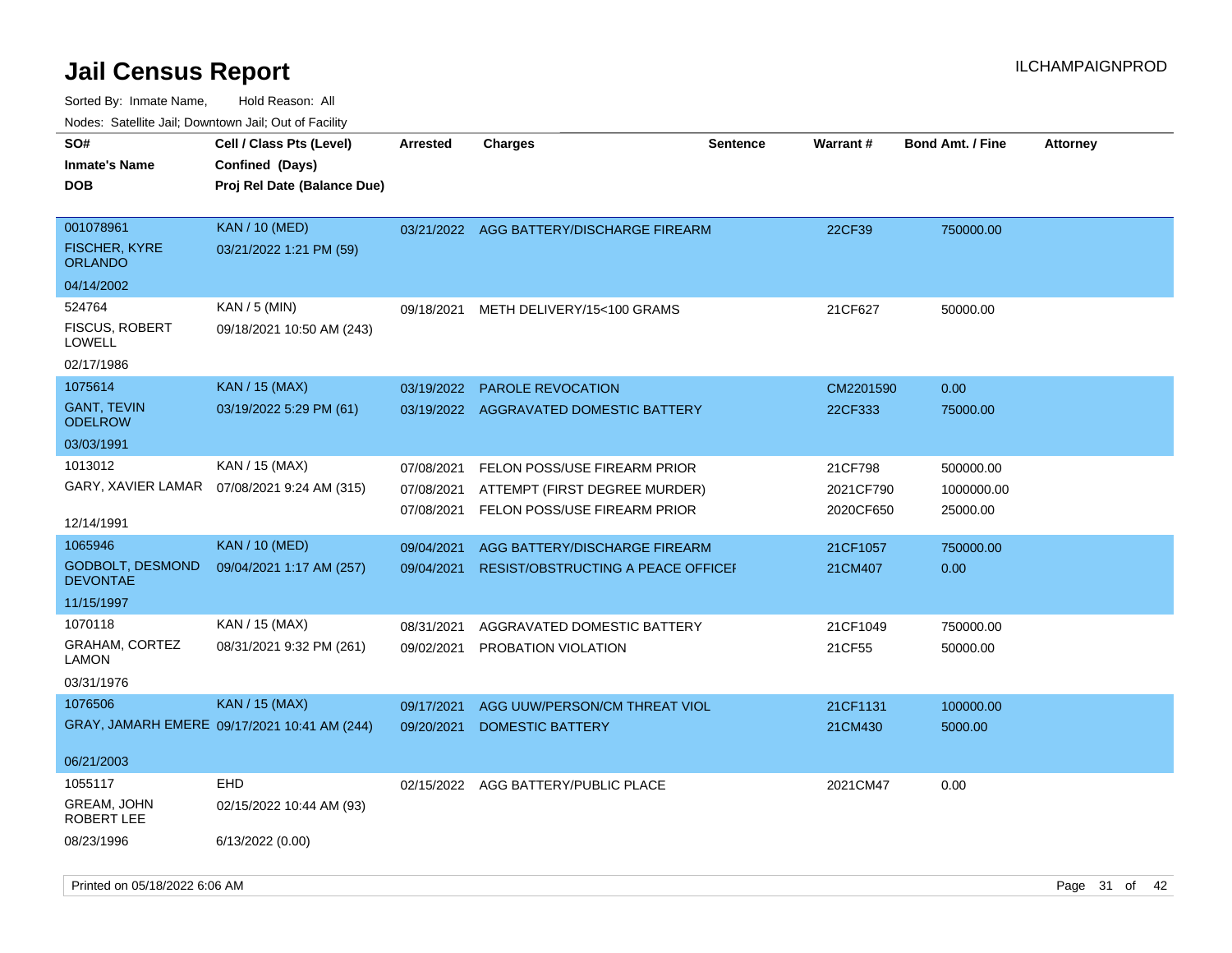| SO#                                       | Cell / Class Pts (Level)    | <b>Arrested</b> | <b>Charges</b>                        | <b>Sentence</b> | Warrant#   | <b>Bond Amt. / Fine</b> | <b>Attorney</b> |
|-------------------------------------------|-----------------------------|-----------------|---------------------------------------|-----------------|------------|-------------------------|-----------------|
| <b>Inmate's Name</b>                      | Confined (Days)             |                 |                                       |                 |            |                         |                 |
| <b>DOB</b>                                | Proj Rel Date (Balance Due) |                 |                                       |                 |            |                         |                 |
|                                           |                             |                 |                                       |                 |            |                         |                 |
| 001078871                                 | <b>KAN / 5 (MIN)</b>        | 02/22/2022      | <b>RESIDENTIAL BURGLARY</b>           |                 | 2020JD14   | 0.00                    |                 |
| <b>HARRIS, MARTELL</b><br><b>TE'SHAWN</b> | 02/22/2022 3:44 PM (86)     | 02/22/2022      | <b>INDIRECT CRIMINAL CONTEMPT</b>     |                 | 2020CC9    | 20000.00                |                 |
| 07/02/2003                                |                             | 02/22/2022      | <b>ESCAPE/VIOLATE ELEC MONITORING</b> |                 | 22CF316    | 150000.00               |                 |
| 001079080                                 | KAN / 15 (MAX)              | 04/18/2022      | FELON POSS/USE WEAPON/FIREARM         |                 | 22CF477    | 300000.00               |                 |
| HARRIS, MILEEK<br><b>JAEQUAN</b>          | 04/19/2022 12:10 AM (30)    |                 |                                       |                 |            |                         |                 |
| 08/04/2000                                |                             |                 |                                       |                 |            |                         |                 |
| 1037683                                   | <b>EHD</b>                  | 02/23/2022      | AGG DUI/LIC SUSP OR REVOKED           |                 | 2020CF350  | 0.00                    |                 |
| <b>HARRISON, HAROLD</b><br><b>RAY</b>     | 02/23/2022 10:01 AM (85)    |                 | 02/23/2022 AGG DUI/3                  |                 | 2020CF1351 | 0.00                    |                 |
| 11/30/1963                                | 5/22/2022 (0.00)            |                 |                                       |                 |            |                         |                 |
| 1073611                                   | KAN / 5 (MIN)               | 02/09/2021      | MFG 15>100 GR ECSTASY/ANALOG          |                 | 21CF121    | 500000.00               |                 |
| HAYES, CAMERON<br><b>TAYLOR MALEEK</b>    | 02/09/2021 3:10 PM (464)    | 02/09/2021      | DELIVERY OF OR POSSESSION OF W/INT    |                 | 21CF160    | 750000.00               |                 |
| 08/10/1998                                |                             |                 |                                       |                 |            |                         |                 |
| 1045186                                   | <b>KAN / 15 (MAX)</b>       | 08/16/2021      | ARMED VIOLENCE/CATEGORY I             |                 | 21CF934    | 1000000.00              |                 |
| HOLBROOK, JOHNNIE                         | 08/16/2021 11:07 AM (276)   | 08/16/2021      | <b>FELON POSS/USE WEAPON/FIREARM</b>  |                 | 19CF968    | 50000.00                |                 |
| <b>MATHIS</b>                             |                             | 08/16/2021      | AGG FLEEING POLICE/21 MPH OVER        |                 | 21CF988    | 1750.00                 |                 |
| 07/19/1996                                |                             | 08/16/2021      | <b>FELON POSS/USE WEAPON/FIREARM</b>  |                 | 21CF989    | 100000.00               |                 |
|                                           |                             | 03/30/2022      | <b>MURDER</b>                         |                 |            | 2000000.00              |                 |
| 972300                                    | KAN / 10 (MED)              | 12/22/2021      | <b>RESIDENTIAL BURGLARY</b>           |                 | 18CF1691   | 25000.00                |                 |
| HOLT, MICHAEL<br><b>TERRELL</b>           | 12/22/2021 8:36 AM (148)    | 12/22/2021      | AGG CRIM SEX ABUSE/VICTIM <9          |                 | 19CF1277   | 250000.00               |                 |
| 12/25/1989                                |                             |                 |                                       |                 |            |                         |                 |
| 987949                                    | <b>KAN / 10 (SPH)</b>       | 03/29/2022      | <b>FELON POSS/FIREARM</b>             |                 | 22CF365    | 150000.00               |                 |
| <b>HOLT. TERRELL</b><br><b>VALENTINO</b>  | 03/29/2022 12:53 AM (51)    |                 |                                       |                 |            |                         |                 |
| 02/17/1991                                |                             |                 |                                       |                 |            |                         |                 |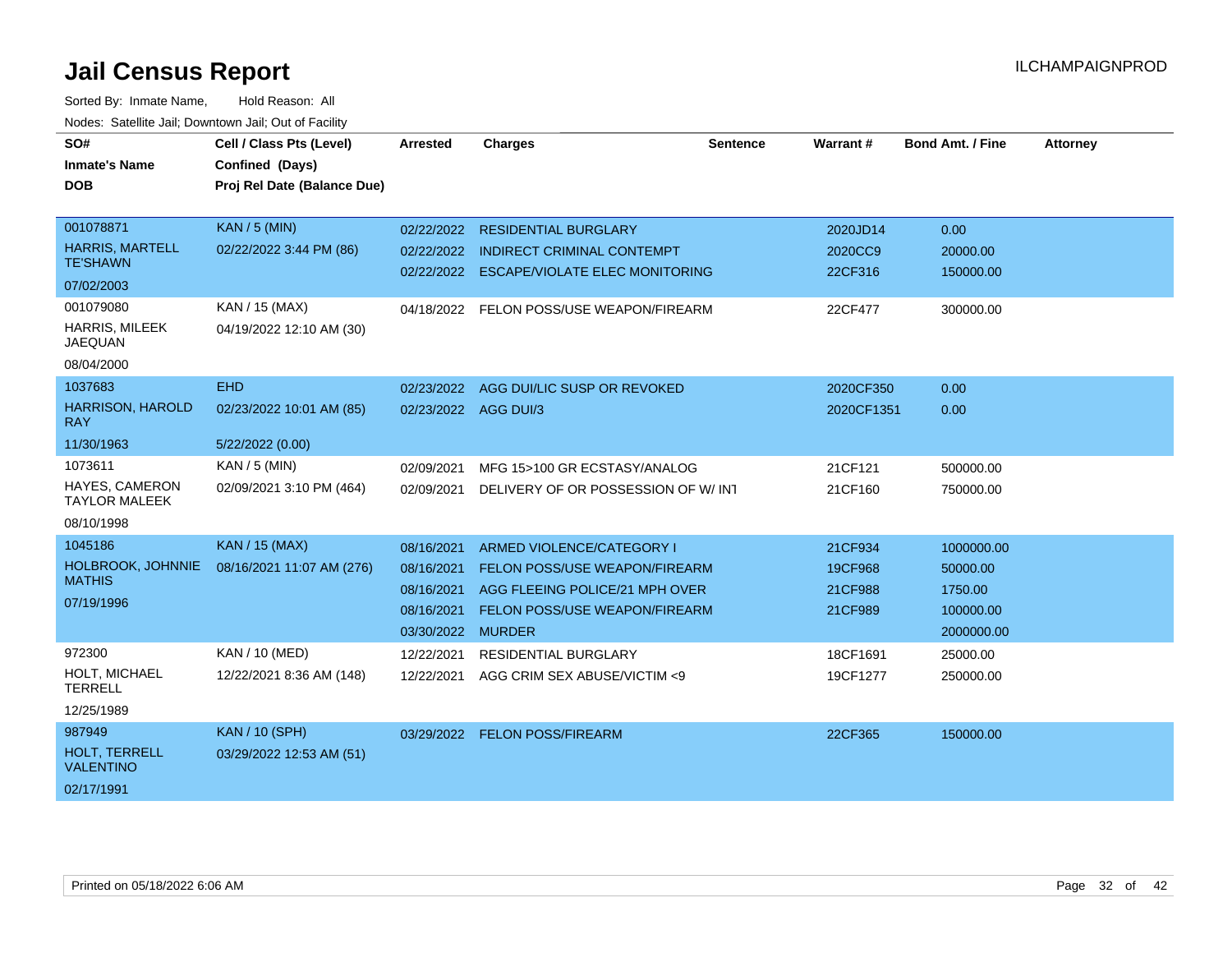| SO#<br><b>Inmate's Name</b><br><b>DOB</b> | Cell / Class Pts (Level)<br>Confined (Days)<br>Proj Rel Date (Balance Due) | Arrested                 | <b>Charges</b>                          | <b>Sentence</b> | Warrant#              | <b>Bond Amt. / Fine</b> | <b>Attorney</b> |
|-------------------------------------------|----------------------------------------------------------------------------|--------------------------|-----------------------------------------|-----------------|-----------------------|-------------------------|-----------------|
| 001078146                                 | <b>KAN / 15 (MAX)</b>                                                      | 07/09/2021               | AGG BATTERY/DISCHARGE FIREARM           |                 | 21CF795               | 1000000.00              |                 |
| HUNT, TEIGAN<br><b>JAZAIREO</b>           | 07/09/2021 12:41 PM (314)                                                  | 07/09/2021               | ARMED ROBBERY/ARMED W/FIREARM           |                 | 21CF806               | 1000000.00              |                 |
| 05/14/2003                                |                                                                            |                          |                                         |                 |                       |                         |                 |
| 1065515                                   | <b>EHD</b>                                                                 | 05/17/2022               | DRIVING ON SUSPENDED LICENSE            |                 | 2017TR5412            | 0.00                    |                 |
| HUNTER, KADEEM<br><b>DESHAWN</b>          | 05/17/2022 9:22 AM (2)                                                     |                          |                                         |                 |                       |                         |                 |
| 08/15/1993                                | 7/30/2022 (0.00)                                                           |                          |                                         |                 |                       |                         |                 |
| 989743                                    | <b>KAN / 15 (ADS)</b>                                                      | 04/13/2021               | AGGRAVATED DOMESTIC BATTERY             |                 | 21CF399               | 250000.00               |                 |
| <b>JACKSON, STEVE</b><br><b>ALLEN</b>     | 04/13/2021 2:45 AM (401)                                                   |                          |                                         |                 |                       |                         |                 |
| 06/04/1991                                |                                                                            |                          |                                         |                 |                       |                         |                 |
| 001078788                                 | KAN / 5 (ADS)                                                              |                          | 01/21/2022 AGGRAVATED BATTERY           |                 | 22CF93                | 0.00                    |                 |
| JOHNSON, BRENTON<br>ZAE                   | 01/21/2022 8:33 PM (118)                                                   |                          |                                         |                 |                       |                         |                 |
| 08/07/1987                                | 7/18/2022 (0.00)                                                           |                          |                                         |                 |                       |                         |                 |
| 1042582                                   | KAN / 15 (MAX)                                                             |                          | 03/10/2022 VIOLATE ORDER PROTECTION     |                 | 22CM61                | 200000.00               |                 |
| JONES, DEONTA<br><b>DANTRAL</b>           | 03/10/2022 4:50 AM (70)                                                    |                          |                                         |                 |                       |                         |                 |
| 02/01/1993                                |                                                                            |                          |                                         |                 |                       |                         |                 |
| 956822                                    | KAN / 15 (MAX)                                                             | 11/25/2021               | AGGRAVATED DOMESTIC BATTERY             |                 | 21CF1442              | 150000.00               |                 |
| JONES, MARIO<br>NATHANIEL                 | 11/25/2021 10:37 AM (175)                                                  | 11/25/2021<br>11/25/2021 | PAROLE REVOCATION<br>UNLAWFUL RESTRAINT |                 | CH2106361<br>21CF1443 | 0.00<br>150000.00       |                 |
| 10/27/1987                                |                                                                            |                          |                                         |                 |                       |                         |                 |
| 45193                                     | KAN / 10 (MED)                                                             | 04/29/2022               | <b>FELON POSS/USE FIREARM PRIOR</b>     |                 | 22CF531               | 100000.00               |                 |
| KASPERS, JOHNNY<br><b>RAY</b>             | 04/29/2022 11:00 AM (20)                                                   |                          |                                         |                 |                       |                         |                 |
| 05/28/1977                                |                                                                            |                          |                                         |                 |                       |                         |                 |
| 57271                                     | <b>EHD</b>                                                                 | 03/08/2022               | DRIVING RVK/SUSP DUI/SSS 4-9            |                 | 2021CF34              | 0.00                    |                 |
| KEYS, CAPREE<br>REMONE                    | 03/08/2022 9:17 AM (72)                                                    |                          | 03/08/2022 DRIVING RVK/SUSP DUI/SSS 4-9 |                 | 2020CF1116            | 0.00                    |                 |
| 11/23/1982                                | 9/3/2022 (0.00)                                                            |                          |                                         |                 |                       |                         |                 |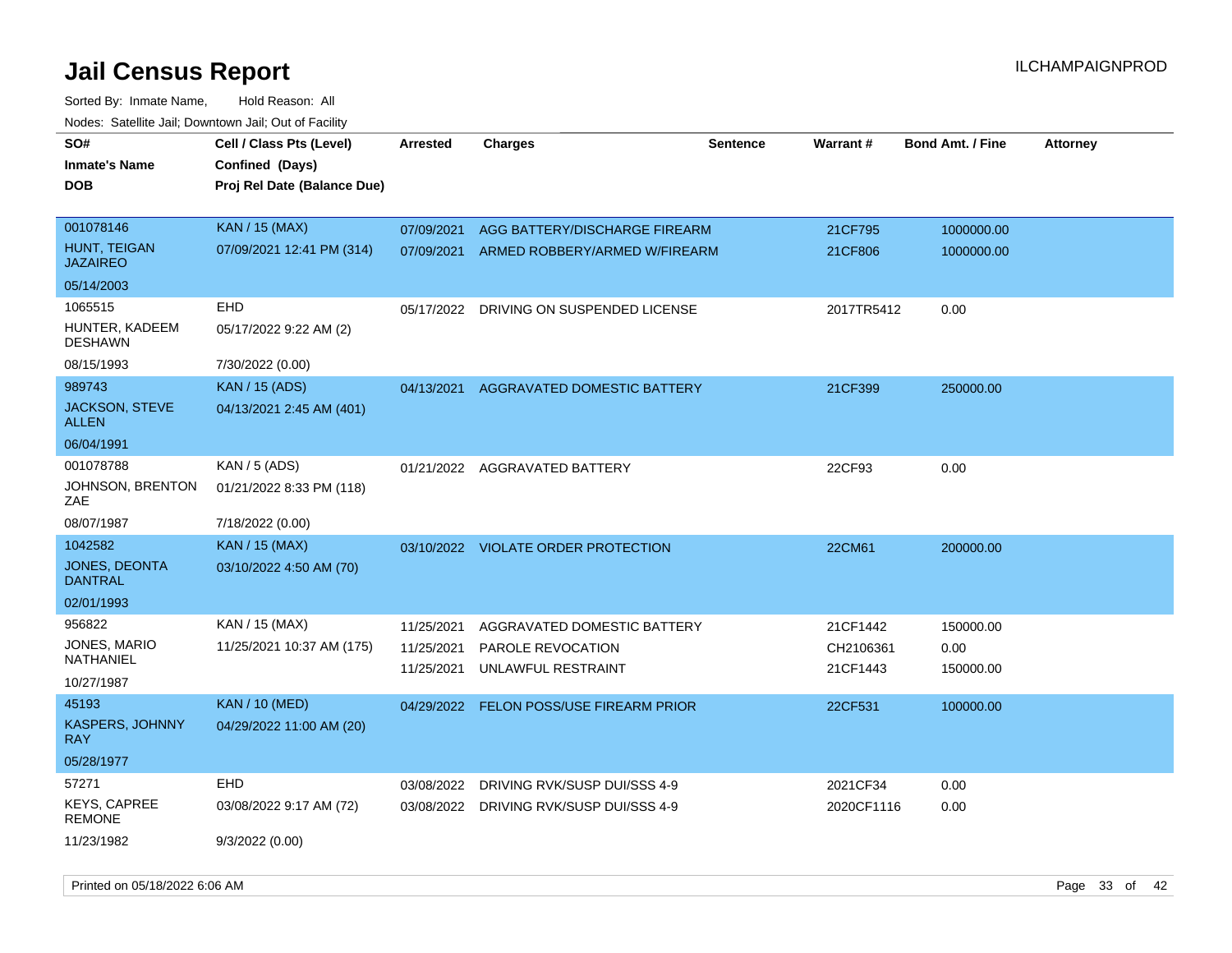| SO#<br><b>Inmate's Name</b><br><b>DOB</b>        | Cell / Class Pts (Level)<br>Confined (Days)<br>Proj Rel Date (Balance Due) | <b>Arrested</b>      | <b>Charges</b>                          | <b>Sentence</b> | Warrant#   | <b>Bond Amt. / Fine</b> | <b>Attorney</b> |
|--------------------------------------------------|----------------------------------------------------------------------------|----------------------|-----------------------------------------|-----------------|------------|-------------------------|-----------------|
| 1036509                                          | <b>EHD</b>                                                                 |                      | 05/10/2022 DRIVING ON SUSPENDED LICENSE |                 | 2020TR4855 | 0.00                    |                 |
| <b>LARRY, QUENTIN</b><br><b>CORNILUES JUWAN,</b> | 05/10/2022 11:14 AM (9)                                                    |                      |                                         |                 |            |                         |                 |
| 05/12/1992                                       | 5/19/2022 (0.00)                                                           |                      |                                         |                 |            |                         |                 |
| 1064445                                          | KAN / 15 (MAX)                                                             | 04/23/2021           | AGG DISCHARGE FIREARM/OCC VEH           |                 | 2021CF295  | 500000.00               |                 |
| LARUE, TERENCE<br><b>TRAMEL</b>                  | 04/23/2021 11:18 AM (391)                                                  | 04/23/2021           | POSSESS 15<100 GRAMS COCAINE            |                 | 19CF1052   | 10000.00                |                 |
| 12/23/1998                                       |                                                                            | 04/23/2021           | FELON POSS/USE FIREARM/PAROLE           |                 | 21CF899    | 500000.00               |                 |
| 001078470                                        | <b>KAN / 15 (MAX)</b>                                                      | 10/10/2021           | MURDER/INTENT TO KILL/INJURE            |                 | 21CF1221   | 1000000.00              |                 |
| LEE, AMAHRION<br><b>JA'MERE</b>                  | 10/10/2021 1:23 PM (221)                                                   |                      |                                         |                 |            |                         |                 |
| 11/05/2002                                       |                                                                            |                      |                                         |                 |            |                         |                 |
| 1052425<br>LEO, MICHAEL JAMES                    | <b>EHD</b><br>04/26/2022 9:13 AM (23)                                      |                      | 04/26/2022 DRIVING ON SUSPENDED LICENSE |                 | 2021TR9328 | 0.00                    |                 |
| 04/09/1994                                       | 5/25/2022 (0.00)                                                           |                      |                                         |                 |            |                         |                 |
| 1005717                                          | $KAN / 5$ (MIN)                                                            | 03/31/2022 AGG DUI/3 |                                         |                 | 22CF372    | 100000.00               |                 |
| LEWIS, ORLANDO<br><b>DESHONE</b>                 | 03/31/2022 1:56 PM (49)                                                    | 03/31/2022 AGG DUI/3 |                                         |                 | 22CF373    | 100000.00               |                 |
| 01/31/1987                                       |                                                                            |                      |                                         |                 |            |                         |                 |
| 56792                                            | KAN / 10 (MED)                                                             | 02/02/2021           | ARMED HABITUAL CRIMINAL                 |                 | 2021CF141  | 500000.00               |                 |
| LILLARD, LAWRENCE<br><b>TYRONE</b>               | 02/02/2021 2:11 PM (471)                                                   | 02/22/2021           | DRIVING ON REVOKED LICENSE              |                 | 21TR426    | 5000.00                 |                 |
| 10/20/1982                                       |                                                                            |                      |                                         |                 |            |                         |                 |
| 001077850                                        | <b>EHD</b>                                                                 |                      | 05/04/2022 DRIVING RVK/SUSP DUI/SSS 4-9 |                 | 2021CF303  | 0.00                    |                 |
| <b>MALDONADO-</b><br><b>GUITIERREZ, FELIX</b>    | 05/04/2022 10:11 AM (15)                                                   |                      |                                         |                 |            |                         |                 |
| 06/19/1977                                       | 10/30/2022 (0.00)                                                          |                      |                                         |                 |            |                         |                 |
| 001078896                                        | KAN / 15 (MAX)                                                             |                      | 03/01/2022 ARMED HABITUAL CRIMINAL      |                 | 22CF239    | 350000.00               |                 |
| MANN, DAVID<br>WILBERT, Junior                   | 03/01/2022 4:35 AM (79)                                                    |                      |                                         |                 |            |                         |                 |
| 04/02/1976                                       |                                                                            |                      |                                         |                 |            |                         |                 |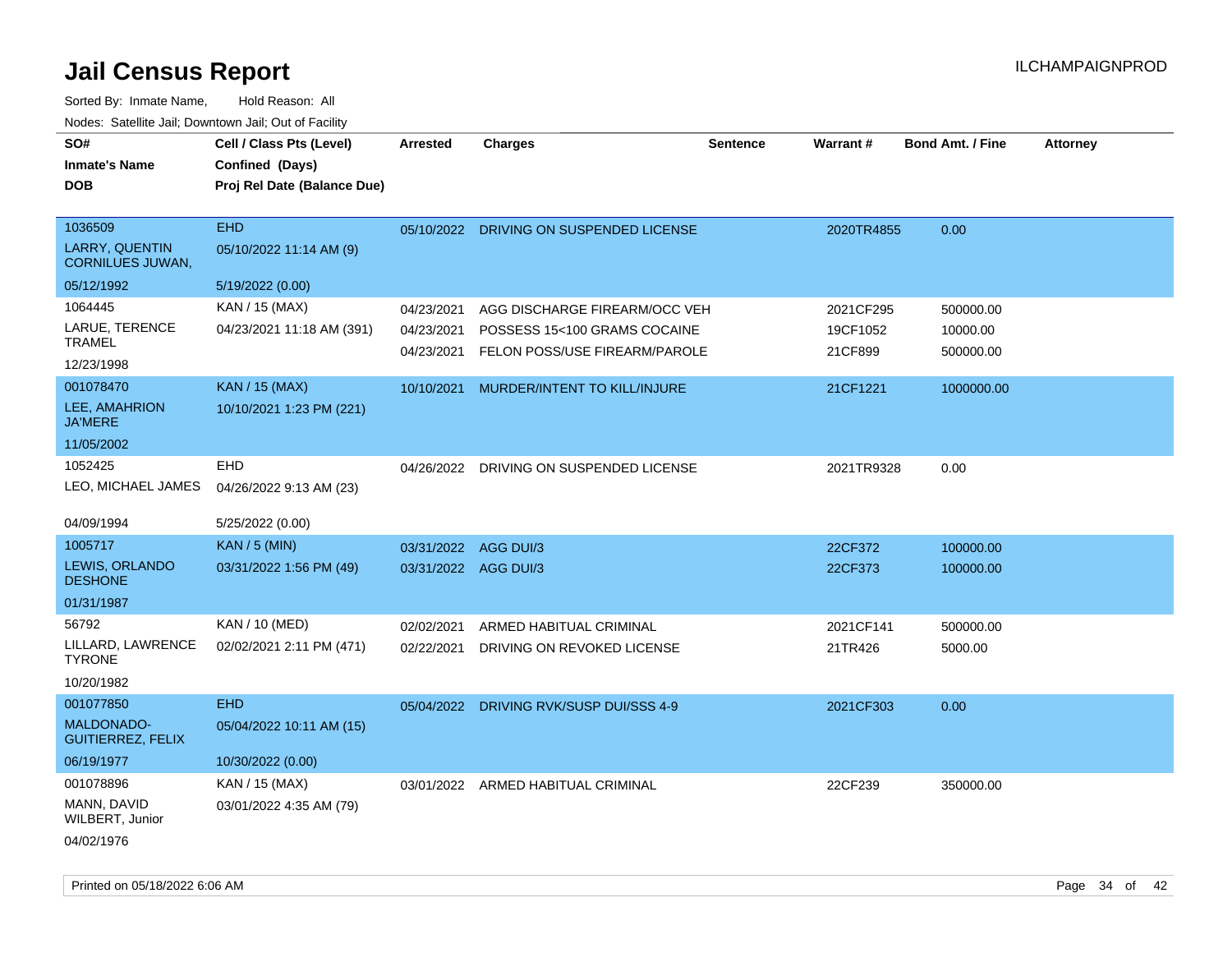Sorted By: Inmate Name, Hold Reason: All Nodes: Satellite Jail; Downtown Jail; Out of Facility

| Noues. Salenne Jan, Downlown Jan, Out or Facility |                                           |                   |                                          |                 |            |                         |                 |
|---------------------------------------------------|-------------------------------------------|-------------------|------------------------------------------|-----------------|------------|-------------------------|-----------------|
| SO#                                               | Cell / Class Pts (Level)                  | <b>Arrested</b>   | <b>Charges</b>                           | <b>Sentence</b> | Warrant#   | <b>Bond Amt. / Fine</b> | <b>Attorney</b> |
| <b>Inmate's Name</b>                              | Confined (Days)                           |                   |                                          |                 |            |                         |                 |
| <b>DOB</b>                                        | Proj Rel Date (Balance Due)               |                   |                                          |                 |            |                         |                 |
|                                                   |                                           |                   |                                          |                 |            |                         |                 |
| 1004137                                           | <b>KAN / 15 (MAX)</b>                     |                   | 02/14/2022 AGG CRIM SEX ABUSE/VIC 13-17  |                 | 22CF165    | 250000.00               |                 |
|                                                   | MCDONALD, DAVON D 02/14/2022 4:21 PM (94) |                   |                                          |                 |            |                         |                 |
| 11/08/1992                                        |                                           |                   |                                          |                 |            |                         |                 |
| 001078575                                         | KAN / 10 (MED)                            | 11/09/2021        | <b>GUNRUNNING</b>                        |                 | 21CF1330   | 750000.00               |                 |
| MCLAURIN, KEYON A                                 | 11/09/2021 12:41 PM (191)                 |                   |                                          |                 |            |                         |                 |
|                                                   |                                           |                   |                                          |                 |            |                         |                 |
| 11/19/2002                                        |                                           |                   |                                          |                 |            |                         |                 |
| 1011046                                           | <b>KAN / 15 (ADS)</b>                     | 04/10/2021        | ATTEMPT (FIRST DEGREE MURDER)            |                 | 21CF392    | 1000000.00              |                 |
| <b>MILES, DARRION</b><br><b>ANTONIO KEVONTA</b>   | 04/11/2021 12:46 AM (403)                 | 03/24/2022 MURDER |                                          |                 | 22CF346    | 3000000.00              |                 |
| 03/18/1990                                        |                                           |                   |                                          |                 |            |                         |                 |
| 1075635                                           | KAN / 10 (ADS)                            | 05/11/2021        | AGG DISCHARGE FIREARM/OCC VEH            |                 | 21CF538    | 750000.00               |                 |
| MILES, DEVLON VON,                                | 05/11/2021 10:39 PM (373)                 | 05/11/2021        | MFG/DEL CANNABIS/30-500 GRAMS            |                 | 20CF1402   | 100000.00               |                 |
| Junior                                            |                                           | 02/23/2022        | <b>MURDER</b>                            |                 | 22CF219    | 1000000.00              |                 |
| 11/04/2000                                        |                                           |                   |                                          |                 |            |                         |                 |
| 001077278                                         | <b>KAN / 15 (MAX)</b>                     | 10/06/2020        | MURDER/INTENT TO KILL/INJURE             |                 | 2020CF146  | 2000000.00              |                 |
| MILLER, D'ANDRE                                   | 10/06/2020 12:49 PM (590)                 | 10/06/2020        | AGG FLEEING POLICE/21 MPH OVER           |                 | 2019CF1171 | 50000.00                |                 |
| 09/08/1986                                        |                                           |                   |                                          |                 |            |                         |                 |
| 001078712                                         | KAN / 10 (MED)                            | 12/23/2021        | AGG DISCH FIREARM/1ST AID PERS           |                 | 21CF1581   | 200000.00               |                 |
| MONTGOMERY,<br>RASHARD MYKI                       | 12/23/2021 4:27 PM (147)                  |                   |                                          |                 |            |                         |                 |
| 11/05/2001                                        |                                           |                   |                                          |                 |            |                         |                 |
| 001078517                                         | <b>KAN / 15 (MAX)</b>                     |                   | 10/19/2021 ATTEMPT (FIRST DEGREE MURDER) |                 | 21CF1267   | 1000000.00              |                 |
| NELSON, RORY                                      | 10/19/2021 3:55 AM (212)                  |                   |                                          |                 |            |                         |                 |
| <b>DEMOND</b>                                     |                                           |                   |                                          |                 |            |                         |                 |
| 08/14/1984                                        |                                           |                   |                                          |                 |            |                         |                 |
| 1026477                                           | KAN / 15 (ADS)                            | 09/21/2021        | AGG DISCHARGE FIREARM/OCC VEH            |                 | 21CF1138   | 2000000.00              |                 |
| NEWBILL, DEVONTRE<br><b>LAMONT</b>                | 09/21/2021 2:27 AM (240)                  | 09/22/2021        | PROBATION VIOLATION                      |                 | 20CF577    | 10000.00                |                 |
| 11/22/1993                                        |                                           |                   |                                          |                 |            |                         |                 |

Printed on 05/18/2022 6:06 AM Page 35 of 42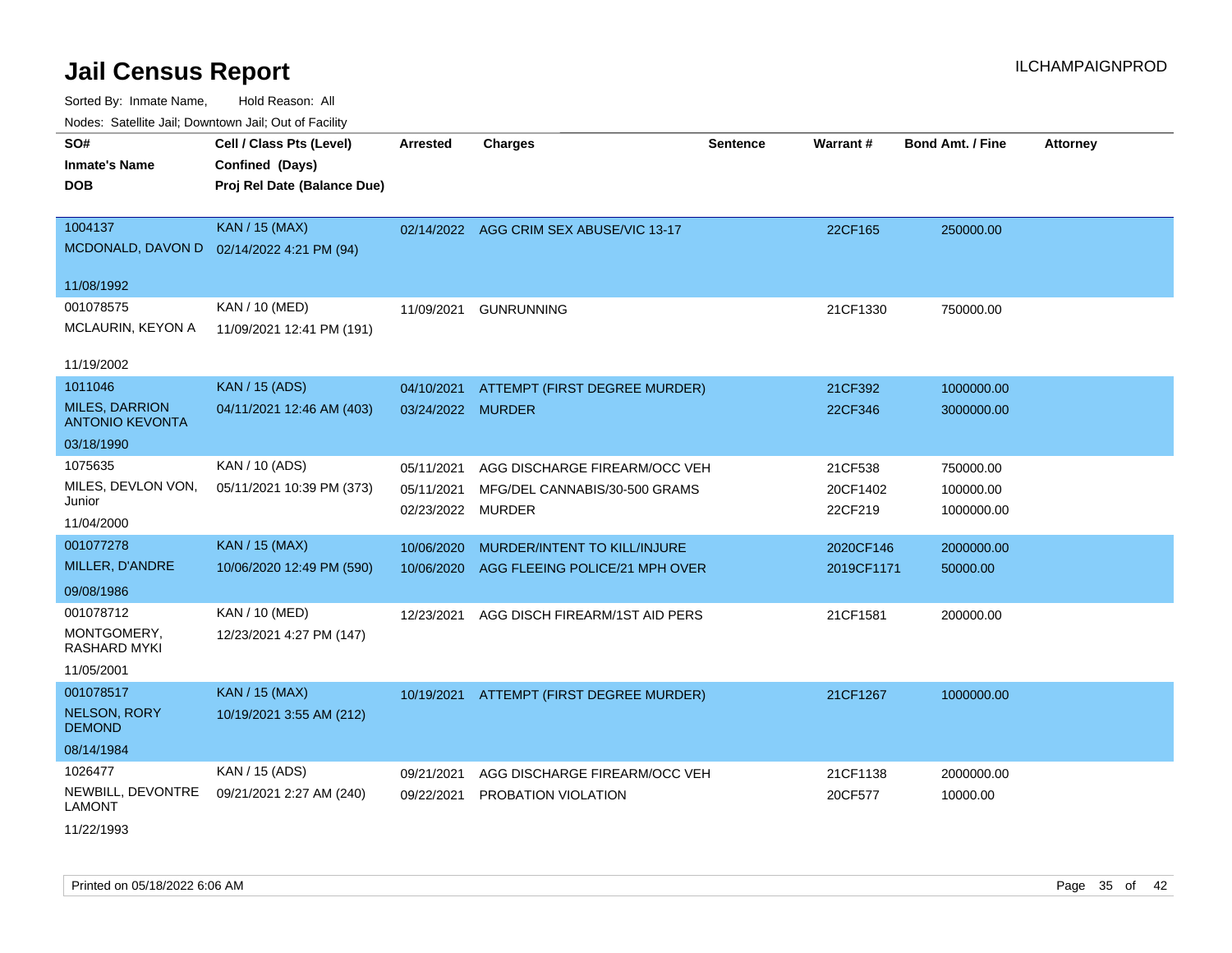| Todoo. Catolino can, Bowritown can, Oat or I domt<br>SO#<br><b>Inmate's Name</b><br><b>DOB</b> | Cell / Class Pts (Level)<br>Confined (Days)<br>Proj Rel Date (Balance Due) | <b>Arrested</b>          | <b>Charges</b>                                                    | <b>Sentence</b> | Warrant#               | <b>Bond Amt. / Fine</b> | <b>Attorney</b> |
|------------------------------------------------------------------------------------------------|----------------------------------------------------------------------------|--------------------------|-------------------------------------------------------------------|-----------------|------------------------|-------------------------|-----------------|
| 001078063                                                                                      | <b>KAN / 15 (MAX)</b><br>PERRY, ROBERT Junior 06/15/2021 4:37 PM (338)     | 06/15/2021<br>06/15/2021 | AGG CRIM SEX ASSAULT/WEAPON<br><b>ROBBERY</b>                     |                 | 2021CF678<br>2021CF159 | 1000000.00<br>25000.00  |                 |
| 12/21/1990                                                                                     |                                                                            |                          |                                                                   |                 |                        |                         |                 |
| 1059512<br>PHILLIPS, LAMAR<br><b>DESHAWN</b><br>04/02/1996                                     | KAN / 10 (MED)<br>04/12/2022 5:15 PM (37)                                  | 04/12/2022               | <b>DOMESTIC BATTERY</b><br>04/12/2022 RESIST/OBSTRUCT WITH INJURY | 2y (DOC)        | 2019-CF-589<br>22CF451 | 0.00<br>30000.00        |                 |
| 1015033<br>PICKENS, DANTE<br><b>DEVON</b>                                                      | <b>KAN / 10 (MED)</b><br>03/05/2022 4:01 AM (75)                           |                          | 03/05/2022 POSSESSION OF STOLEN FIREARM                           |                 | 21CF1172               | 500000.00               |                 |
| 01/05/1993<br>001078799<br>PURNELL, MARKISE<br><b>MONROE</b><br>07/13/2002                     | KAN / 10 (MED)<br>01/27/2022 9:50 AM (112)                                 |                          | 01/27/2022 FIREARM/FOID INVALID/NOT ELIG                          |                 | 22CF116                | 100000.00               |                 |
| 001078942<br><b>QATTOUM, ADHAM M</b><br>07/22/1994                                             | <b>KAN / 5 (MIN)</b><br>03/13/2022 11:31 PM (67)                           |                          | 03/13/2022 MFG/DEL CANNABIS/500<2000 GR                           |                 | 22CF307                | 350000.00               |                 |
| 001078482<br>REED, MONTRES<br><b>ANTRON</b><br>02/26/2004                                      | KAN / 10 (MED)<br>03/14/2022 12:06 PM (66)                                 | 03/14/2022               | AGG DISCHARGE FIREARM/VEH/SCH                                     |                 | 22CF299                | 250000.00               |                 |
| 982660<br>REYNOLDS, DAVID<br><b>ALLEN</b><br>03/27/2002                                        | <b>KAN / 10 (MED)</b><br>03/22/2022 4:11 AM (58)                           | 03/22/2022 BURGLARY      |                                                                   |                 | 22CF339                | 200000.00               |                 |
| 24139<br>ROBERTS, ERIC<br><b>BRYANT</b><br>03/15/1964                                          | EHD<br>05/11/2022 10:28 AM (8)<br>11/6/2022 (0.00)                         |                          | 05/11/2022 DRIVING RVK/SUSP DUI/SSS 4-9                           |                 | 2021CF437              | 0.00                    |                 |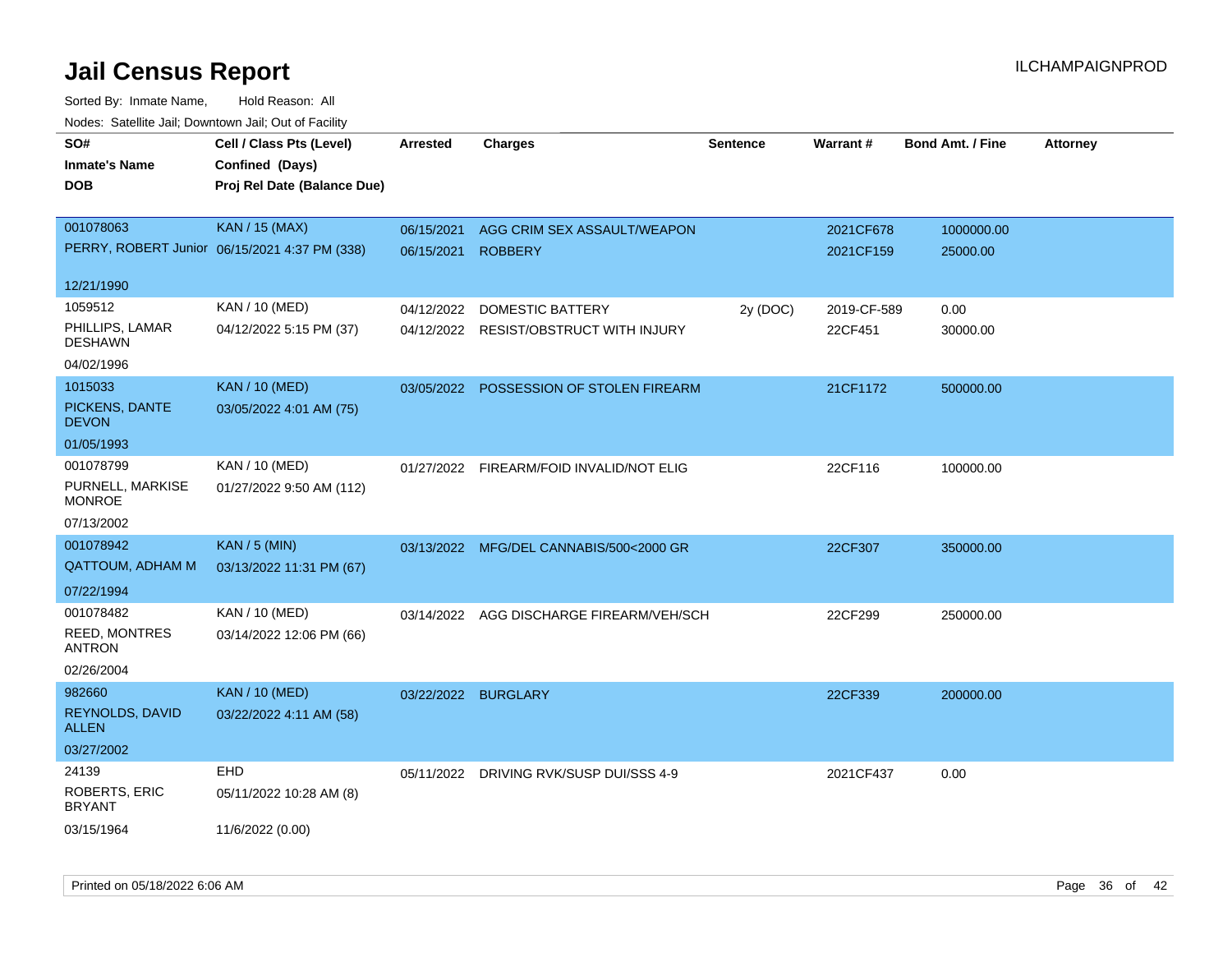| SO#<br><b>Inmate's Name</b><br><b>DOB</b>                             | Cell / Class Pts (Level)<br>Confined (Days)<br>Proj Rel Date (Balance Due) | <b>Arrested</b>                                                    | <b>Charges</b>                                                                                                                                            | <b>Sentence</b> | Warrant#                                                            | <b>Bond Amt. / Fine</b>                                      | <b>Attorney</b> |
|-----------------------------------------------------------------------|----------------------------------------------------------------------------|--------------------------------------------------------------------|-----------------------------------------------------------------------------------------------------------------------------------------------------------|-----------------|---------------------------------------------------------------------|--------------------------------------------------------------|-----------------|
| 1072114<br><b>LEVON</b><br>10/23/2000                                 | <b>KAN / 15 (SPH)</b><br>ROBINSON, DONNELL 01/17/2021 2:40 PM (487)        | 01/17/2021<br>01/17/2021<br>02/17/2021                             | ATTEMPT (FIRST DEGREE MURDER)<br>ARMED ROBBERY/NO FIREARM<br><b>AGGRAVATED BATTERY</b>                                                                    | 4y (DOC)        | 2021CF65<br>2020CF824                                               | 500000.00<br>75000.00<br>250000.00                           |                 |
| 001077614<br><b>DEVON</b><br>09/22/2002                               | KAN / 15 (MAX)<br>ROBINSON, DONTRELL 01/17/2021 3:08 PM (487)              | 01/17/2021                                                         | ATTEMPT (FIRST DEGREE MURDER)                                                                                                                             |                 | 21CF66                                                              | 500000.00                                                    |                 |
| 982614<br>RODGERS, DAVID<br><b>BENARD</b>                             | <b>EHD</b><br>05/11/2022 9:34 AM (8)                                       | 05/11/2022                                                         | DRIVING ON SUSPENDED LICENSE                                                                                                                              |                 | 2019TR10982                                                         | 0.00                                                         |                 |
| 11/17/1990<br>1061216<br>RUNGE, ANDRE<br><b>MARSEAN</b><br>12/05/1997 | 6/9/2022 (0.00)<br><b>KAN / 10 (MED)</b><br>06/22/2021 4:42 PM (331)       | 06/22/2021                                                         | HOME INVASION/FIREARM                                                                                                                                     |                 | 21CF727                                                             | 750000.00                                                    |                 |
| 650295<br>SANDAGE, JERALD<br><b>EUGENE</b><br>06/07/1971              | <b>PIA / 50 (MAX)</b><br>04/22/2020 6:30 AM (757)                          | 04/22/2020<br>04/22/2020<br>04/22/2020<br>04/22/2020<br>04/22/2020 | <b>CRIMINAL SEXUAL ASSAULT</b><br><b>CRIMINAL SEXUAL ASSAULT</b><br><b>CRIMINAL SEXUAL ABUSE</b><br><b>CRIMINAL SEXUAL ASSAULT</b><br>OFFICIAL MISCONDUCT |                 | 2020-CF407<br>2020-CF408<br>2020-CF409<br>2020-CF410<br>2019-CF1811 | 750000.00<br>750000.00<br>750000.00<br>750000.00<br>25000.00 |                 |
| 1075386<br>SANDERS, MARQUIS<br><b>JOVON</b><br>01/19/2002             | KAN / 15 (MAX)<br>04/13/2022 7:18 PM (36)                                  | 04/13/2022                                                         | AGG UNLAWFUL USE OF WEAPON/VEH                                                                                                                            |                 | 2022CF463                                                           | 25000.00                                                     |                 |
| 59178<br><b>SANDERS, MICHAEL</b><br>JEAN<br>12/22/1967                | <b>KAN / 15 (MAX)</b><br>12/13/2021 4:17 PM (157)                          | 12/13/2021                                                         | AGG DISCHARGE FIREARM/OCC VEH                                                                                                                             |                 | 21CF1274                                                            | 1500000.00                                                   |                 |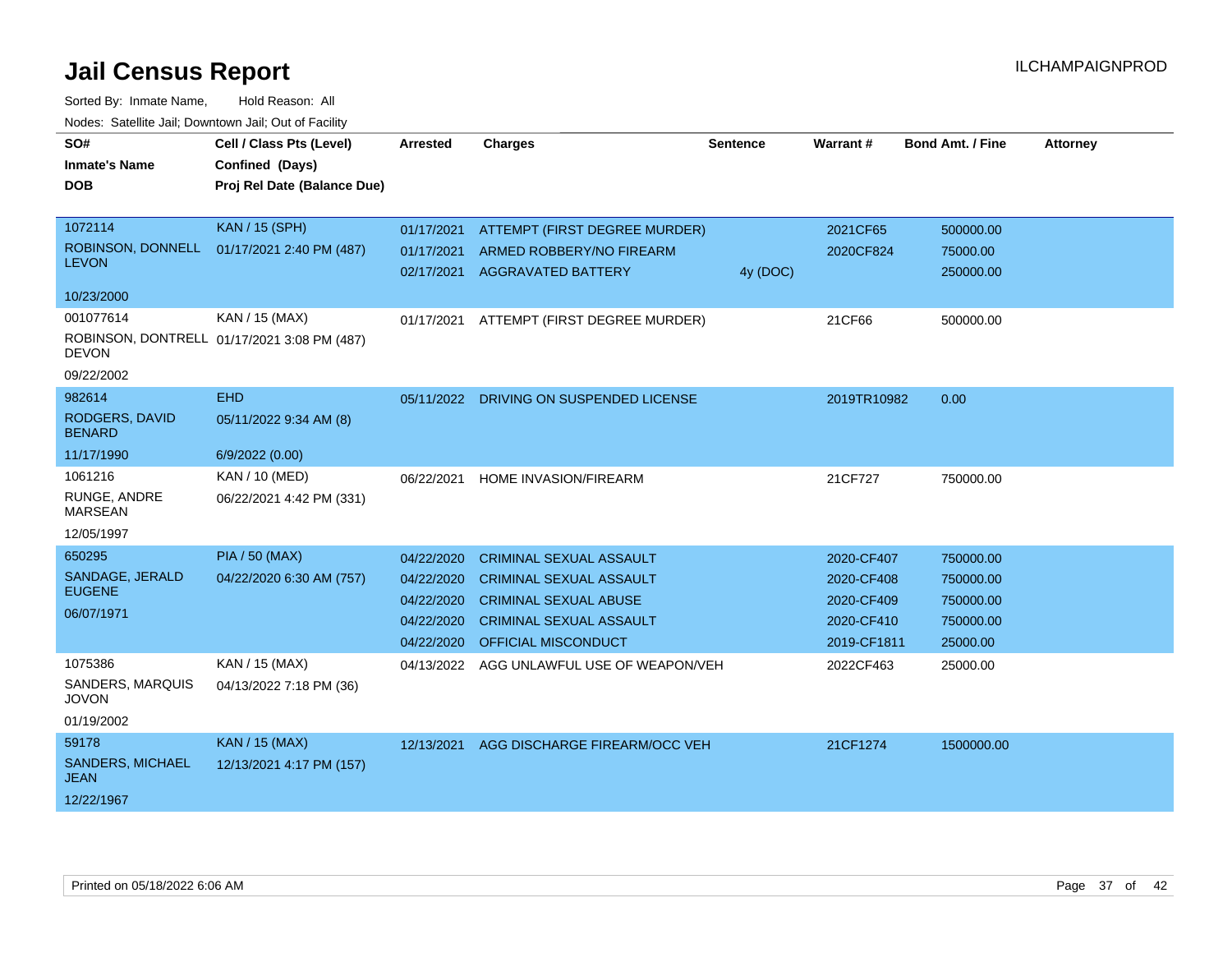| roaco. Catolino dall, Downtown dall, Out of Fability     |                                                                            |                          |                                                                |                 |                          |                         |                 |
|----------------------------------------------------------|----------------------------------------------------------------------------|--------------------------|----------------------------------------------------------------|-----------------|--------------------------|-------------------------|-----------------|
| SO#<br><b>Inmate's Name</b><br><b>DOB</b>                | Cell / Class Pts (Level)<br>Confined (Days)<br>Proj Rel Date (Balance Due) | <b>Arrested</b>          | Charges                                                        | <b>Sentence</b> | Warrant#                 | <b>Bond Amt. / Fine</b> | <b>Attorney</b> |
| 001078898<br>SAROLAS, JONATHAN<br>Е.<br>07/16/1988       | <b>KAN / 15 (MAX)</b><br>03/02/2022 9:20 AM (78)                           | 03/02/2022               | AGG DISCHARGE FIREARM                                          |                 | 22CF254                  | 800000.00               |                 |
| 1000820                                                  | KAN / 15 (MAX)                                                             | 01/24/2022               | FELON POSS/USE WEAPON/FIREARM                                  |                 | 22CF105                  | 300000.00               |                 |
| SCHNEIDER, SONGAN<br>MICHAEL                             | 01/24/2022 8:20 AM (115)                                                   | 01/24/2022               | AGGRAVATED DOMESTIC BATTERY                                    |                 | 21CF1433                 | 25000.00                |                 |
| 08/18/1992                                               |                                                                            |                          |                                                                |                 |                          |                         |                 |
| 001078704<br>SHORTER, JAQUAN<br><b>MAURICE</b>           | KAN / 15 (MAX)<br>12/23/2021 1:23 AM (147)                                 | 12/21/2021               | MURDER/INTENT TO KILL/INJURE                                   |                 | 21CF1575                 | 5000000.00              |                 |
| 10/08/1998                                               |                                                                            |                          |                                                                |                 |                          |                         |                 |
| 47195<br>SIMMONS, JAMES<br>ROBERT                        | KAN / 5 (MIN)<br>12/27/2021 8:42 AM (143)                                  | 12/27/2021<br>12/28/2021 | RESIDENTIAL BURGLARY<br><b>RESIDENTIAL BURGLARY</b>            |                 | 2020CF1222<br>2021CF1596 | 10000.00<br>10000.00    |                 |
| 03/13/1975                                               |                                                                            |                          |                                                                |                 |                          |                         |                 |
| 1062194<br>SIMMONS, MICHAEL<br>JAMAL                     | <b>KAN / 15 (MAX)</b><br>02/27/2020 1:11 PM (812)                          | 02/27/2020<br>09/23/2020 | MURDER/OTHER FORCIBLE FELONY<br>AGG BATTERY/DISCHARGE FIREARM  |                 | 20CF-247<br>20CF1061     | 1000000.00<br>500000.00 |                 |
| 11/03/1997                                               |                                                                            |                          |                                                                |                 |                          |                         |                 |
| 1038158<br>SMITH, RASHAD<br><b>JARECE</b>                | KAN / 10 (MED)<br>02/04/2022 11:42 PM (104)                                | 02/04/2022               | CRIMINAL SEX ASSAULT/CONSENT                                   |                 | 22CF146                  | 500000.00               |                 |
| 09/16/1995                                               |                                                                            |                          |                                                                |                 |                          |                         |                 |
| 001077868<br>SPEARMENT,<br><b>KENTRELL</b><br>01/21/2002 | <b>KAN / 15 (MAX)</b><br>04/21/2021 9:48 PM (393)                          | 04/21/2021<br>08/19/2021 | ARMED ROBBERY/ARMED W/FIREARM<br>FLEEING/ATTEMPT ELUDE OFFICER |                 | 21CF445<br>2021TR1053    | 500000.00<br>1000.00    |                 |
| 001078182<br>STRONG, KEVIN<br>GARDNER<br>02/12/1963      | $EHD / 5$ (MIN)<br>12/20/2021 4:34 PM (150)<br>6/18/2022 (0.00)            | 12/20/2021               | DRIVING ON REVOKED LICENSE                                     |                 | 2021CF800                | 0.00                    |                 |
|                                                          |                                                                            |                          |                                                                |                 |                          |                         |                 |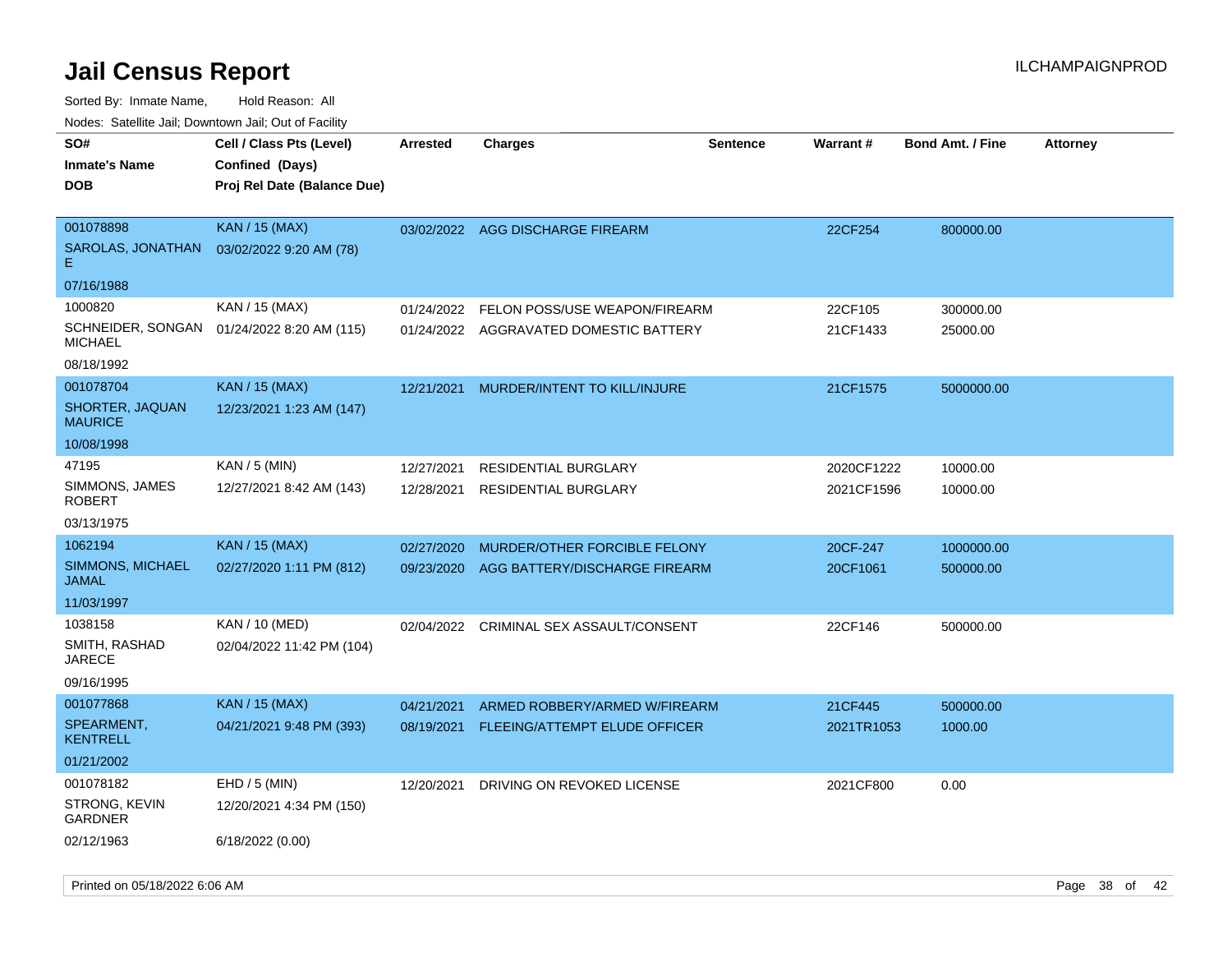| roacs. Calcinic Jan, Downtown Jan, Out of Facility       |                                                                            |                 |                                          |                     |            |                         |          |
|----------------------------------------------------------|----------------------------------------------------------------------------|-----------------|------------------------------------------|---------------------|------------|-------------------------|----------|
| SO#<br><b>Inmate's Name</b><br><b>DOB</b>                | Cell / Class Pts (Level)<br>Confined (Days)<br>Proj Rel Date (Balance Due) | <b>Arrested</b> | <b>Charges</b>                           | <b>Sentence</b>     | Warrant#   | <b>Bond Amt. / Fine</b> | Attorney |
| 65920<br>TAPSCOTT,<br><b>CORNELIUS</b>                   | <b>KAN / 15 (MAX)</b><br>12/21/2021 10:57 PM (149)                         |                 | 12/21/2021 ARMED ROBBERY/ARMED W/FIREARM |                     | 21CF1543   | 100000.00               |          |
| 07/14/1985                                               |                                                                            |                 |                                          |                     |            |                         |          |
| 1046632                                                  | KAN / 15 (MAX)<br>TATE, JAVON MARQUIS 09/14/2021 12:10 PM (247)            | 09/14/2021      | ARMED VIOLENCE/CATEGORY II               |                     | 21CF912    | 750000.00               |          |
| 08/10/1996                                               |                                                                            |                 |                                          |                     |            |                         |          |
| 64779<br><b>TERRY, MICHAEL</b><br><b>DWAYNE</b>          | <b>EHD</b><br>04/27/2022 9:57 AM (22)                                      |                 | 04/27/2022 DRIVING RVK/SUSP DUI/SSS 4-9  |                     | 2021CF864  | 0.00                    |          |
| 03/02/1963                                               | 10/23/2022 (0.00)                                                          |                 |                                          |                     |            |                         |          |
| 001079064<br>TOLBERT, ERIC<br><b>LAMONT</b>              | KAN / 10 (MED)<br>04/15/2022 6:29 PM (34)                                  | 04/15/2022      | AGG UUW/VEHICLE/NO FOID                  |                     | 2022CFAWOW | 250000.00               |          |
| 05/27/1997                                               |                                                                            |                 |                                          |                     |            |                         |          |
| 1033031                                                  | <b>KAN / 15 (MAX)</b>                                                      | 08/19/2020      | *AGG BATTERY W/FIREARM/PERSON            |                     | 2020-CF923 | 500000.00               |          |
| <b>TOMS, ANDREW</b><br><b>CHUCKY</b>                     | 08/19/2020 5:59 PM (638)                                                   |                 |                                          |                     |            |                         |          |
| 09/28/1978                                               |                                                                            |                 |                                          |                     |            |                         |          |
| 1004142                                                  | KAN / 15 (MAX)                                                             | 10/27/2021      | POSSESSION OF METH/15<100GRAMS           |                     | 2021CF1298 | 1500000.00              |          |
| TOY, KAYON LARENZ<br>09/12/1991                          | 10/22/2021 1:01 PM (209)                                                   |                 |                                          |                     |            |                         |          |
| 001078250                                                | <b>KAN / 10 (ADS)</b>                                                      | 08/07/2021      |                                          |                     |            |                         |          |
| <b>TRAVIS, JORDAN</b><br><b>TESHAUN</b>                  | 08/07/2021 10:27 AM (285)                                                  |                 | FELON POSS WEAPON/BODY ARMOR             | 4y/6m (DOC) 21CF950 |            | 1000000.00              |          |
| 03/03/1996                                               |                                                                            |                 |                                          |                     |            |                         |          |
| 512160<br><b>TURNER, CHARLES</b><br>EDWARD<br>09/05/1986 | KAN / 15 (MAX)<br>03/10/2022 12:00 PM (70)                                 |                 | 03/10/2022 ARMED HABITUAL CRIMINAL       |                     | 22CF296    | 200000.00               |          |
|                                                          |                                                                            |                 |                                          |                     |            |                         |          |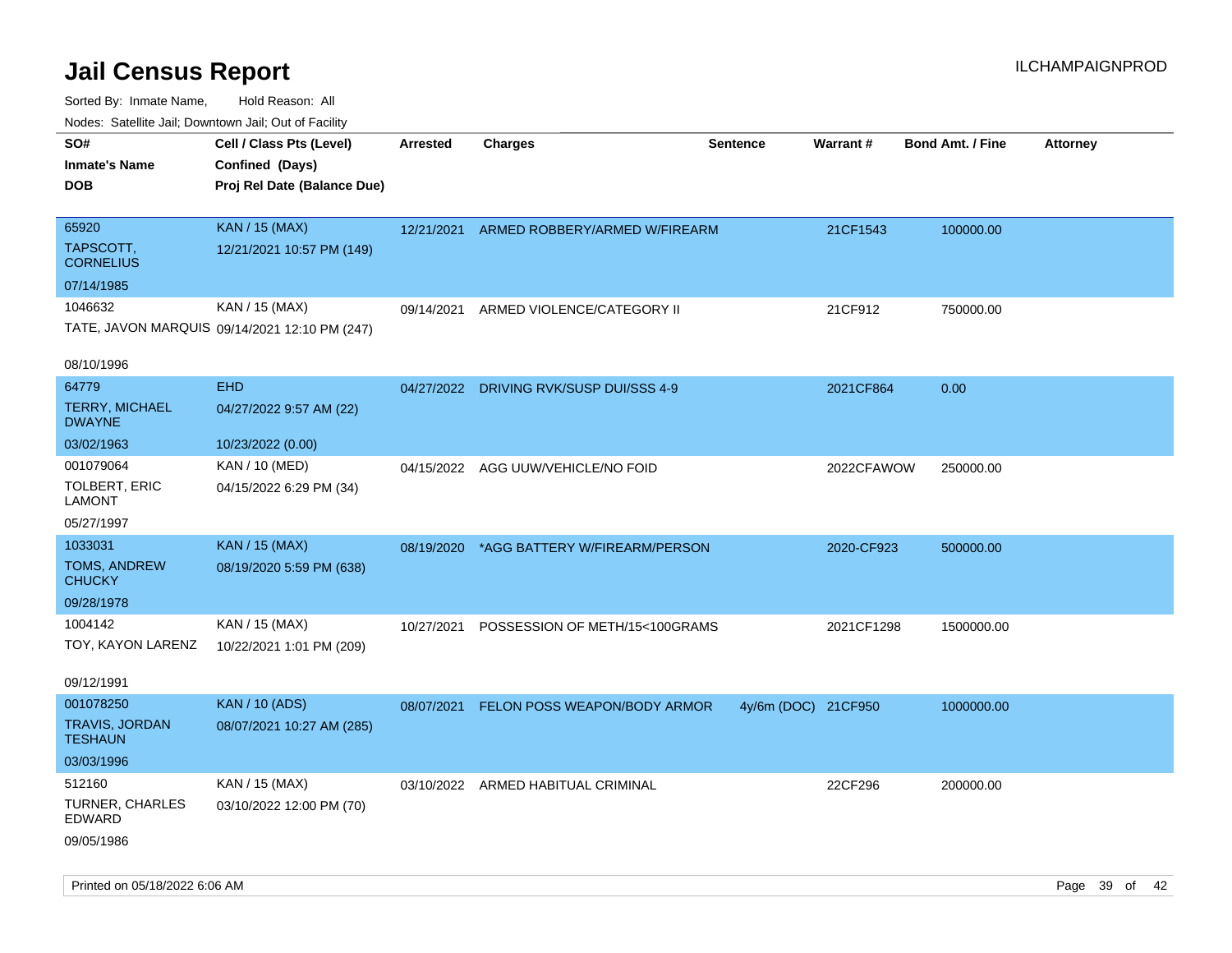| SO#<br><b>Inmate's Name</b><br><b>DOB</b>                          | Cell / Class Pts (Level)<br>Confined (Days)<br>Proj Rel Date (Balance Due) | <b>Arrested</b>                                                    | <b>Charges</b>                                                                                                                                              | Sentence | Warrant #                                                                     | <b>Bond Amt. / Fine</b>                      | <b>Attorney</b> |
|--------------------------------------------------------------------|----------------------------------------------------------------------------|--------------------------------------------------------------------|-------------------------------------------------------------------------------------------------------------------------------------------------------------|----------|-------------------------------------------------------------------------------|----------------------------------------------|-----------------|
| 1068806<br>VELEZ-MENDEZ,<br><b>JAIME MANUAL</b><br>09/03/1983      | <b>EHD</b><br>05/04/2022 12:05 PM (15)<br>6/2/2022 (0.00)                  |                                                                    | 05/04/2022 AGG DUI/NO VALID DL                                                                                                                              |          | 2020CF1474                                                                    | 0.00                                         |                 |
| 001077992<br>WADE, DONTE<br><b>LAMONT</b><br>09/05/1986            | KAN / 15 (MAX)<br>03/31/2022 1:25 PM (49)                                  | 03/31/2022                                                         | ARMED ROBBERY/NO FIREARM                                                                                                                                    |          | 21CF590                                                                       | 100000.00                                    |                 |
| 001079004<br><b>WALLS, MICHAEL</b><br><b>DIANSIO</b><br>06/21/1991 | <b>KAN / 15 (MED)</b><br>04/02/2022 4:16 AM (47)                           |                                                                    | 04/02/2022 FELON POSS/USE WEAPON/FIREARM                                                                                                                    |          | 22CF391                                                                       | 250000.00                                    |                 |
| 961786<br>WARREN, DESIE<br><b>ARNEZ</b><br>04/28/1988              | KAN / 15 (ADS)<br>01/24/2022 7:23 AM (115)                                 |                                                                    | 01/24/2022 ARMED HABITUAL CRIMINAL                                                                                                                          |          | 22CF104                                                                       | 300000.00                                    |                 |
| 1035462<br><b>WASHINGTON, MARK</b><br><b>ANTHONY</b><br>01/06/1994 | <b>KAN / 15 (MAX)</b><br>03/25/2022 8:47 AM (55)                           | 03/25/2022                                                         | <b>ARMED HABITUAL CRIMINAL</b>                                                                                                                              |          | 22CF186                                                                       | 750000.00                                    |                 |
| 1062558<br>WELLS, JIAMANTE<br><b>AMORE</b><br>09/02/1995           | KAN / 10 (MED)<br>10/02/2021 8:29 PM (229)                                 | 10/02/2021                                                         | FELON POSS/USE WEAPON/FIREARM                                                                                                                               |          | 21CF1185                                                                      | 200000.00                                    |                 |
| 1002033<br><b>WEST, ANTONIO</b><br><b>DEONTA</b><br>04/15/1992     | <b>KAN / 15 (MAX)</b><br>09/08/2021 11:01 PM (253)                         | 09/08/2021<br>09/08/2021<br>09/08/2021<br>09/08/2021<br>09/08/2021 | DRIVING ON SUSPENDED LICENSE<br>ARMED ROBBERY/ARMED W/FIREARM<br>AGG UNLAWFUL USE OF WEAPON/VEH<br>OBSTRCT JUSTICE/LEAVE STATE<br>ARMED VIOLENCE/CATEGORY I |          | 2019-TR-11944<br>2020-CF-1406<br>2021-CF-AWOW<br>2021-CF-AWOW<br>2021-CF-AWOW | 5000.00<br>500000.00<br>0.00<br>0.00<br>0.00 |                 |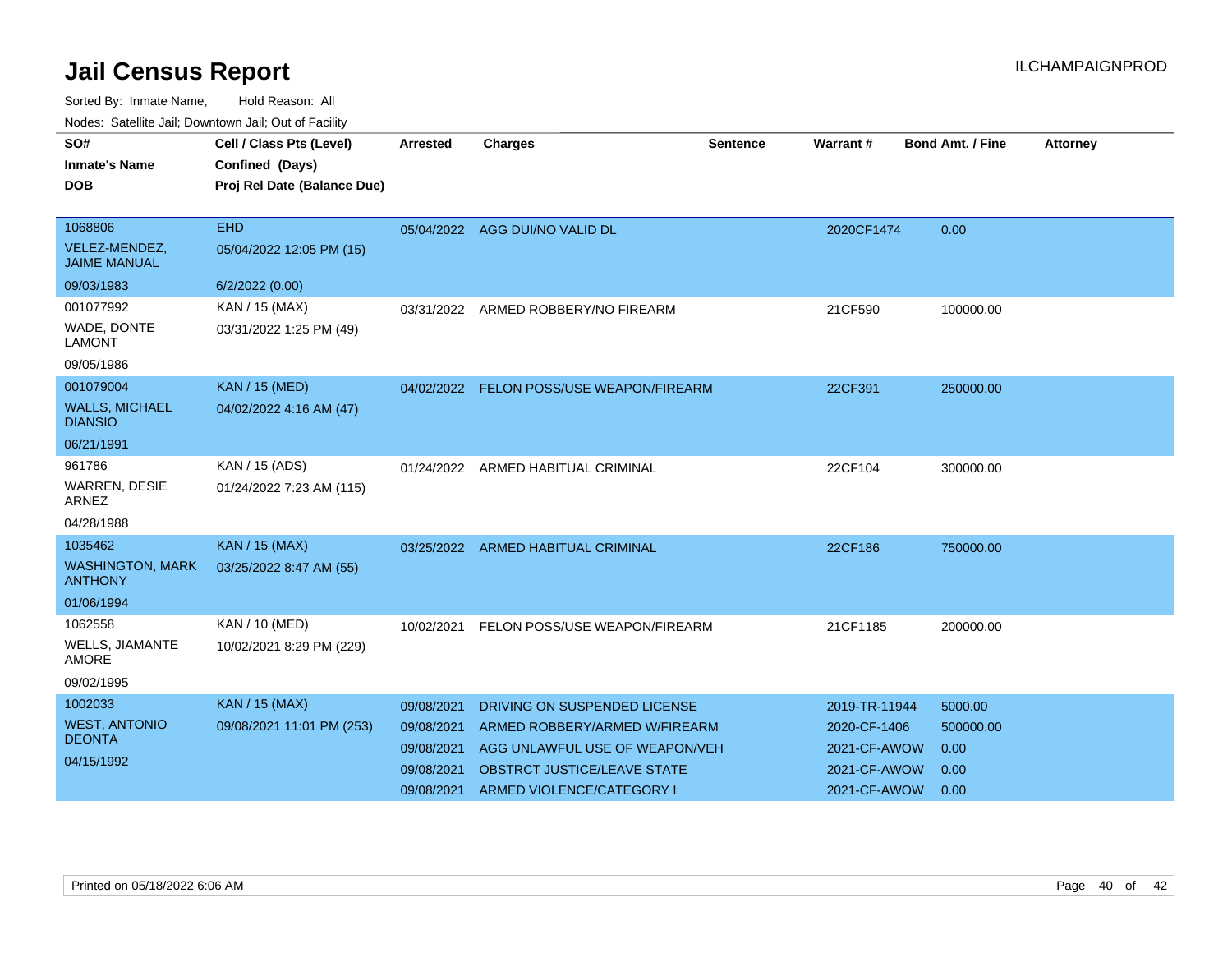| Todoo. Catolino can, Bomnomi can, Cat of Faoint |                                                                            |                          |                                          |                 |                         |                         |                 |
|-------------------------------------------------|----------------------------------------------------------------------------|--------------------------|------------------------------------------|-----------------|-------------------------|-------------------------|-----------------|
| SO#<br><b>Inmate's Name</b><br>DOB              | Cell / Class Pts (Level)<br>Confined (Days)<br>Proj Rel Date (Balance Due) | <b>Arrested</b>          | <b>Charges</b>                           | <b>Sentence</b> | <b>Warrant#</b>         | <b>Bond Amt. / Fine</b> | <b>Attorney</b> |
| 001078328<br>WHITE, JUSTIN<br><b>STEVEN</b>     | <b>KAN / 15 (MAX)</b><br>08/30/2021 10:48 AM (262)                         |                          | 08/30/2021 FELON POSS/USE WEAPON/FIREARM |                 | 21CF1045                | 100000.00               |                 |
| 10/25/1995                                      |                                                                            |                          |                                          |                 |                         |                         |                 |
| 1022068<br>WILKINS, MICHAEL<br>CARL             | KAN / 15 (ADS)<br>10/10/2021 5:07 AM (221)                                 | 10/10/2021               | FELON POSS/USE WEAPON/FIREARM            |                 | 21CF1212                | 75000.00                |                 |
| 07/10/1992                                      |                                                                            |                          |                                          |                 |                         |                         |                 |
| 001078709                                       | <b>KAN / 15 (MAX)</b><br>WILLIAMS, DAVID LEE 12/22/2021 11:00 AM (148)     | 12/22/2021               | ARMED VIOLENCE/CATEGORY I                |                 | 21CF1586                | 250000.00               |                 |
| 12/18/1989                                      |                                                                            |                          |                                          |                 |                         |                         |                 |
| 1049234<br>WILLIAMS, KHAMRON<br>MARCELL         | KAN / 10 (MED)<br>01/22/2022 9:30 AM (117)                                 | 01/22/2022               | AGGRAVATED DOMESTIC BATTERY              |                 | 22CF94                  | 75000.00                |                 |
| 08/15/1995                                      |                                                                            |                          |                                          |                 |                         |                         |                 |
| 64846                                           | <b>EHD</b>                                                                 | 05/04/2022               | DRIVING RVK/SUSP DUI/SSS 3RD             |                 | 2021CF572               | 0.00                    |                 |
| WILLIAMS.<br><b>MUHAMMAD TIRRELL</b>            | 05/04/2022 10:46 AM (15)                                                   |                          |                                          |                 |                         |                         |                 |
| 11/05/1982                                      | 6/1/2022 (0.00)                                                            |                          |                                          |                 |                         |                         |                 |
| 1037579                                         | KAN / 10 (MED)                                                             | 08/17/2021               | FELON POSS/USE WEAPON/FIREARM            |                 | 2019CF73                | 0.00                    |                 |
| WILLIAMS, STEVEN<br>PATRICK, Second             | 08/17/2021 8:16 PM (275)                                                   |                          |                                          |                 |                         |                         |                 |
| 11/25/1994                                      |                                                                            |                          |                                          |                 |                         |                         |                 |
| 1020914                                         | <b>KAN / 10 (MED)</b>                                                      |                          | 03/06/2022 FELON POSS/USE WEAPON/FIREARM |                 | 21CF1337                | 250000.00               |                 |
| <b>WILSON, BRANDON</b><br>LARON                 | 03/06/2022 11:46 AM (74)                                                   |                          |                                          |                 |                         |                         |                 |
| 07/05/1994                                      |                                                                            |                          |                                          |                 |                         |                         |                 |
| 545746                                          | KAN / 15 (ADS)                                                             | 08/07/2021               | FELON POSS/USE WEAPON/FIREARM            |                 | 21CF949                 | 500000.00               |                 |
| WOODS, MICHAEL<br>LACKENDRICK                   | 08/07/2021 8:40 AM (285)                                                   | 08/07/2021<br>08/07/2021 | <b>BURGLARY</b><br>WARRANT OUT OF COUNTY |                 | 2020CF597<br>2020TR9119 | 50000.00<br>5000.00     |                 |
| 10/06/1996                                      |                                                                            |                          |                                          |                 |                         |                         |                 |